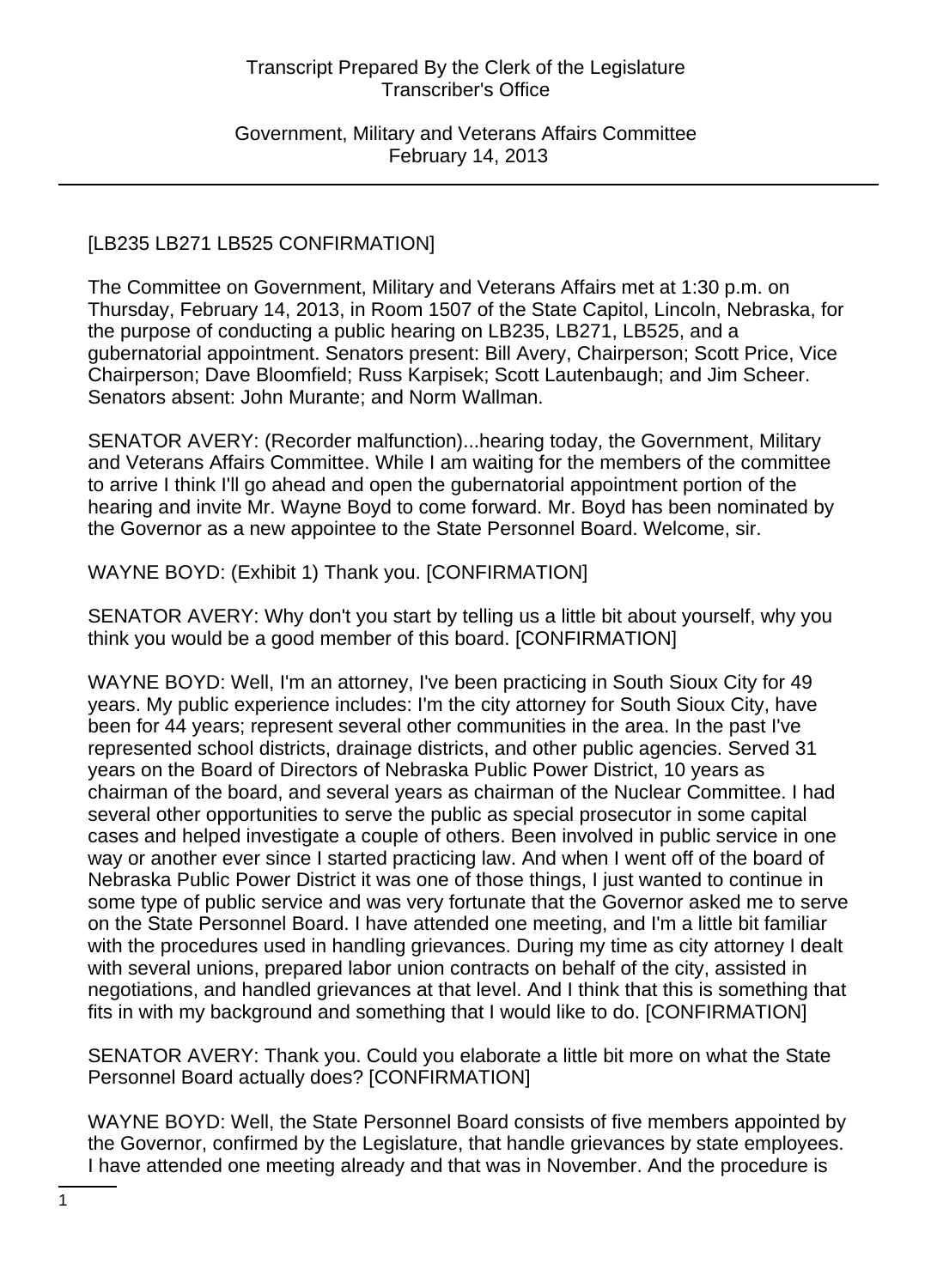Government, Military and Veterans Affairs Committee February 14, 2013

that when there is a grievance filed against a state agency by a state employee, it goes through the grievance procedure either under the state personnel manual or under the appropriate labor contract. And then they have the option if they don't like the decision during the grievance, they can proceed to file a complaint or request application for hearing. A hearing officer is appointed who takes all of the evidence, listens to attorneys if there are attorneys involved, and makes a very lengthy, complicated--not complicated--but comprehensive set of facts and his recommendation as to how the grievance should be handled by the Personnel Board. It's an appeal process that a administrative law judge's recommendation and findings along with all of the documents go to the Personnel Board, they meet, and make a decision as to whether or not to affirm or reverse the decision of the administrative law judge. [CONFIRMATION]

SENATOR AVERY: This is a five-year appointment? [CONFIRMATION]

WAYNE BOYD: No. I really can't tell you. [CONFIRMATION]

SENATOR AVERY: Six? No, it's five. [CONFIRMATION]

WAYNE BOYD: Five, yes. [CONFIRMATION]

SENATOR AVERY: Well, let me ask if...do you have a question, Senator Bloomfield? [CONFIRMATION]

SENATOR BLOOMFIELD: I don't have a question but I would like to say, welcome, down here, Mr. Boyd. In other circumstances, I would call him Wayne as I have for the last 25, 30 years. I would highly recommend him for this position or any other board that the Governor would choose to appoint him to. He's well respected in northeast Nebraska. [CONFIRMATION]

SENATOR AVERY: I take it he's your constituent. [CONFIRMATION]

SENATOR BLOOMFIELD: He is my constituent out of South Sioux City. He spent so much time over the past 20 years working back and forth between Norfolk that Senator Scheer might want to claim him part time. [CONFIRMATION]

SENATOR SCHEER: Well, he couldn't vote for me, so... [CONFIRMATION]

SENATOR AVERY: Any other questions? Senator Karpisek. [CONFIRMATION]

SENATOR KARPISEK: Thank you, Senator Avery. Mr. Boyd, thank you for your years of public service; we appreciate that. You said that you did attend one meeting? [CONFIRMATION]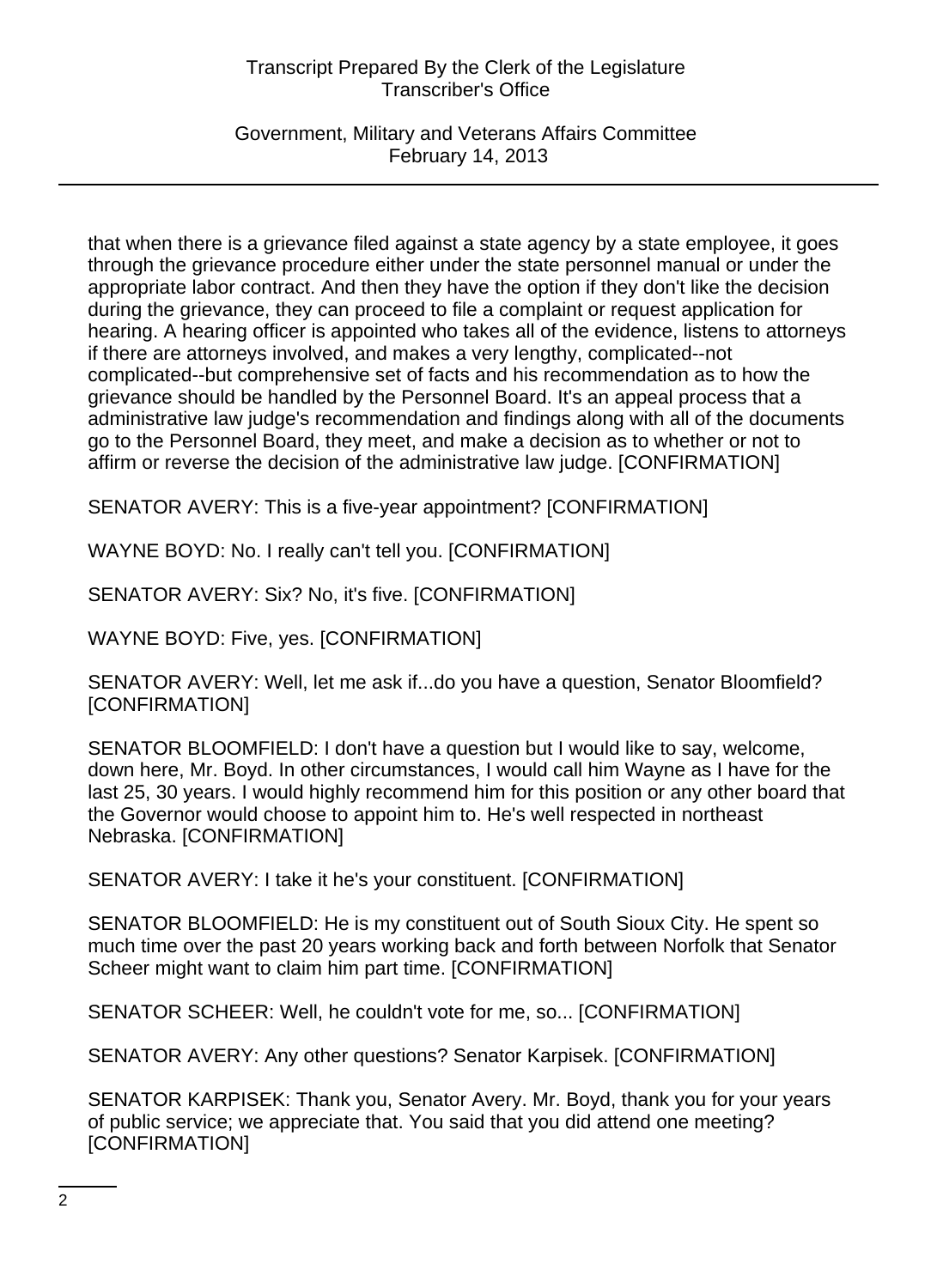#### Government, Military and Veterans Affairs Committee February 14, 2013

## WAYNE BOYD: Yes. [CONFIRMATION]

SENATOR KARPISEK: And was there any business that you took care of? [CONFIRMATION]

WAYNE BOYD: Yes, there were two appeals that were presented, I believe it was two at the time. They have some that are on a tentative basis that don't make it there, but I think there were two that we handled at that time. And that was back in November. [CONFIRMATION]

SENATOR KARPISEK: Was it hard to... [CONFIRMATION]

WAYNE BOYD: No. It's not difficult because ahead of time, ahead of the meeting you receive all of the evidence that was presented, the grievance, the responses, the agency's response to it, and then the facts as presented to the hearing officer, and the hearing officer's recommendation. It's a matter of being able to read that ahead of time. For instance, there's a meeting next week, and assuming that I am confirmed I'll be going to that. And two weeks in advance, we receive all of the recommendations from the hearing officer. [CONFIRMATION]

SENATOR KARPISEK: Great. Thank you again. Thank you, Senator Avery. [CONFIRMATION]

WAYNE BOYD: Uh-huh. [CONFIRMATION]

SENATOR AVERY: I don't see any more questions. Let me explain what we will do. Probably not until next week will we have an Executive Session--since we try not to have Exec Sessions on the day when we're taking off for a long weekend--and we'll vote on your confirmation then, and it will then be reported to the full Legislature for debate and vote. And we have a good track record in this committee of all of our nominees being confirmed. [CONFIRMATION]

WAYNE BOYD: I appreciate that. [CONFIRMATION]

SENATOR AVERY: We thank...I know that you had some trouble arranging your schedule to appear in person. I do want to thank you for going to that effort because we like to see people, you know, face-to-face that we're confirming. So I thank you for making that effort. [CONFIRMATION]

WAYNE BOYD: I understand that. You know, Sherry said that it would be better if I were here, and I'm glad to do that. [CONFIRMATION]

SENATOR AVERY: It's a brief appearance but nonetheless it's an important one, and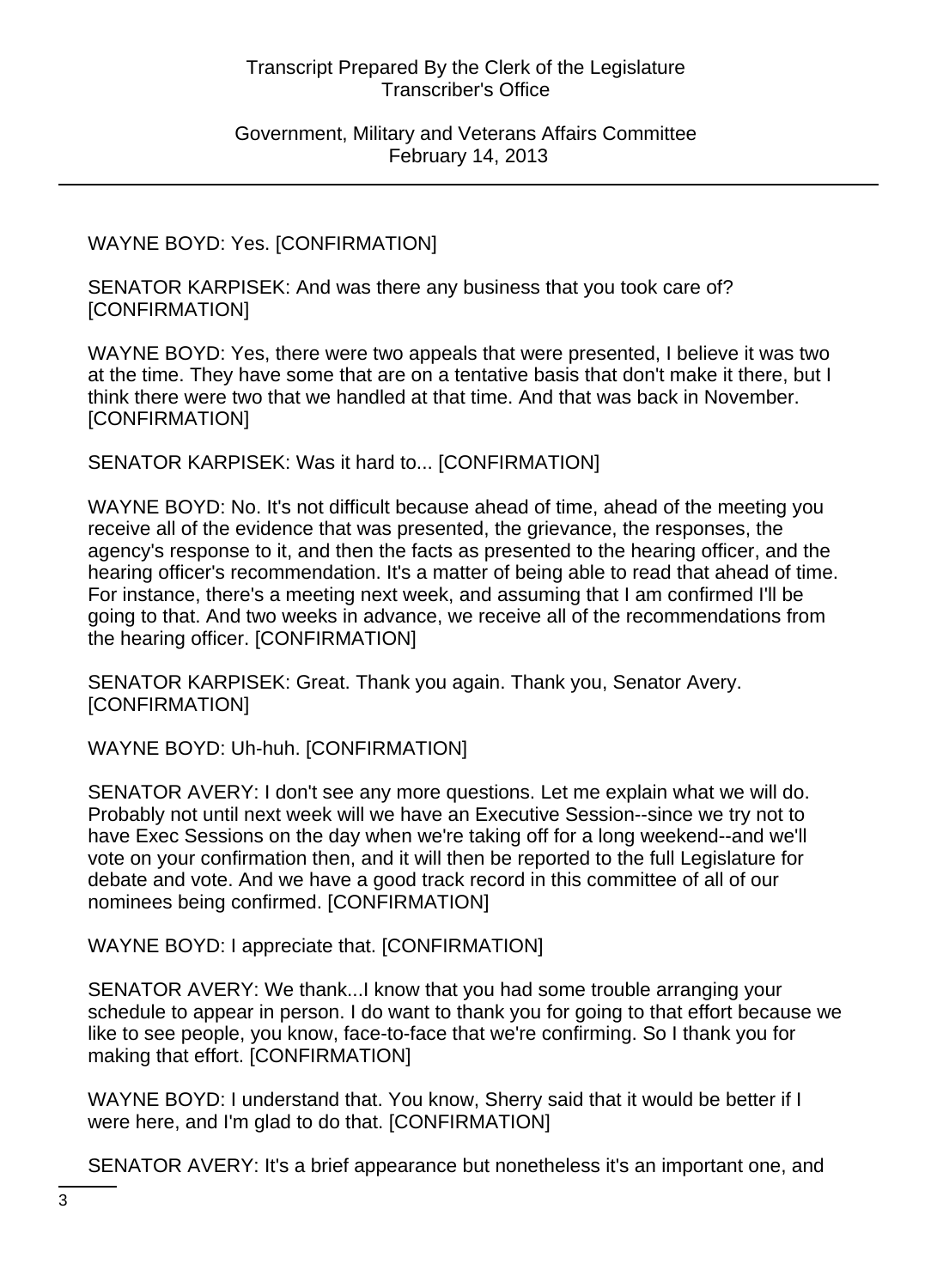we do thank you. [CONFIRMATION]

WAYNE BOYD: Okay. Thank you. I appreciate it. I appreciate your time. [CONFIRMATION]

SENATOR AVERY: Thank you. All right. That ends the hearing on the gubernatorial appointment. Now I'm going to convene the committee for a hearing of bills. And before I do that, let me introduce the members of the committee. I'm going to start on the left this time. Senator Scheer is with us from Norfolk, and next to him--who is almost always here--is Senator Norm Wallman from Cortland; I believe he is out of town. Next to me to my immediate left is Senator Russ Karpisek from Wilber. On my immediate right is the legal counsel for the committee, Christy Abraham. Next to her is the Vice Chair of the committee, Senator Scott Price from Bellevue. And soon to join us, I believe, is Senator Scott Lautenbaugh of Omaha, and next to him is Senator David Bloomfield from Hoskins. And Senator John Murante, on the end there from Gretna, is also out of town. People are taking advantage of early departure for the long weekend. If you wish to testify...first of all, let me tell you we'll follow the order on the agenda as presented or posted outside the room starting with LB235 followed by LB271 and then LB525. If you wish to testify for or against any of these bills, we ask you to fill out this green form. Please print the requested information. You'll find a copy of this form at the entrance to the room--at each entrance actually--and when you appear at the table to testify, give a copy of this to the clerk for the permanent record. And we ask that you state your name and spell your name clearly for the record. If you have any material that you want us to see, exhibits, you need 12 copies. If you don't have 12 copies, the pages will help you with that. Give that material to the clerk for distribution. The pages are Will Rahjes from Elwood, Nebraska, and Cicely Batie from Lexington. And they will be assisting us throughout the hearing today. If you do not wish to testify on a bill but you do have an opinion that you'd like for us to know about, there is a form that you can fill out where you just provide the requested information, your name, address, what bill you care about, and an opportunity to say, yes, I'm for this or against it. These forms are also at each entrance to the room. If you have a cell phone, as I'm sure most of you do, please turn it off or put it on silent mode so that you don't disrupt the proceedings. If you have any electronic devices that make noise, we ask that you do turn them off. Now, the introducers will go first and they will be followed by proponents who are followed by opponents and neutral testifiers. Closing remarks are reserved for the introducers only. And we do ask that you do respond to our questions rather than ask us questions, and we also ask that you not try to engage other people in the audience in your testimony, and that way it's a much more orderly process. We will be using the light system; it is a five-minute system. The green light means you have four minutes, and when the amber light comes on you should be winding up your testimony; that is a one-minute light. And the red light is a no-minute light. That means you should be finished; and if not, I'm tolerant up to a point, so do try to observe the light system. With that, we welcome Senator Scott Lautenbaugh to the committee. [CONFIRMATION]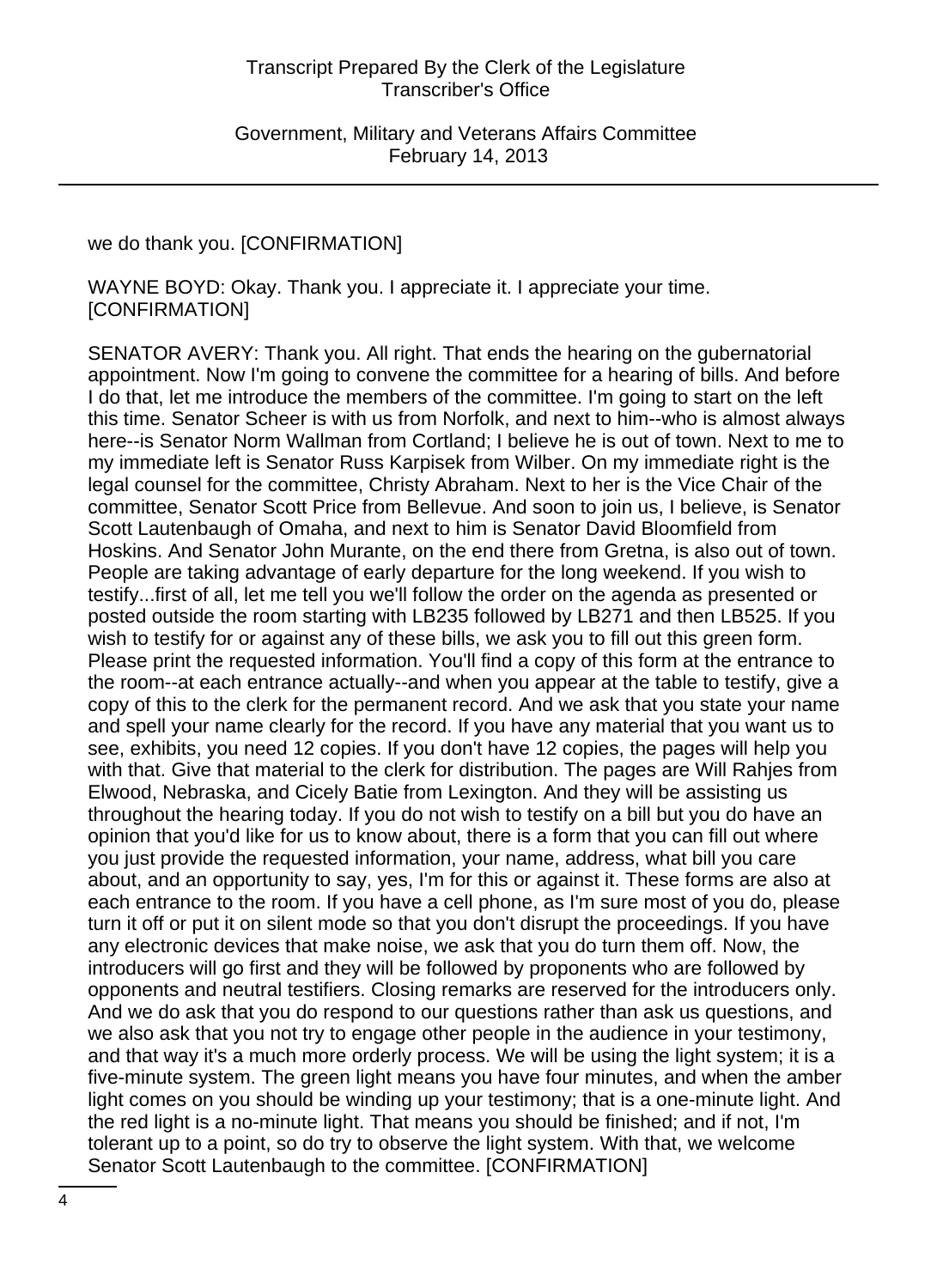# SENATOR LAUTENBAUGH: I'm first? [LB235]

SENATOR AVERY: No, you're second. But we will start with LB235. Senator Howard. Welcome. [LB235]

SENATOR HOWARD: (Exhibit 1) Thank you. [LB235]

SENATOR AVERY: This is your first time here to this committee, right? [LB235]

SENATOR HOWARD: It is my first time in the Government Committee. [LB235]

SENATOR AVERY: All right. [LB235]

SENATOR HOWARD: Thank you for having me. Good afternoon, Chairman Avery and members of the committee. For the record, I am Senator Sara Howard, H-o-w-a-r-d, and I represent District 9 in midtown Omaha. Today I bring you LB235, a bill to ensure a transparent election process with adequate public input. LB235 creates a community advisory committee to the election commissioner in a county with a population more than 100,000. In addition, the bill would require public notice and hearings before polling places and precinct lines are moved. Finally, the bill would reduce the precinct size to 1,000, returning it to the precinct size that worked effectively for over a decade. I spent the last year and a half of my life canvassing, as I'm sure a lot of you did when you were running for office. And what I was surprised by was that the one issue I heard the most about was not property taxes and it wasn't healthcare and it wasn't public safety. It was polling places, access to voting, and issues surrounding the elections process. And it concerned me how damaged the public's trust in the process had become over the last year. The challenges of this election cycle in Douglas County were the perfect storm of circumstances from a new census that required redistricting, to a bill in the Legislature that changed the size of wards and precincts. The election commissioners in Douglas, Sarpy, and Lancaster Counties had a really full plate. This bill is an opportunity to restore the public trust that was lost in the last cycle and safeguard against future complications, voter confusion, and controversy. The first thing LB235 does is create an advisory committee. This idea came from a best practice developed by the Douglas County Election Commissioner. Creation of the committee will ensure that a formal body representative of the public is in place to improve communication, advise the election commissioner, and inform other community leaders of changes in the administration of election. I do have an amendment for this committee to consider, offered by the League of Women Voters, to put a member of a nonprofit, nonpartisan organization that specializes in voter registration and elections on the committee. It should have been distributed to you. Yes. Okay, great. Second, LB235 has a hearing and notice requirement that will make certain that no one feels left behind or unheard when reasonable changes to polling places need to be made. This section is deliberately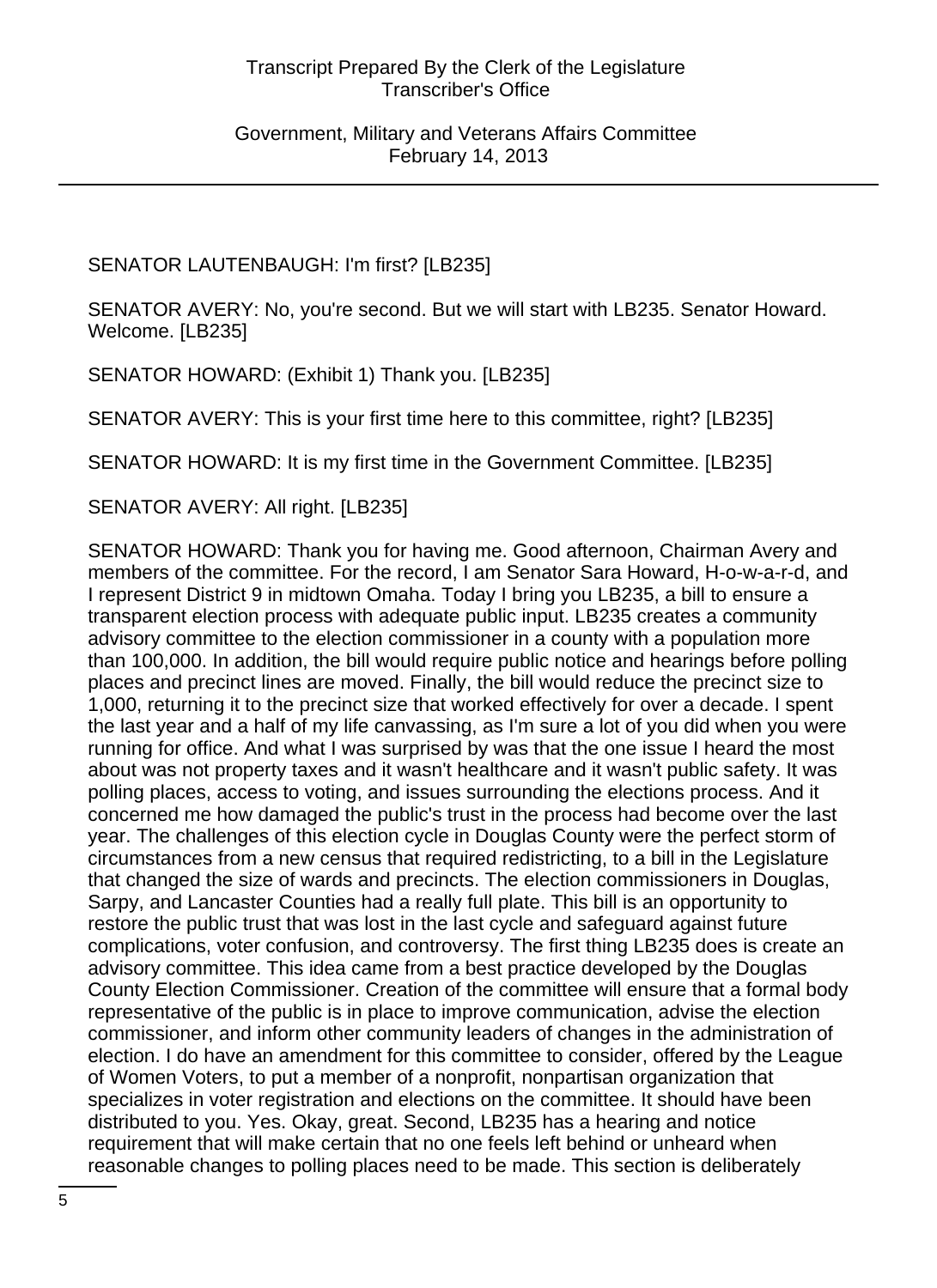Government, Military and Veterans Affairs Committee February 14, 2013

broad so that election commissioners are able to use whichever notice mechanism is most responsive to the needs of the citizens of their county. As an example, Douglas County was really effective in this method. They sent postcards to every voter in the district letting them know where their polling place was and how it had changed. Further, Commissioner Phipps opened up the changes for public comment with a public hearing between the primary and the general. I believe this public hearing would satisfy the notice requirement in LB235, and I would like to see these good practices mirrored in other large counties. Finally, LB235 would reduce the size of precincts from 1,750 voters who voted in the last general election to 1,000. This would return precincts to the size they had been for more than a decade before LB449 in 2011. As a direct result of the expansion in that bill, many precincts in Douglas County were redrawn to reflect the allowance of an increased number of voters. And because there is only one polling place per precinct, the creation of larger precincts meant fewer polling places. In Douglas County, this resulted in the closing of polling locations in places like senior citizen towers, lower-income areas with transportation issues, and general confusion on election day. In my district, we went from 20 precincts in the 2008 general election to 10 in the 2012 primary election. And after public input, in the general election three polling places were restored in my district. That experience is a clear signal of the necessity for a serious discussion about the appropriate size of precincts and the number of corresponding polling locations. We must do better. I'm sure there will be some questions about early voting and its effect on precinct size. I am a personal proponent of early voting, voting by mail and other methods that make the electoral process more accessible. Unfortunately, many of the voters in my district are unable to travel to the Election Commission office during business hours for in-person early voting due to a variety of barriers that we can talk about later. I also really want to clarify, this bill is not about the work of the Douglas County Election Commissioner and his staff. I know the staff of the election commissioner at the Election Commission in Douglas County personally, having worked there for many summers when Senator Lautenbaugh was commissioner--hey, boss man. The individuals who work at the commission are consummate professionals and just really wonderful, lovely human beings. LB235 is a bill about learning from the past and moving forward to a future of open elections. This bill is simply good policy to ensure accountability and transparency in the administration of our electoral process, the foundation of a representative democracy. In a democracy, public confidence in the integrity of the electoral process is critical. Thank you for your time and attention to LB235, and I would be happy to answer any questions. [LB235]

SENATOR AVERY: That wasn't so bad, was it? [LB235]

SENATOR HOWARD: Yeah. [LB235]

SENATOR AVERY: We're a very gentle committee. Thank you for your testimony. [LB235]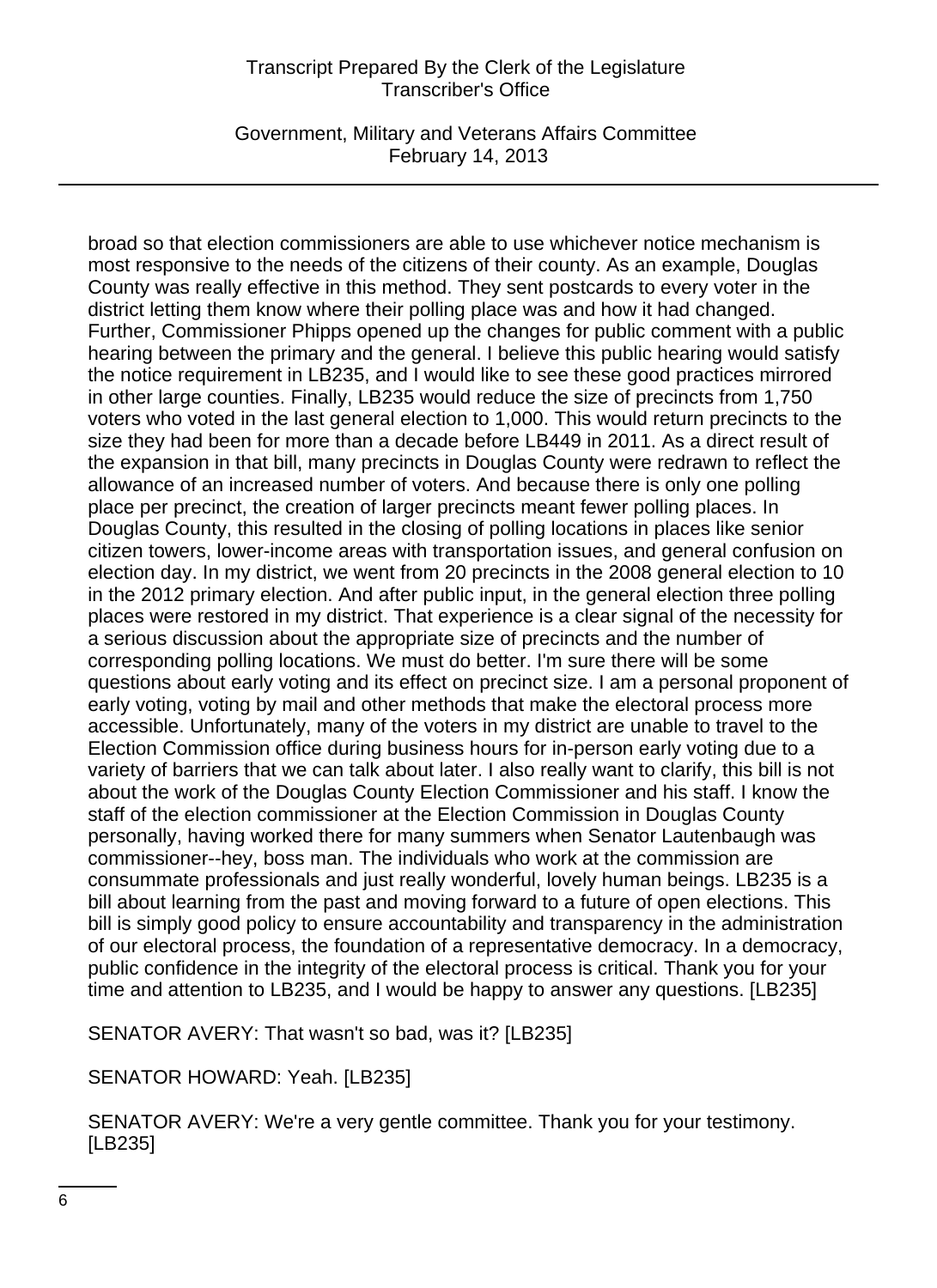Government, Military and Veterans Affairs Committee February 14, 2013

#### SENATOR HOWARD: Thank you. [LB235]

SENATOR AVERY: Let me ask you about this advisory committee. Are there any such committees existing today in any jurisdiction that you know of? [LB235]

SENATOR HOWARD: You know, that's a good question. I can't answer it, but maybe somebody behind me could or I could look it up and address it in my closing. I know that this is something that the election commissioner in Douglas County did between the primary and the general. And just from firsthand knowledge of the folks who are on that advisory committee, they felt it was really effective and it was really responsive, which I think it would be great for these larger counties to be able to get consumer input. [LB235]

SENATOR AVERY: Would the advisory committee have regular meetings or would they meet at the call of the election commissioner or how would that work? [LB235]

SENATOR HOWARD: You know, that's a good question. I would defer to the committee's expertise on what would be best in that regard. I think the bill is drafted to be intentionally broad. I didn't want these election commissioners to feel bound by anything in this bill that didn't work for their county specifically. So if it's something where the advisory board is only there during the redistricting process, if they're there prior to every election to talk about polling-place issues or any other issues that may arise, I think it would...it's really meant to be responsive to their specific needs. [LB235]

SENATOR AVERY: Questions from the committee? Senator Price. [LB235]

SENATOR PRICE: Thank you, Chairman Avery. Thank you, Senator Howard. In reading the bill's language, it seems to really basically create a committee that...and put a duty to have a public notice, but that there is no action required on the part of the election commissioner to undertake the suggestions or whatever the committee decides to do except a...so basically, it's a public meeting. [LB235]

SENATOR HOWARD: Well, it's an advisory committee. I didn't want them to feel like their advisory committee could tell them what to do necessarily, especially if the advisory committee doesn't have the expertise of the election commission per se. But I do think that one of the issues that folks felt in Douglas County was that there was a lack of consumer input in this last process. And so the advisory committee I think would be an opportunity to have that consumer input and address those concerns for voters. [LB235]

SENATOR PRICE: But you're not foreseeing that it binds an election commissioner to take any action? [LB235]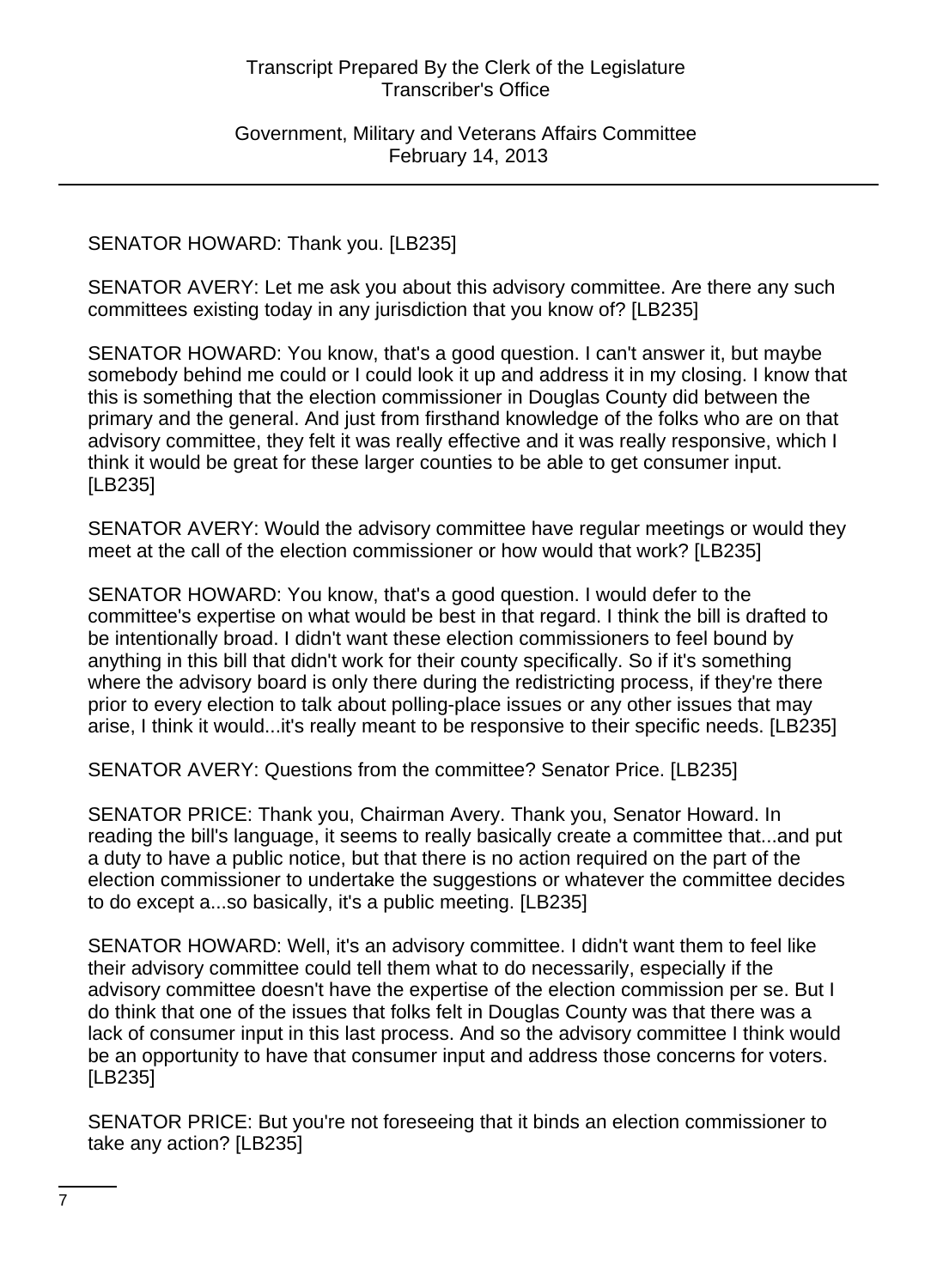Government, Military and Veterans Affairs Committee February 14, 2013

SENATOR HOWARD: No, not necessarily. No. But I do hope that it would help them have a broader perspective of the issues that surround polling places and address some of the complications that arose this last cycle. [LB235]

SENATOR PRICE: Okay, thank you. [LB235]

SENATOR HOWARD: Thank you, Senator Price. [LB235]

SENATOR AVERY: Senator Bloomfield. [LB235]

SENATOR BLOOMFIELD: Thank you, Senator Avery. Senator Howard, I'm going to have a couple of questions. Would you expound a little bit on what you feel to be the benefits of going from 1,750 down to 1,000 voters per precinct? [LB235]

SENATOR HOWARD: Sure. Thank you for the question. So what happened--and I addressed it a little bit in the opening too--was that with bigger precincts that means that there are fewer polling places in a specific area. And so if there are fewer polling places, folks who have barriers to getting to their polling place will have improved access. So we saw a lot of folks who had transportation issues, we saw a lot of folks who had a variety of barriers to getting to their polling place. So if there are fewer, presumably they would be closer to the voters that they were trying to reach. [LB235]

SENATOR BLOOMFIELD: Do you have any idea what the additional cost of that might be? And if not, I'd be more than willing to have you get back to me with that. [LB235]

SENATOR HOWARD: Sure. There is no fiscal impact on the state level but there is an impact on the county level, and I can't speak to that. [LB235]

SENATOR BLOOMFIELD: Would you look into that a little bit? [LB235]

SENATOR HOWARD: Sure. I'd be happy to. [LB235]

SENATOR BLOOMFIELD: And my next question pertains to the amendment that you brought us. [LB235]

SENATOR HOWARD: Yes. [LB235]

SENATOR BLOOMFIELD: You said that came from the League of Women Voters. Are there any other groups such as the League of Women Voters that could perform that task? [LB235]

SENATOR HOWARD: You know, not to my knowledge, but I wouldn't be surprised if there were some, especially in these other areas. [LB235]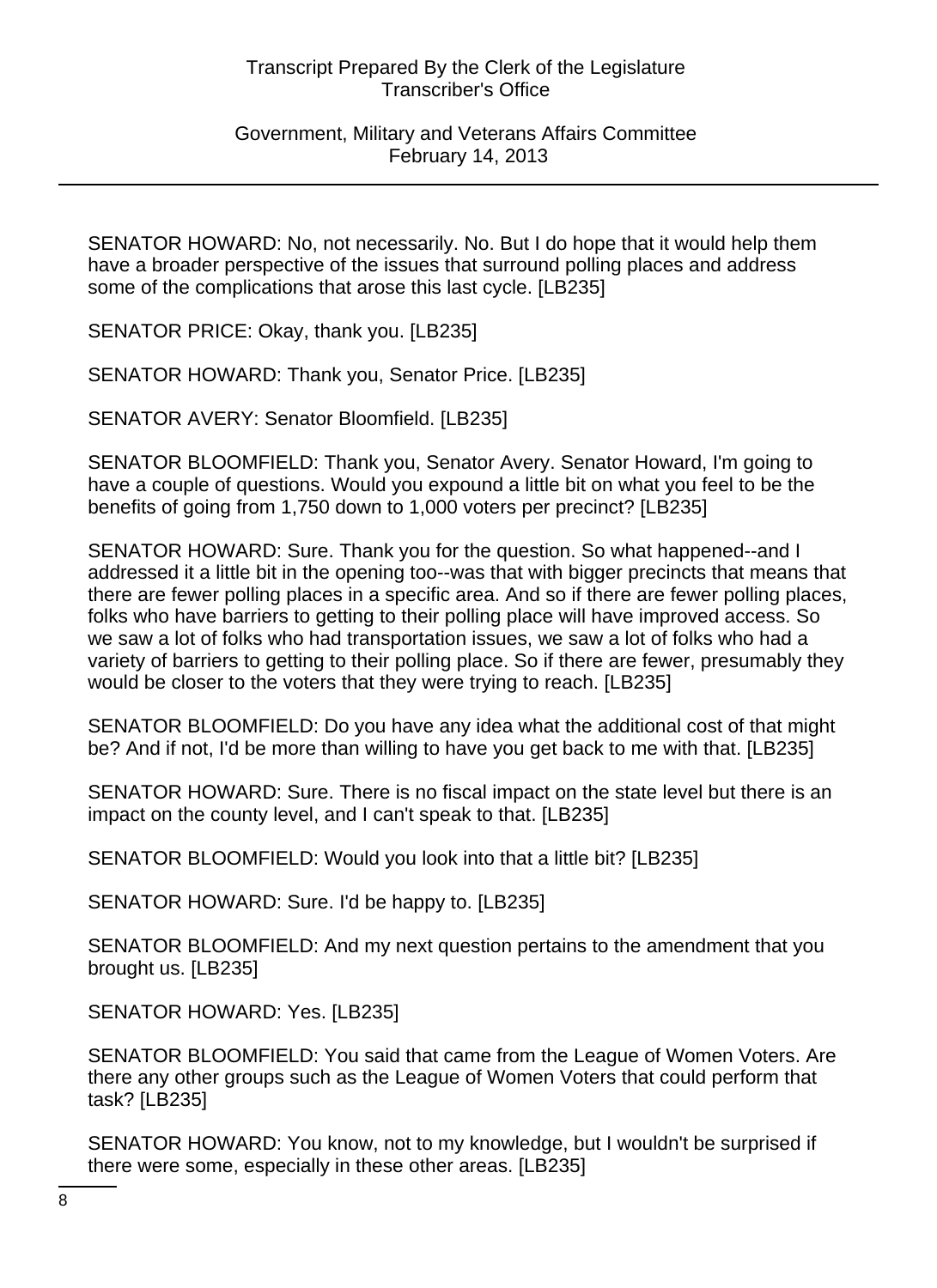Government, Military and Veterans Affairs Committee February 14, 2013

SENATOR BLOOMFIELD: Okay. Okay, thank you. [LB235]

SENATOR AVERY: Any other questions? Senator Scheer. [LB235]

SENATOR SCHEER: Thank you, Senator Avery. Senator Howard, a question in regards to the redistrict the size down to the 1,000 versus 1,750. In statute it already gives a minimum of 75 but the maximum was increased to the 1,750, so truly your election commissioners already have the flexibility to move from 1,750 to 1,000 to 500 under current legislation. And per your testimony, evidently we're responsive to those needs in the community because you mentioned in your area it went from...they added three, I think, from the primary to the general. So are we dictating something legislatively that is already available to them? [LB235]

SENATOR HOWARD: That's a good question. You know, previously the cap had always been 1,000 and in the last legislative session it went up to 1,750. Right now, they can go up to 1,750, but what advocates found when...in the redistricting was that that meant that there were too few polling places in Omaha. So if you bring it back down to 1,000 we would have more polling places and improved access. [LB235]

SENATOR SCHEER: But you mentioned...you noted in your testimony, the commissioner had already done that. [LB235]

SENATOR HOWARD: Well, actually he...so what I mentioned was in 2008 when my mother ran for her second term, there were 20 wards and precincts in District 9. In 2012 when I ran, there were 10, so we got cut in half because of the change. They added 3 more, which brought me to 13. It didn't restore all of the polling places that they had had in 2008. [LB235]

SENATOR SCHEER: I understand, but in fairness part of that is--and maybe elections should not be about cost but certainly it had to be about cost savings as far as those numbers voting--in looking at maps--and I'm not specific to yours--but regardless of how many live in a district, depending upon where the polling place is, by shrinking it doesn't necessarily bring that place into the center of a polling area. I mean, you use what's available in those areas, so to a certain extent even lowering the number per district wouldn't necessarily negate the distance you need to go. Would that be correct? [LB235]

SENATOR HOWARD: You know, it depends on the ward and precinct. So what we saw in my district--and I think everybody here knows when you're running you know your district really well--what we saw was that I had a ward and precinct that was so big that somebody would have to go four miles walking--if they didn't have any transportation and there was no bus route--walking to get to their polling place. That one was split in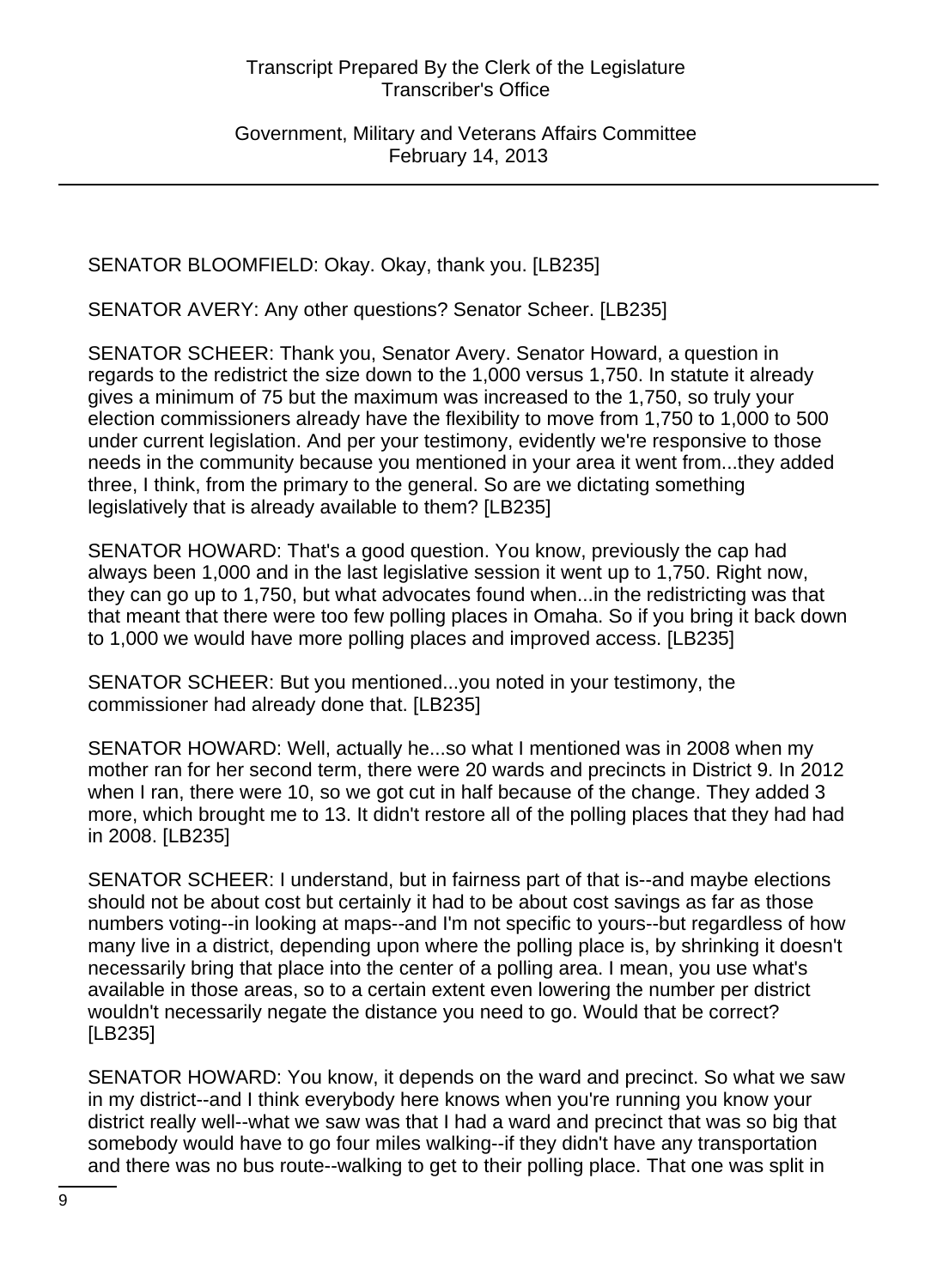Government, Military and Veterans Affairs Committee February 14, 2013

half. And then they went to their previous polling place before. So I think 1,750 or at least what we saw was too big. However, I'm happy to work with the election commissioners if there's a better number that is more accurate of the size that would work best for them because I think it was only in Douglas County that they met the 1,750. And so I think going down to whatever number seems reasonable below 1,750 since 1,750 seemed too big, is something that I would love to work on. [LB235]

SENATOR SCHEER: Okay. Thanks, Senator. Thanks, Senator Avery. [LB235]

SENATOR HOWARD: Thank you, Senator. [LB235]

SENATOR AVERY: Just by way of a little historical perspective, but this committee handled that bill last year, LB449. And the original proposal was for precincts to be at 3,000, and we cut that down to 1,750. And you still maintain that's too big. [LB235]

SENATOR HOWARD: Well, what we found was that it was too big. [LB235]

SENATOR AVERY: Would that might vary by district? [LB235]

SENATOR HOWARD: And I think it does vary by district for sure. [LB235]

SENATOR AVERY: If you have a very dense population... [LB235]

SENATOR HOWARD: I do. [LB235]

SENATOR AVERY: You do? [LB235]

SENATOR HOWARD: I have a wonderful district; everybody's crammed in there. But I think what happened was that the really massive changes in regard to wards and precincts, when you got into these bigger wards and precincts was--and especially in Omaha which is, you know, it's these bigger areas was east of 72nd where it is more...72nd Street in Omaha where it is more urban, where it is more densely populated--it seemed like they got bigger and then the polling places got further away which is not necessarily what we want to see happen. [LB235]

SENATOR AVERY: Any other questions? All right. [LB235]

SENATOR HOWARD: Really? [LB235]

SENATOR AVERY: I don't see any. So you're going to stay to close? [LB235]

SENATOR HOWARD: I'm going to stay forever. Thank you. That's wonderful. Okay. [LB235]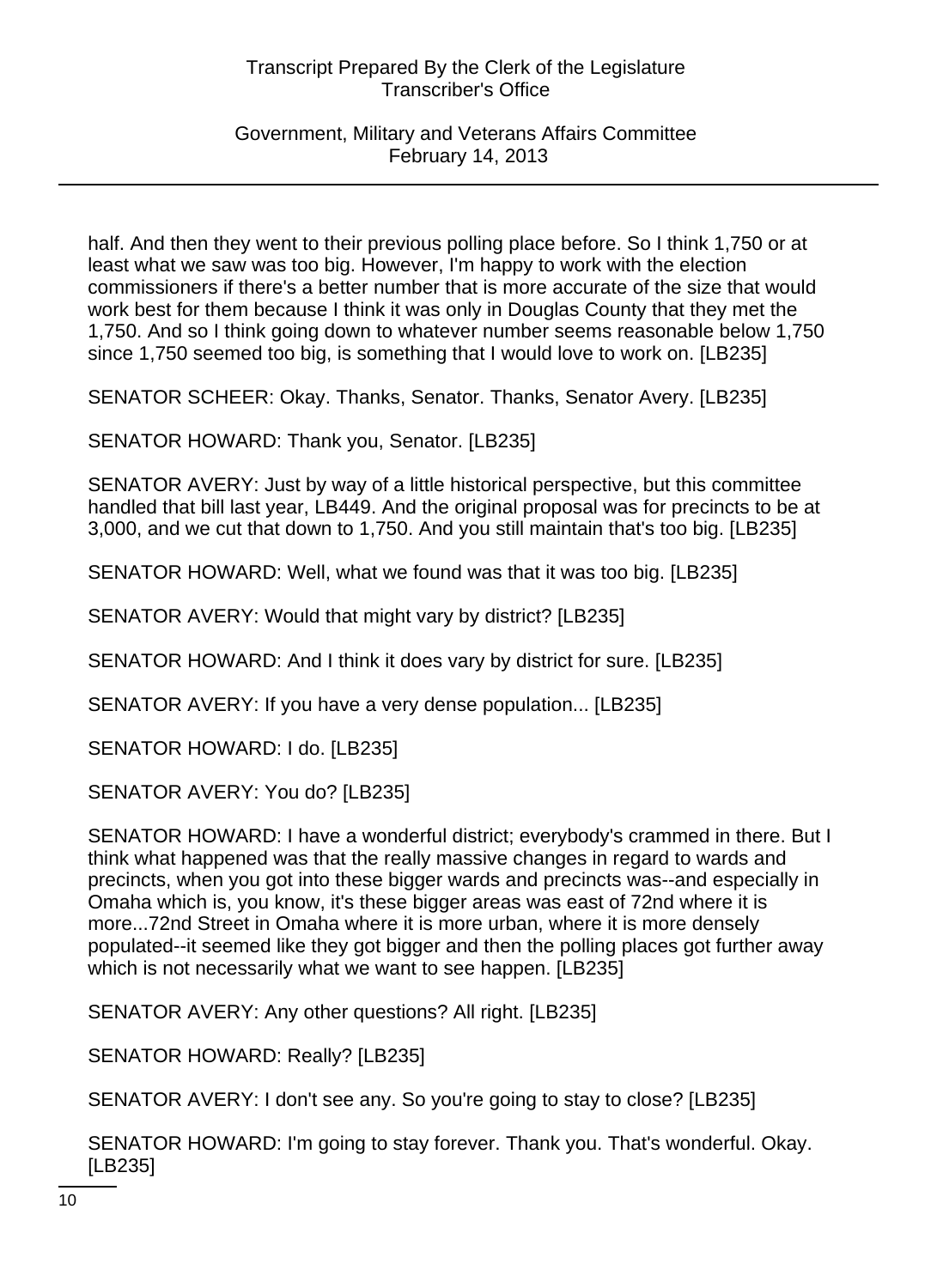Government, Military and Veterans Affairs Committee February 14, 2013

SENATOR AVERY: Okay. You're welcome. All right. We will now accept proponent testimony. We are on LB235. [LB235]

ADAM MORFELD: Good afternoon. My name is Adam Morfeld, and that's spelled A-d-a-m M-o-r-f-e-l-d, and I'm the executive director of Nebraskans for Civic Reform. Today I am testifying on behalf of Nebraskans for Civil Reform in support of LB235 and I would like to thank Senator Howard for introducing this legislation. I will not belabor the points she has already made but I'll make some new ones. Regardless of one's opinions as to what occurred in Douglas County this last electoral cycle, this bill is simply a step in the right direction to improve communication and transparency between the election commissioner's office and the public they serve in our state's largest counties. Commissioner Phipps himself admitted that several times throughout 2012 that he agreed that he should have communicated better with the public in the decisions that he made and would do so in the future. He did so and we believe him. However, now that we have experienced what can happen when there's a lack of communication between election commissioners and the public in our largest counties, it is time that we put into place permanent mechanisms to ensure maximum communication between appointed election commissioners and the public they serve. This is particularly important as the election commissioners in Sarpy, Lancaster, and Douglas County are selected without input from the residents of these counties and lack the same amount of accountability as other elected county officers. Thus, the need for public notice and the permanent advisory committee is an important component that ensures that these unique county officers are communicating and working with members of the community to ensure confidence in our electoral process. Finally, I believe that this committee should also revisit the issue of the maximum size of population that each polling place serves. Taken to its maximum population of 1,750 voters who voted in the last general election in each precinct, this allowed for the closure of over a third of the polling locations in Douglas County. In an e-mail obtained by a public records request that was released by news outlets in Omaha, even the Secretary of State noted that he was very concerned about the amount of polling locations that were being closed in Douglas County before a major election. One of the reasons cited by the commissioner for the reduction of the polling places was increasing popularity of vote by mail. While NCR is in support of the expansion of vote by mail elections, until we have all vote by mail elections statewide, maximum accessibility to the polls should remain a top priority. We also understand that redistricting of the precincts statewide that have already been changed would be a challenge and potentially costly, and I'm sure you'll hear some opposition testimony today to that effect. However, when it comes to the accessibility of our elections which ensures a robust and representative democracy, money should not be the only metric used to make that determination. In conclusion, we urge you to forward on LB235 to the floor for full debate, providing the public in our largest counties with more transparency and a voice in the administration of our elections is long overdue. And I'd be more than happy to answer any questions. [LB235]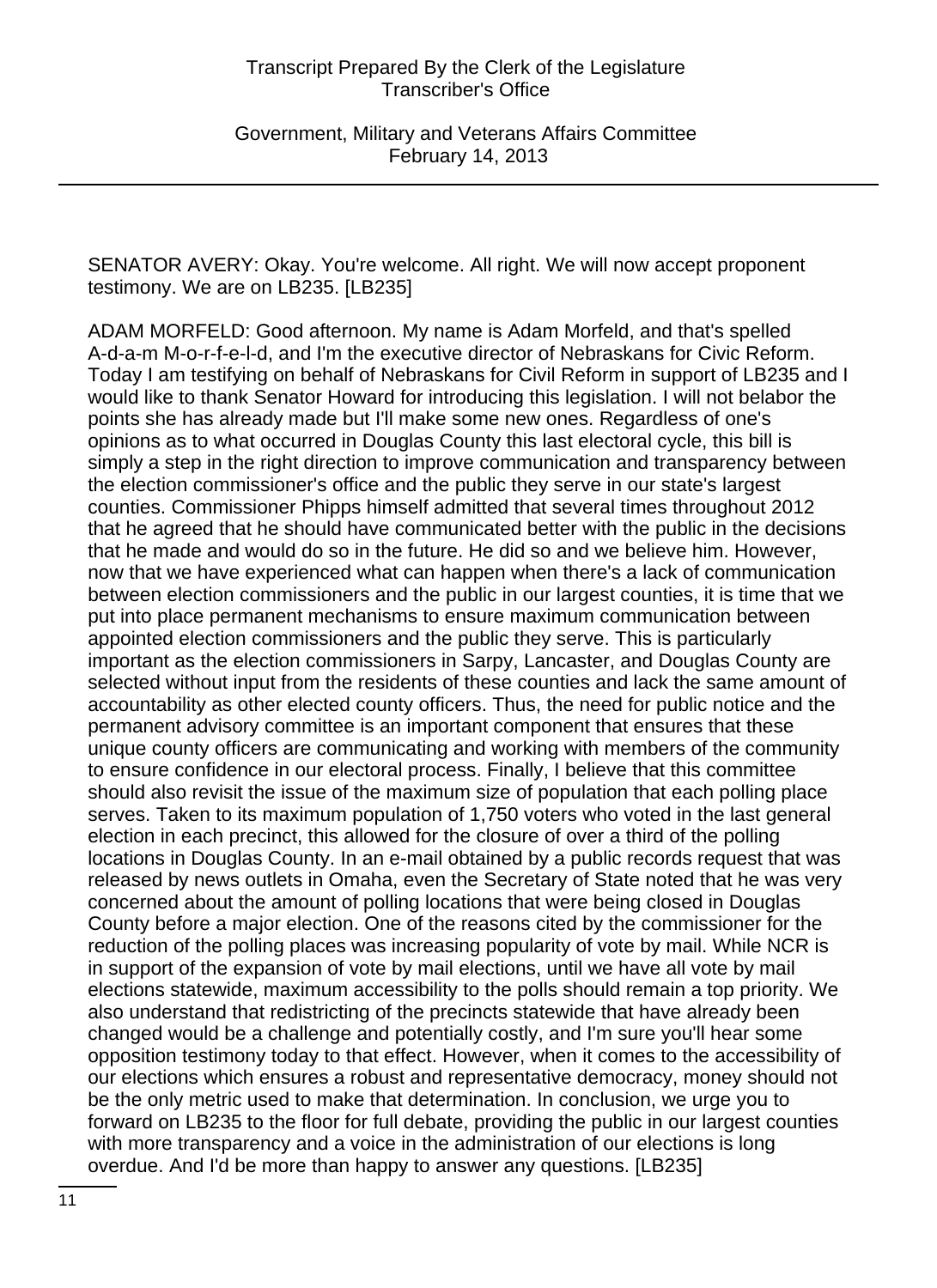SENATOR AVERY: Thank you for your testimony. Any questions from the committee? [LB235]

ADAM MORFELD: And I can actually answer Senator Bloomfield's question about cost. I think they saved \$115,000 in that fiscal year in Douglas County with the closing of the polling locations. [LB235]

SENATOR BLOOMFIELD: Okay. Thank you. [LB235]

SENATOR AVERY: Okay. Thank you for your testimony. [LB235]

ADAM MORFELD: Thank you. [LB235]

SENATOR AVERY: Additional proponent testimony on LB235. Welcome. [LB235]

PEGGY ADAIR: (Exhibit 2) Good afternoon, Senator Avery and members of the committee. My name is Peggy Adair, A-d-a-i-r, I represent the League of Women Voters of Nebraska. LB235 is a sensible, practical bill that will help improve voter confidence in the election process. We mentioned the recent difficulties of the election commissioner in Douglas County. It came about because the voters simply felt blindsided and betrayed because they didn't know up front the changes that were being proposed, and they felt like they didn't have a voice in the process. The atmosphere became so deteriorated that any meaningful dialogue became impossible. This LB235 will prevent similar unfortunate situations because it will require the election commissioner to hold public hearings to seek citizen input before making election-process changes. And even if the outcome is the same, even if the election commissioner makes the election-process changes he or she proposes, people will be more willing to buy into the process when that process is open, visible, and people have a voice before the fact rather than after. LB235 will also sustain voter confidence in the election process by requiring counties with election commissioners to have advisory committees. Election commissioners will not appear to be acting alone and unilaterally if they seek the ideas and advice of statutory citizen committees. We also obviously support Senator Howard's amendment. And to answer Senator Bloomfield's questions, right off the top of my head I can think of Common Cause, Nebraskans for Civic Reform, the National Council of Jewish Women. I'm sure there are other community groups out there who work with elections and voter registration. Our point is that we should have somebody on this committee who is of a nonpartisan organization and somebody who's qualified and knowledgeable about the election process and about voter registration; that's simply a no-brainer. Open and accountable government is wise government, and we hope this committee will send this wise piece of legislation to the full Legislature for discussion. [LB235]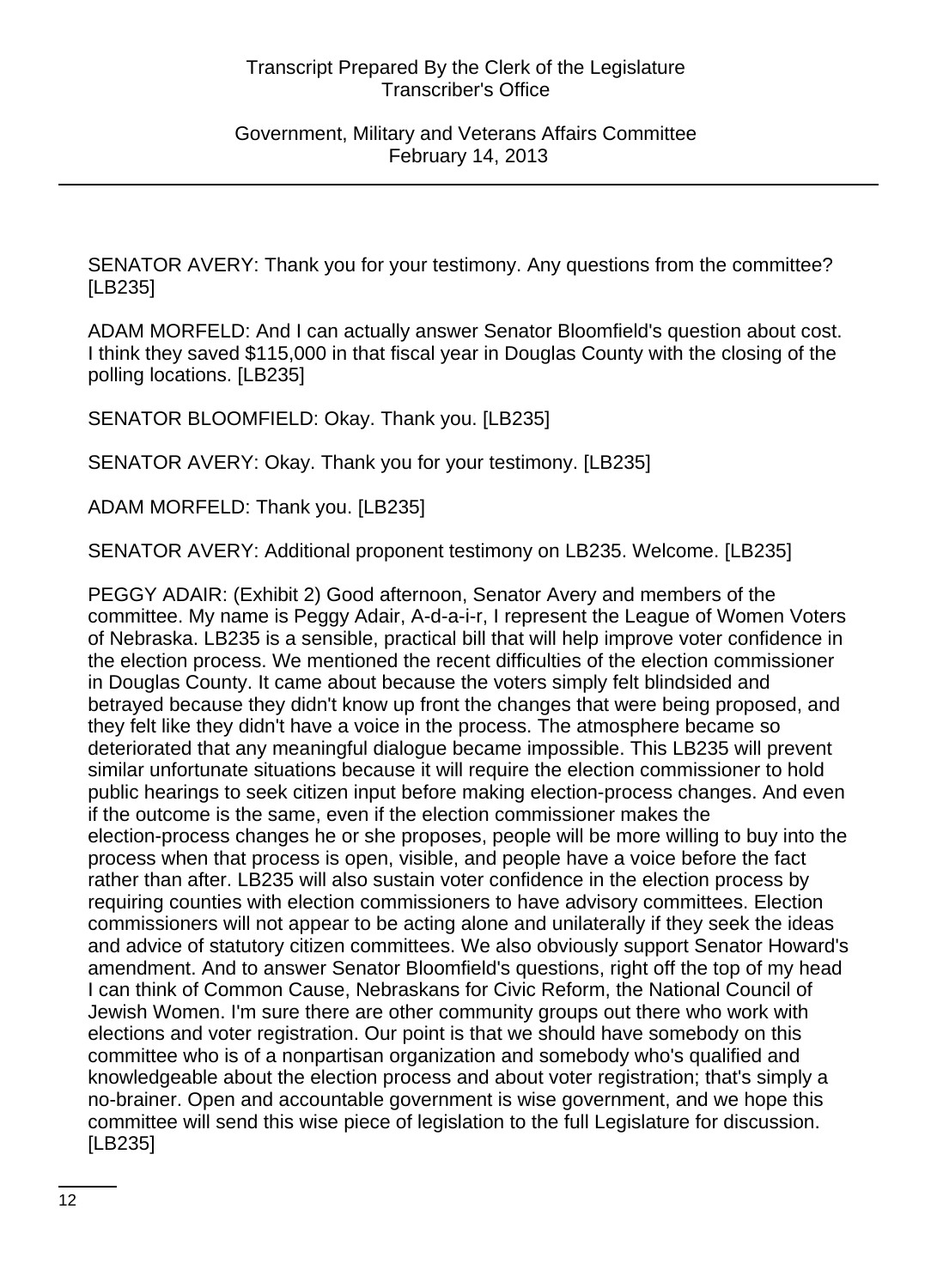#### Government, Military and Veterans Affairs Committee February 14, 2013

SENATOR AVERY: Thank you, Ms. Adair. [LB235]

PEGGY ADAIR: You're welcome. [LB235]

SENATOR AVERY: Let me ask you, you don't address the precinct numbers or size issue in your testimony. Is that because you don't have an opinion or... [LB235]

PEGGY ADAIR: I'm glad you brought that up. I wasn't going to mention anything about this committee being all male... however... [LB235]

SENATOR AVERY: Yeah, well, that's not our fault. [LB235]

PEGGY ADAIR: ...however, it is. And this being a February 14--which is the birthday of the League of Women Voters--the women had to fight for 72 years before they were able to convince all-male legislatures that women should achieve the right to vote in this country. Men tend--and I'm going to generalize here--but men tend to worry more about numbers, women tend to be more concerned about process and policy. And that's why it's nice to have women on a committee because then we have a balance of people that are concerned about numbers and people that are concerned about policy. So I'm...no. Yes, we are concerned about the number, but we're more concerned about the process and making sure that people feel like they are a part of that process. [LB235]

SENATOR AVERY: I think we have ten female members of the Legislature and that's not enough to go around so that every committee gets a female member. [LB235]

PEGGY ADAIR: Yes. Women are very good at multitasking though. [LB235]

SENATOR AVERY: For a long time there was a female Chair of this committee. [LB235]

PEGGY ADAIR: I know her well. [LB235]

SENATOR AVERY: Any questions from the committee? Senator Lautenbaugh. [LB235]

SENATOR LAUTENBAUGH: Thank you, Senator Avery. I can assure you, Senator Avery did not pick this committee, membershipwise. [LB235]

PEGGY ADAIR: I've heard rumors to that effect. [LB235]

SENATOR LAUTENBAUGH: It's not his fault. I don't think I signed up for this either, come to think of it. Well, that's neither here nor there. I know that the mayor of Omaha has had citizen forums from time to time--this is before, maybe, I don't know--more than one forum from time to time, and he's lucky to get ten people there. Do you really expect there to be a lot of people showing up for a redrawing of the precincts public meeting?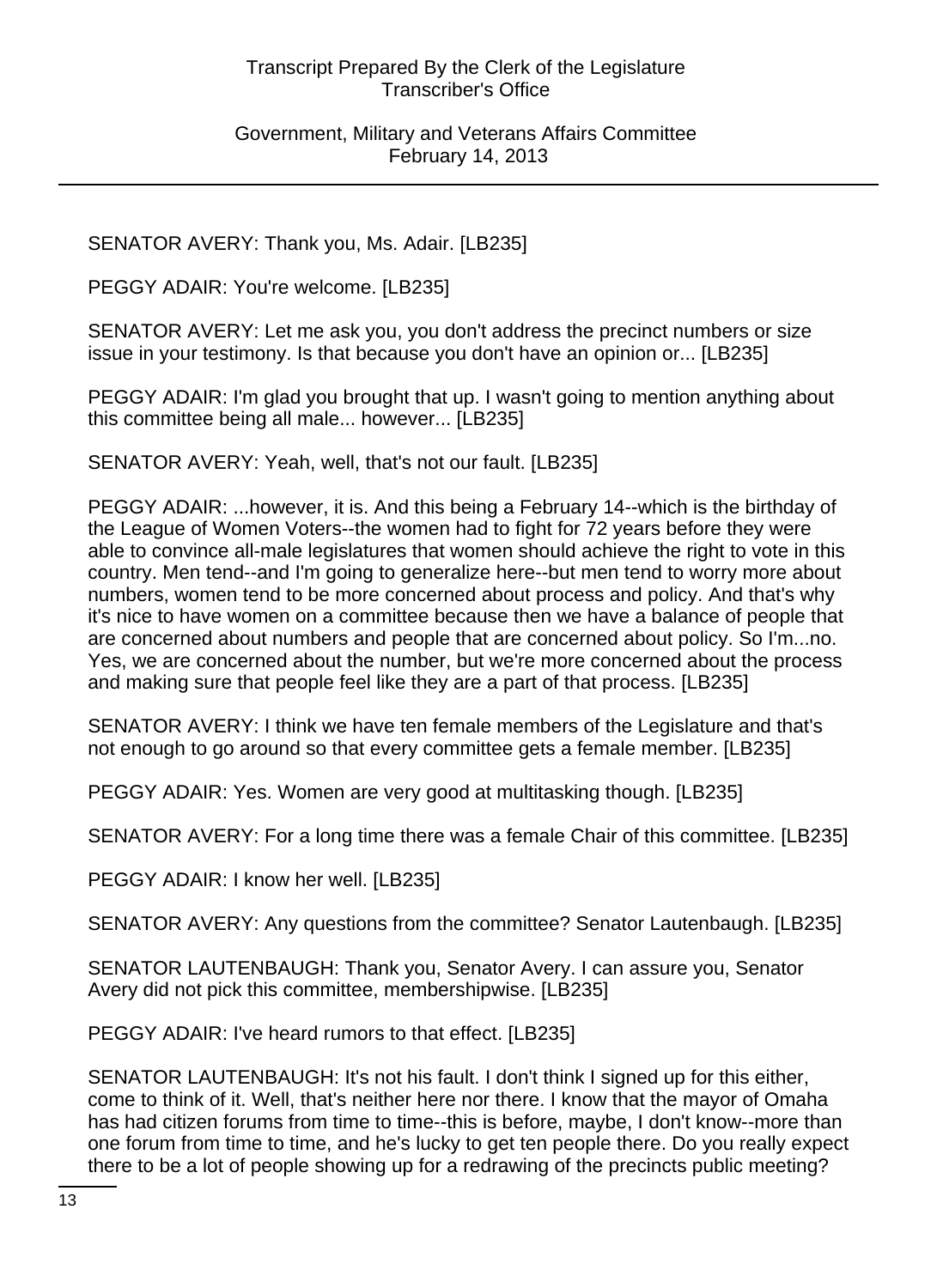Government, Military and Veterans Affairs Committee February 14, 2013

# [LB235]

PEGGY ADAIR: Well, the way that this citizen advisory committee was formed in the bill, the political parties basically would choose two members. And it basically, it was like...the way it's written it's like the two that get the most votes and, you know, in the election. So you're going to have basically two Republicans and two Democrats on this committee chosen by party officials, so they're going to be very concerned about elections and voting anyway. I do think they'll be very cognizant of the issues. And our point in having, you know, the fifth person on this committee being from a nonpartisan group is that we need that nonpartisan voice on this committee. And then, you know, I would love to have two from nonpartisan, nonprofit organizations, but we would be happy enough to have one on the committee. So in answer to your question--long story short--yes, I do think that they would appear. [LB235]

SENATOR LAUTENBAUGH: You're talking about the members of the committee though. [LB235]

PEGGY ADAIR: The advisory committee, yes. [LB235]

SENATOR LAUTENBAUGH: The advisory committee, yes. Is there any contemplation of a public hearing on this or occasion for public input beyond the committee? [LB235]

PEGGY ADAIR: Well, I know for the League of Women Voters, we would certainly reach out to the public because part of what we do is public education and we try to get input from everybody that we possibly can. [LB235]

SENATOR LAUTENBAUGH: Okay. [LB235]

SENATOR AVERY: Senator Bloomfield. [LB235]

SENATOR BLOOMFIELD: Thank you, Senator Avery. Touching a little bit where Senator Lautenbaugh just trod, if we hold that to the committee being two of them from the Democrat party, two from the Republican party, and two nonpartisan, what do we do with our other parties that are seeking to grow in Nebraska? [LB235]

PEGGY ADAIR: Well, the way that the bill is written now, that sixth person would be from a party other than the two main parties. So the way the bill is written now, we would have two Democrats basically, two Republicans, and two people, say, a Libertarian or a Green party or nonpartisan. Those would be the other two members. [LB235]

SENATOR BLOOMFIELD: Okay. Thank you. [LB235]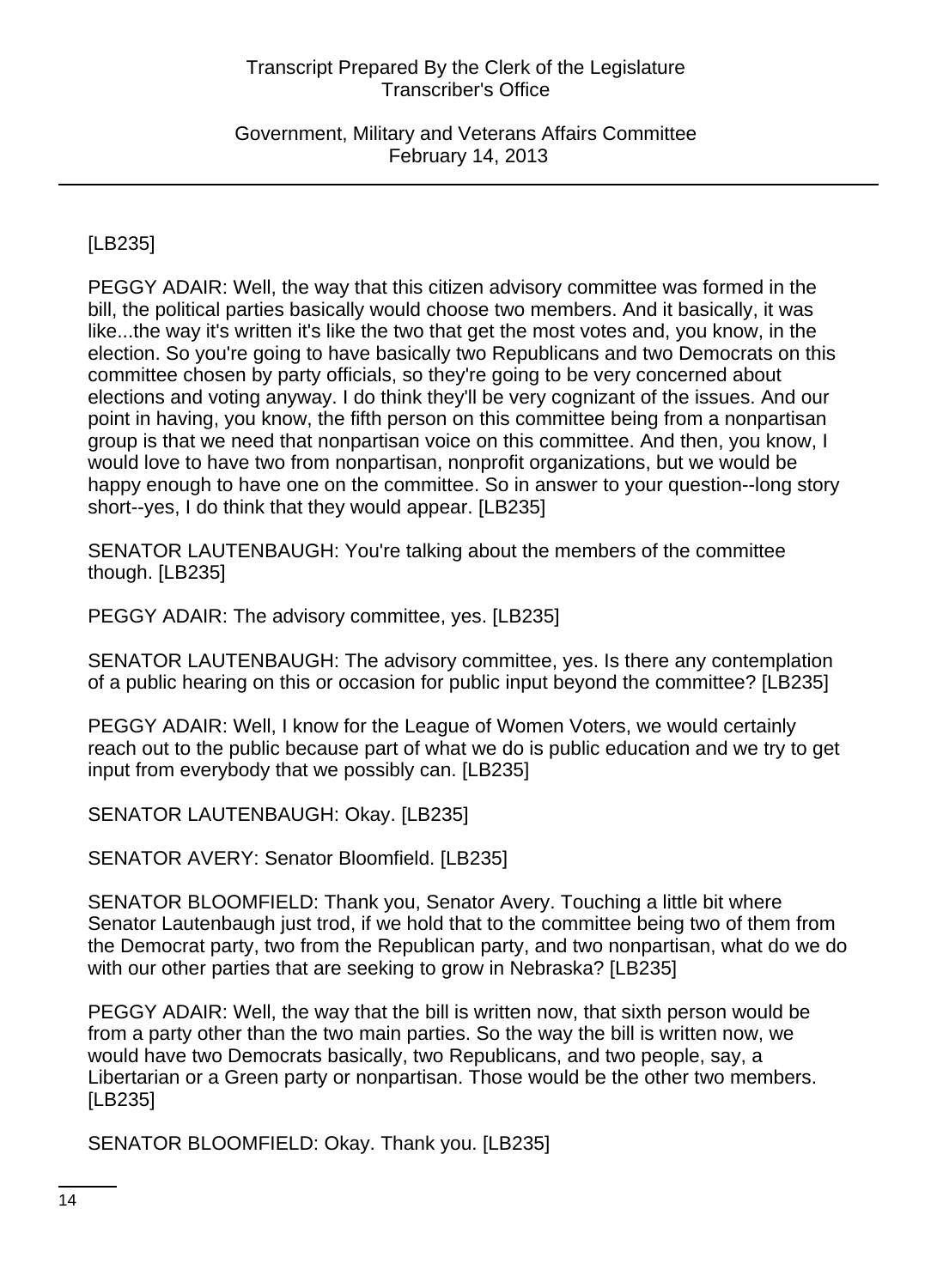# PEGGY ADAIR: Uh-huh. [LB235]

SENATOR AVERY: Any other? Thank you for your testimony. [LB235]

PEGGY ADAIR: You're welcome. [LB235]

SENATOR AVERY: Additional proponent testimony, LB235. Welcome, sir. [LB235]

WILLIE HAMILTON: (Exhibit 3) How you doing, Senator Avery and the rest of the committee? First of all, thank you. My name is Willie Hamilton, 2724 North 24th Street. I am the president and founder of the organization Black Men United and also work with the Political Action Committee for the NAACP. Good afternoon, members of the Government, Military and Veterans Affairs Committee. Again my name is Willie Hamilton, president, Black Men United, 2724 North 24th Street. Thank you for giving me the opportunity to come before you today in support of LB235 for the following reasons. When the community initially heard about the closing of the polls, there was literally mass hysteria and anger and disbelief. There was no public notice given or public input requested regarding the planned closing of the polling sites and the devastating impact it would have on the poor, disabled, people of color, and the elderly, we later found out. This was a rallying cry that quickly brought together a diverse group of organizations that had not worked together in the past to come together to address what we believe were barriers designed to impede free and open elections. The timing of the closing of the polls was a serious issue because of the upcoming presidential election. Why would someone make a decision to do something like this and not expect negative repercussions? It just did not make any good sense. The argument given by the election commissioner, Dave Phipps, was that it would save taxpayers \$115,000. I think that is laughable at this point, wouldn't you agree? Lastly, I believe we should restore the original precinct population size from 1,750 to 1,000 as proposed by Senator Howard in this bill. Our diverse group of organizations met with Mr. Phipps and became an adversary committee to him. We met with him on a weekly basis for about two months along with the task force established by the Douglas County Commissioners on the issue directly related to the closing of the polls and the increase in the precinct size. We were able to gain the reopening of 27 polling sites in Douglas County. The redesign and the color of the polling place notification cards and the separation of early ballot request forms from the polling site notification cards, both of these had previously been mailed to voters on one card with very tiny print which was very difficult to read and very confusing to understand. I would have loved to have seen the election commissioner position become an elected one, but I believe that Senator Howard's bill is a step in the right direction to put some type of accountability in place. Thank you for giving me the opportunity to come before you. If you have any questions I'd be happy to answer them. Thank you. [LB235]

SENATOR AVERY: Thank you, Mr. Hamilton. Let me start by asking you if you know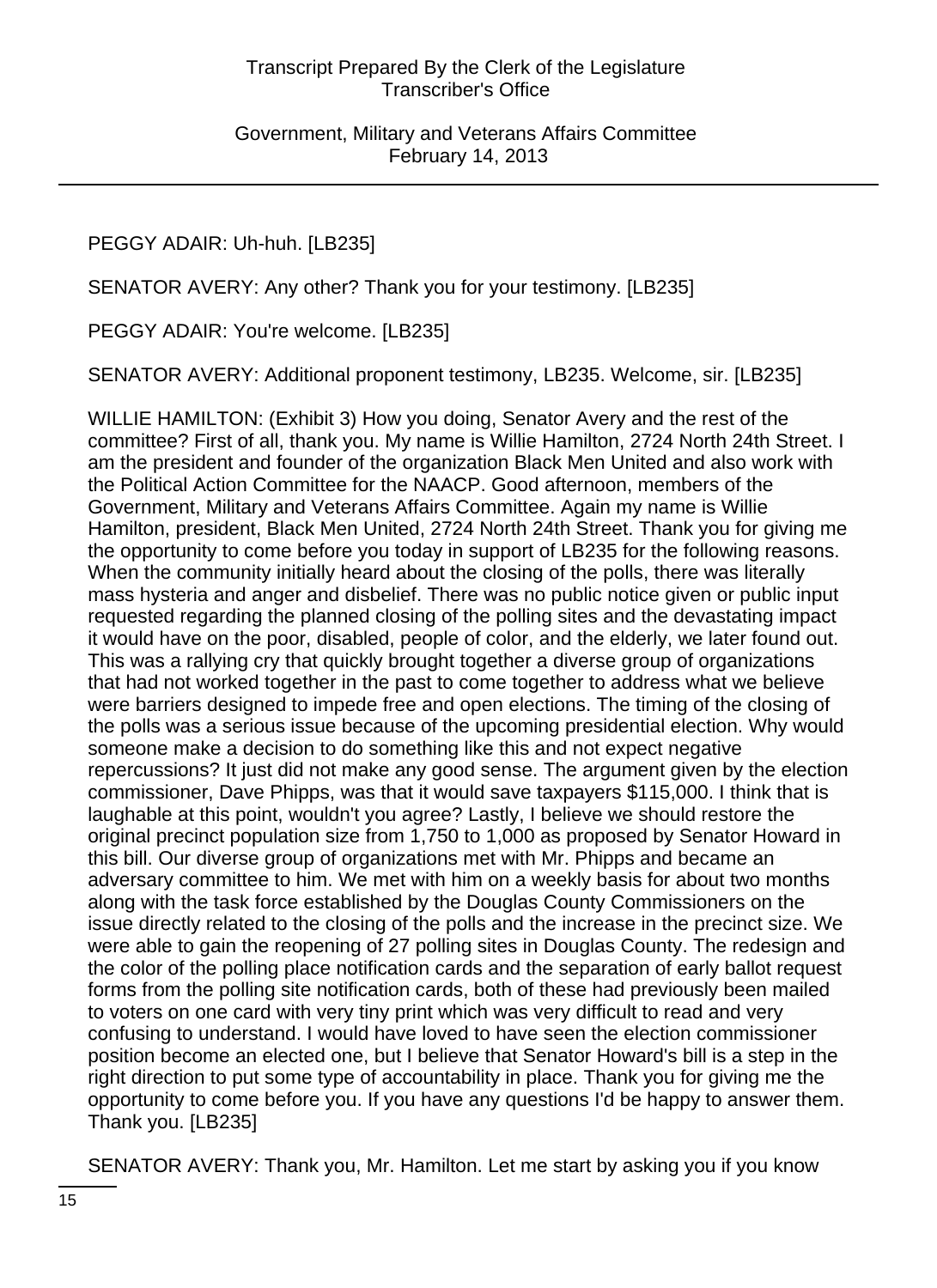Government, Military and Veterans Affairs Committee February 14, 2013

whether or not the changes that were made in the sizes of precincts had any effect on the turnout in the Omaha area, because I mean I think that that's really at the crux of the discussion is that some people probably found it more difficult to vote or couldn't find their polling place and maybe this had a suppressive effect on turnout. Do you know if that is true? [LB235]

WILLIE HAMILTON: I would definitely agree with that. We had all sorts of...I also have a TV show and a radio show, so we had a lot of call-ins from a lot of folks that were very confused about the polling place locations and other issues--transportation. A lot of folks stayed away from the polls because it was too much of a trouble. And I'll use one example: I picked a gentleman up on 32nd and Lake. The election commissioner's office said that he had to go to Morning Star Baptist Church. We go to Morning Star Baptist Church and they don't have no name or him on that particular site. So we were going to another location; he wasn't there either. So we ended up calling the Nebraska Civic Reform and they actually gave us the right location. So it took four locations for this guy to actually find his right location, and that story resonated throughout the whole day. I went to plenty of locations where in one instance three people live in the same house, same house, but each one of them had to go to a different location to vote. That's ridiculous. So those are just examples of what took place that day and the mass confusion around that. [LB235]

SENATOR AVERY: You may not know this and if you don't you won't be held accountable. Do you know what the turnout in the Omaha area was, the percentage turnout? [LB235]

WILLIE HAMILTON: I do not right offhand. [LB235]

SENATOR AVERY: Statewide it was about 68 percent which is...it's a good turnout. And I was just wondering if Omaha was different from the statewide average, then there might be something that one could...you could make the argument that's tied to something and plausibly to the changes in precincts and polling places. [LB235]

WILLIE HAMILTON: I would not be able to answer that question for you, sir. [LB235]

SENATOR AVERY: Maybe somebody ought to look into that, somebody that used to be an election commissioner. Senator Lautenbaugh. [LB235]

SENATOR LAUTENBAUGH: I couldn't help but notice, sir, you said in your comments that these changes were designed to impede. Do you know by whom? Because we're the ones that passed the laws to authorize this, so... [LB235]

WILLIE HAMILTON: Do I know by whom the design was changed? Well, there's a lot of information out there regarding what took place with this. I know they had one instance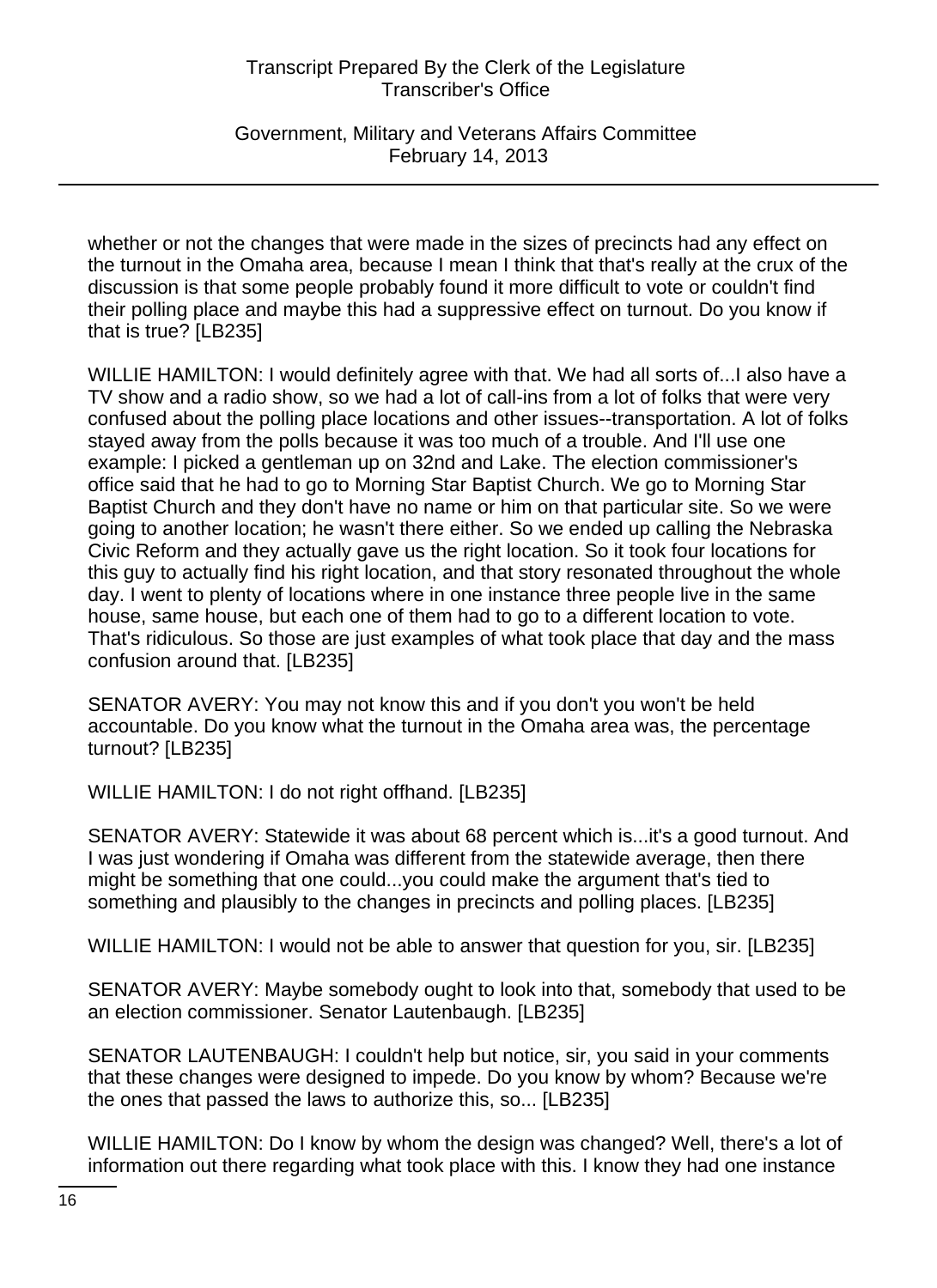Government, Military and Veterans Affairs Committee February 14, 2013

that Mr. Phipps had actually wrote the bill. We met with Mr. Phipps on a regular basis, and he basically told us that he had no input whatsoever regarding the bill. And then for this to come out--not only did he have input but he actually wrote the bill--it really sent a negative message that we cannot trust the process. And that's what we're talking about, the process. [LB235]

SENATOR LAUTENBAUGH: Well, I guess I don't understand that, because Mr. Phipps obviously was in on writing the bill and he came down here before this committee and indicated as much. [LB235]

WILLIE HAMILTON: Uh-huh. [LB235]

SENATOR LAUTENBAUGH: So, I mean, are you implying that the...and the Legislature did pass the bill. So are you implying that he was doing this design to impede something or was the Legislature in on it too or how did this come about? [LB235]

WILLIE HAMILTON: Now I'm not going to get around about pointing fingers if the Legislature had something to do with it. All I know is what has been put out into the community, and that was e-mails that said exactly that. [LB235]

SENATOR LAUTENBAUGH: I would only question because when you say something is designed to impede, I took that as meaning that this was designed by someone to impede someone. So I thought you might have an idea as to who that was specifically. [LB235]

WILLIE HAMILTON: No, I don't. [LB235]

SENATOR LAUTENBAUGH: Thank you. [LB235]

SENATOR AVERY: Any other questions? Could you answer a question for me? [LB235]

WILLIE HAMILTON: Yes, sir. [LB235]

SENATOR AVERY: What is Black Men United? What do you do? [LB235]

WILLIE HAMILTON: We are a nonprofit organization, 501(c)(3). We work on the area of advocacy when it comes to mass incarceration, voter (inaudible), things of that sort. We also have a Real Men Read program where we actually go into the penal system and have the fathers read a book to their child and we, you know, videotape that and take that DVD and we actually give it to the child so he can actually read along with the father while he's in prison. And then we also have a mentoring program as well. [LB235]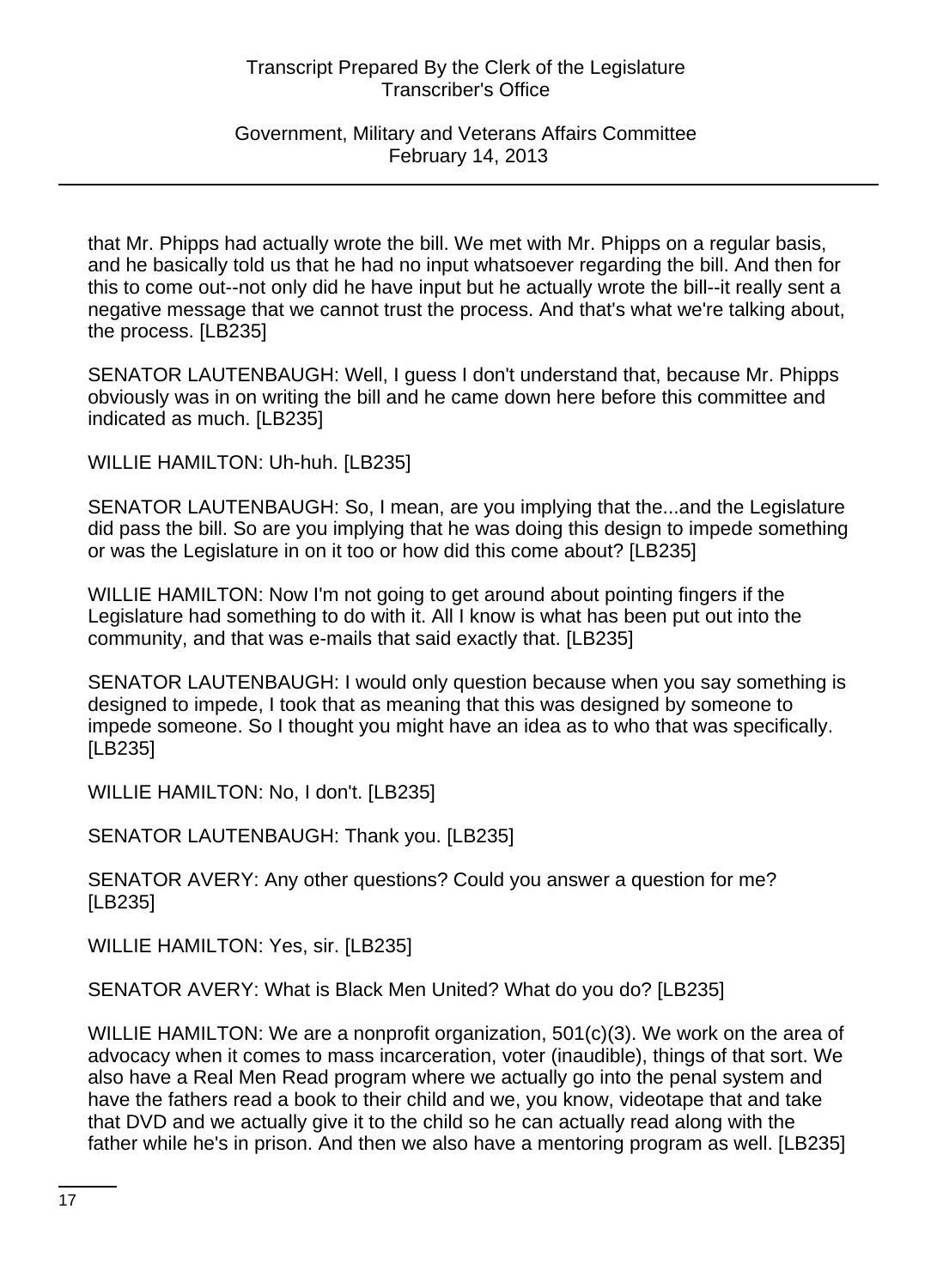SENATOR AVERY: Well, that's pretty good. I hadn't heard of the group before. I've heard of you and you've been before this committee before, but I didn't know the group. [LB235]

WILLIE HAMILTON: Yes. And I've heard of you, Senator Avery. [LB235]

SENATOR AVERY: Thank you for your testimony. [LB235]

WILLIE HAMILTON: Thank you. [LB235]

SENATOR AVERY: Any additional proponent testimony on LB235? Welcome. [LB235]

REBECCA GONZALES: (Exhibit 4) Thank you. Thank you, Senator Avery and committee members. My name is Rebecca Gonzales, R-e-b-e-c-c-a G-o-n-z-a-l-e-s, and I'm with Nebraska Appleseed Center for Law in the Public Interest. We are a nonpartisan, nonprofit organization dedicated to justice and opportunity for all Nebraskans. Today I would like to testify in support of LB235. In 2012, Nebraska Appleseed and several other organizations met with the Douglas County Election Commissioner after the polling places were abruptly closed. And he recognized the confusion that was caused by that closure could have been avoided had there been more community input earlier in the process. Secretary of State Gale said after the closing of the polling places, "public trust in the process had eroded." The Douglas County Election Commissioner went on to meet with community members, and he held a series of community hearings or meetings to discuss changes and gather comments and information from the community. The Omaha Community Coalition, a citizens advisory committee, was formed to help him create new precincts and decide which polling places to reopen. Out of that experience, everyone acknowledged that this public input would have been far more effective earlier in the process. Now we have a chance to ensure that early public input takes place in the future. There is no right more central to our democracy than the right to vote, and our Founding Fathers depended on every citizen having that access to vote. Jefferson said, "should things go wrong at any time, the people will set them to rights by the peaceable exercise of their elective rights." Having citizens advise the election commissioner on where to draw boundaries and locate polling places in their neighborhood helps ensure that all citizens can exercise their elective rights. As in the case of Douglas County, citizens can help election commissioners locate neighborhood polling places because they know their own neighborhoods. They know, for example, which polling places are important to the elderly because of access or if there is no bus service to a certain location. An advisory committee will help ensure transparency in the process, full and equal access to vote, effective communication to the public about important changes to the election process, and it can help educate the citizens about voter registration and rebuild trust and participation in democracy's central right. Nebraska Appleseed urges you to pass LB235. We also support the amendment submitted earlier by Senator Howard and the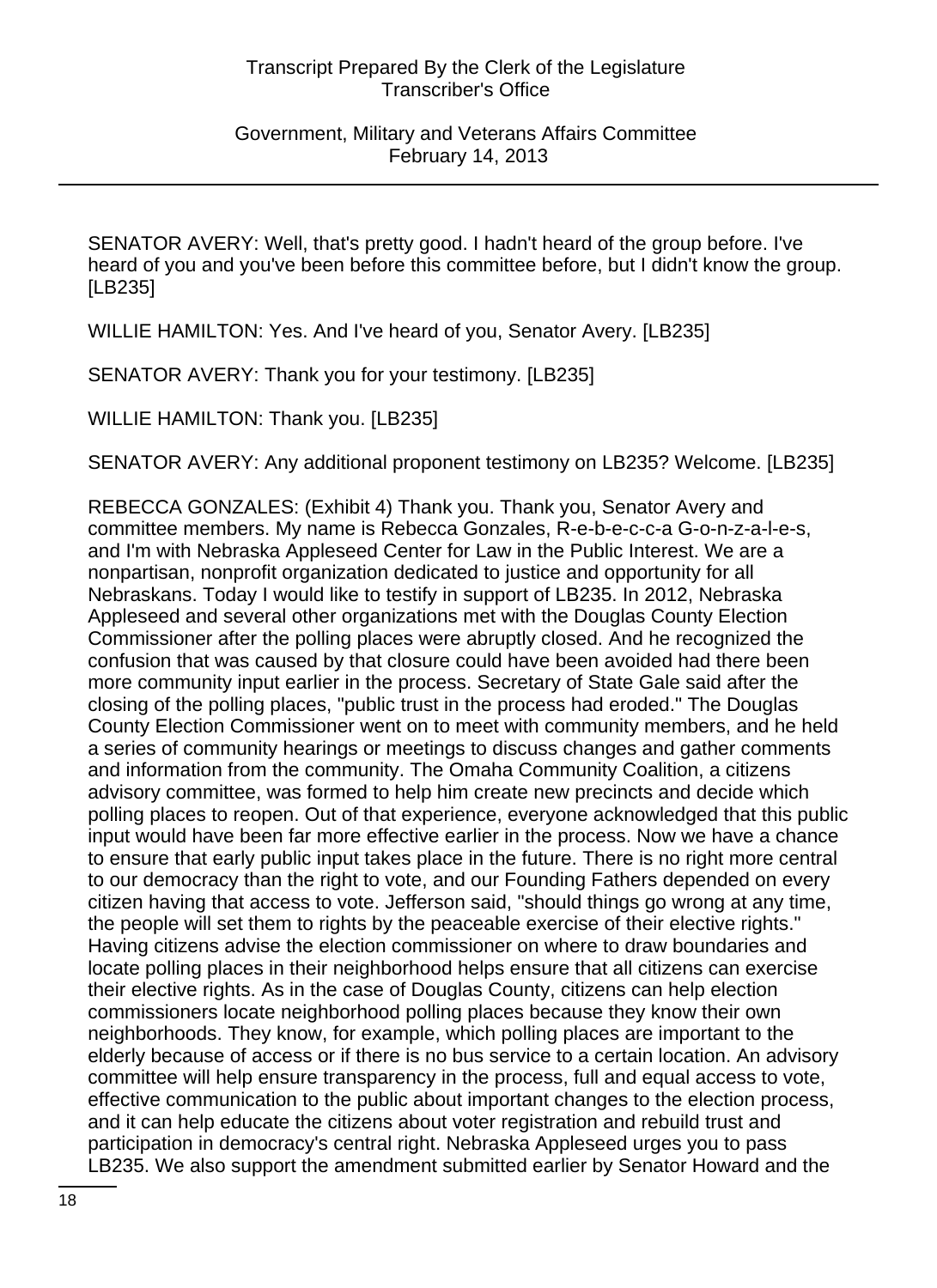League of Women Voters. If I can provide any further information or answer any questions... [LB235]

SENATOR AVERY: Thank you. Questions from the committee? I don't see any. Thank you. [LB235]

REBECCA GONZALES: Thank you. [LB235]

SENATOR AVERY: Any other proponent testimony? Good afternoon. [LB235]

JACK GOULD: Good afternoon, Senator Avery, members of the committee. My name is Jack Gould, J-a-c-k G-o-u-l-d, and I'm here representing Common Cause Nebraska. We support LB235, and I think it's important to note that, you know, whether we are dealing with redistricting at the state level or redrawing precinct boundaries at the local level, the more we can keep politics out of the game the better it is for the general public. One of the things that I think has changed here at the state level with redistricting is the pattern that has been established whereby the Legislature--and along with the Research department--comes up with a plan. The plan is put out there before the public in the newspapers. The public has a chance to see it, and then public hearings are held and the public gets an opportunity to speak. And to the credit of this body, in the last session even the hearing committees--the committee that was doing the redrawing--held public hearings; the public was invited to come--what had been in the past closed hearings. The system isn't perfect but it certainly gives the public an opportunity to speak, it gives the public an opportunity to see the process in action, and it restores confidence in the whole process from a national level even. The appointing of a committee as an advisory is something that I would think most election commissioners would appreciate. We have in the three counties that are most important here in this discussion, we have election commissioners that are appointed; those are political appointments in reality. And having a balanced body to act as a sounding board for the election commissioner is something that I would think they would be very appreciative of. I know that it varies radically in the size of the county, but when you're dealing with three large counties it seems like that process, followed by the Legislature, and then establishing that kind of a committee that can be used as a sounding board seems to be a solid plan from our perspective. Thank you. [LB235]

SENATOR AVERY: Thank you, Mr. Gould. You also focused on the advisory committee, not the numbers. Would you...do you have an opinion or a position on... [LB235]

JACK GOULD: On the numbers? [LB235]

SENATOR AVERY: Yeah. On the size of precincts. [LB235]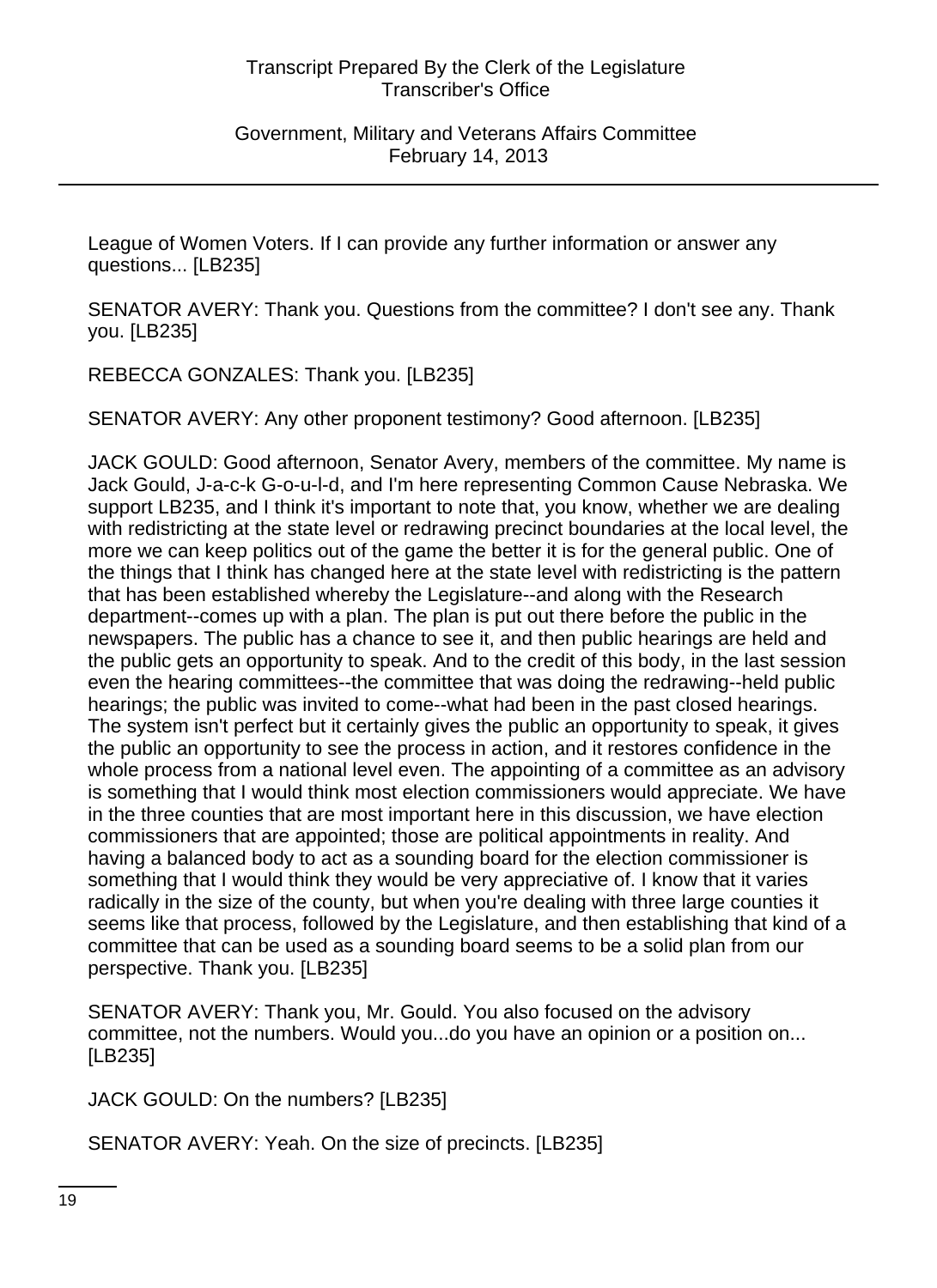Government, Military and Veterans Affairs Committee February 14, 2013

JACK GOULD: Well, you know, I'm not...I don't feel prepared really to get into the size of the precincts. I know I've heard a number of the testimonies today saying it should be returned to what it was. I didn't have direct problems with the sizes of the...because where I live, the precincts are so small that no one has a problem. But I know that it's been a big problem for Douglas County, and I know that the people in that county are very concerned about it. And I think that what has been said about the sizes are reasonable. [LB235]

SENATOR AVERY: Any questions from the committee? Senator Lautenbaugh. [LB235]

SENATOR LAUTENBAUGH: Thank you, Senator Avery. Thank you for coming today, sir. I can remember back when I was election commissioner, I used to go on the NAACP's public access show and we talked about how to get people out to vote and whatnot. And then one time when I was not a guest, I remember the gentleman who was the president then talking about how my predecessor, Margaret Jurgensen, had closed the polling places early in north Omaha to throw the race for Hal Daub which would be unlike Margaret, to say the least, on several levels. And by the way, more importantly, it didn't happen. And I said to the gentleman, you know, I'm happy to come on, I'm happy to help, but don't you see the damage you're doing when you tell people in the community the deck is stacked against you? Why would you vote at that point, why would you bother? I'm reminded of that here when we talked about--and we've heard the damage of public trust and whatnot. As I understand what happened, some precincts were closed--a lot of them. I closed a lot of them too when I was election commissioner. Which is more damaging to the public trust, that or when people say things like these changes were designed to impede? One of my colleagues made the same allegation in a letter to this committee last year. Which is more damaging, the shifting of some polling places or the constant drum beat that something is up and it's designed to hurt someone? [LB235]

JACK GOULD: Well, I think there's no question that a lot of that concern that you're raising can be avoided by simply having the plan out there, having the public see it, and having a hearing where they can come and talk about it. And I know you mentioned earlier that there's a good chance that the public may not show up. Well, if that's the case, I mean, that's consent. I mean, you've tried. You've put it out there, the public has had a chance to speak, and then if they choose not to speak that's their prerogative. But I think what you're talking about can easily be avoided if you follow the procedure, you know, a plan. The public sees the plan, a meeting, a discussion, and then you avoid all the other things that come along. [LB235]

SENATOR LAUTENBAUGH: Thank you. [LB235]

JACK GOULD: Uh-huh. [LB235]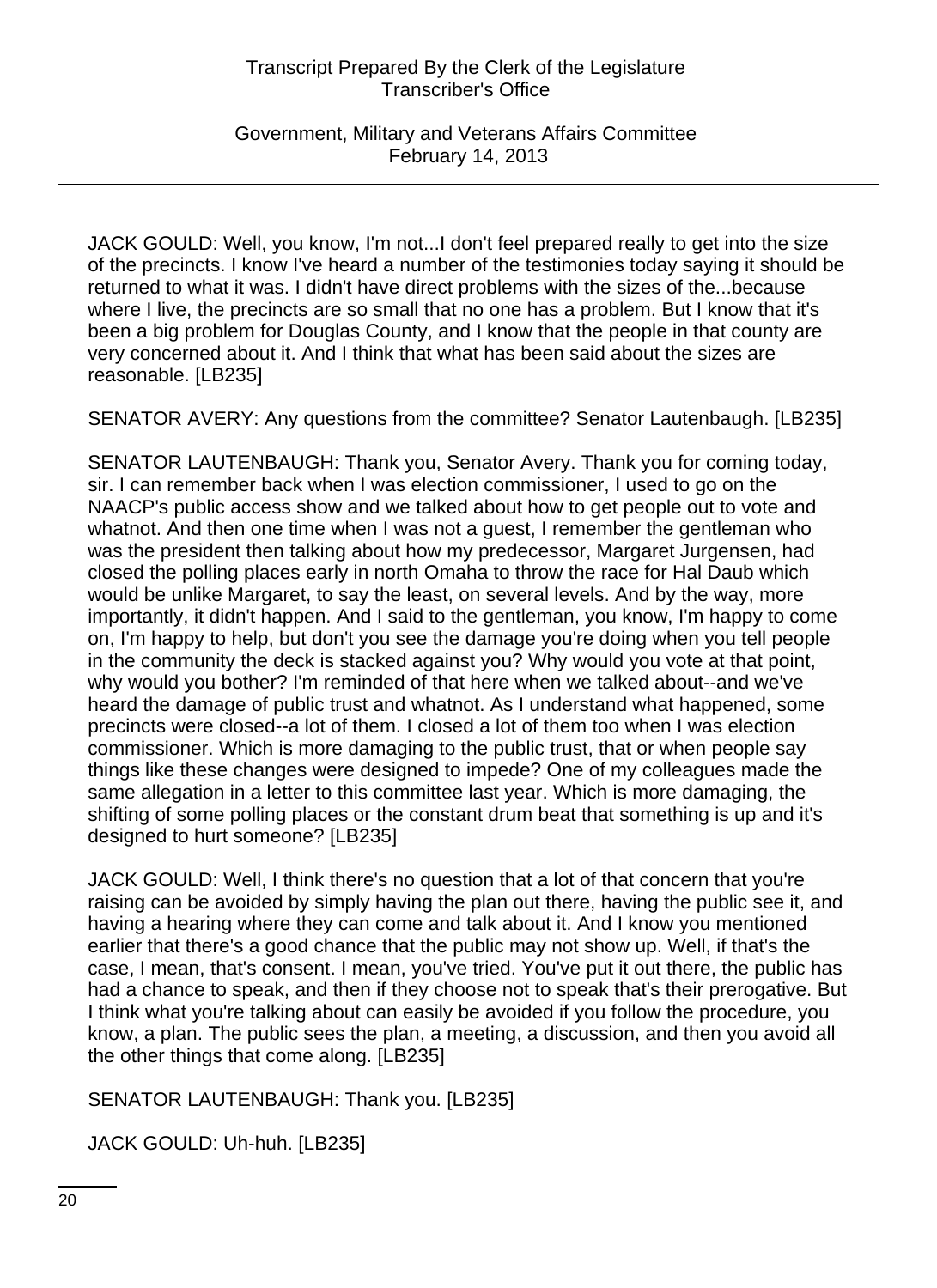Government, Military and Veterans Affairs Committee February 14, 2013

#### SENATOR AVERY: Senator Price. [LB235]

SENATOR PRICE: Thank you, Chairman Avery. Thank you, Mr. Gould, for coming and testifying. As I've listened to the testimony--and I'm not unsympathetic to it--my question though I have to ask is, when the Legislature passed the bill responsible for changing precincts and districting, did your organization call out and take time to share that with the people in Douglas County--the impact that going from 1,000 to 1,750? [LB235]

JACK GOULD: That wasn't really...I mean, you're talking after the redistricting process? [LB235]

SENATOR PRICE: Yes. So after we had all the... [LB235]

JACK GOULD: Well, we testified at the hearings on the redistricting process and we've done that for 30 years. But it's after the process, the redistricting process, that the precincts are redrawn, it's not before or during. So what we were working on at that time was simply the redistricting process. When it got to the local level--and I confessed to Senator Avery, we're not as effective at the local level as, say, the League of Women Voters or some of the others. Most of our work has been done at the State Capitol. But, I mean, after the redistricting process, then it falls to the responsibility of the precincts to be drawn. And, no, we did not speak out specifically. [LB235]

SENATOR PRICE: Okay, great, because when you say that it is consent when we, the body, passed the bill and everything was done as you articulated with all the input, and as published as put out there, there was a resounding sound of or a deafening roar of silence of anybody saying anything in the community. So that's like a consent because the 1,750 (inaudible). I'm just commenting on that, but I understand what you're doing, what's your role here, and I appreciate it and I am glad to see you do that. But as I've heard the testimony coming by, I just wondered was there not an awareness that this existed prior to the redrawing of the districts? It was known it was to be 1,750, not 1,000. [LB235]

JACK GOULD: Well, you know, I think, again, that the public in general is...if you were to ask people to draw a map of the redistricting process, anybody in the audience, I don't think anybody could do it. And if you said draw the boundaries of various precincts or whatever, most people can't do that. It usually takes something goes wrong, and then the public is concerned because generally these things are done in a reasonable manner and people are not concerned. But in this case, you know, we did have an incident and people did raise the question. And that's not going to happen every time. Many times it'll be a very quiet process. But I think by giving more public input and having an advisory group present, you're avoiding this kind of concern that's been raised, and I just think it's good policy. [LB235]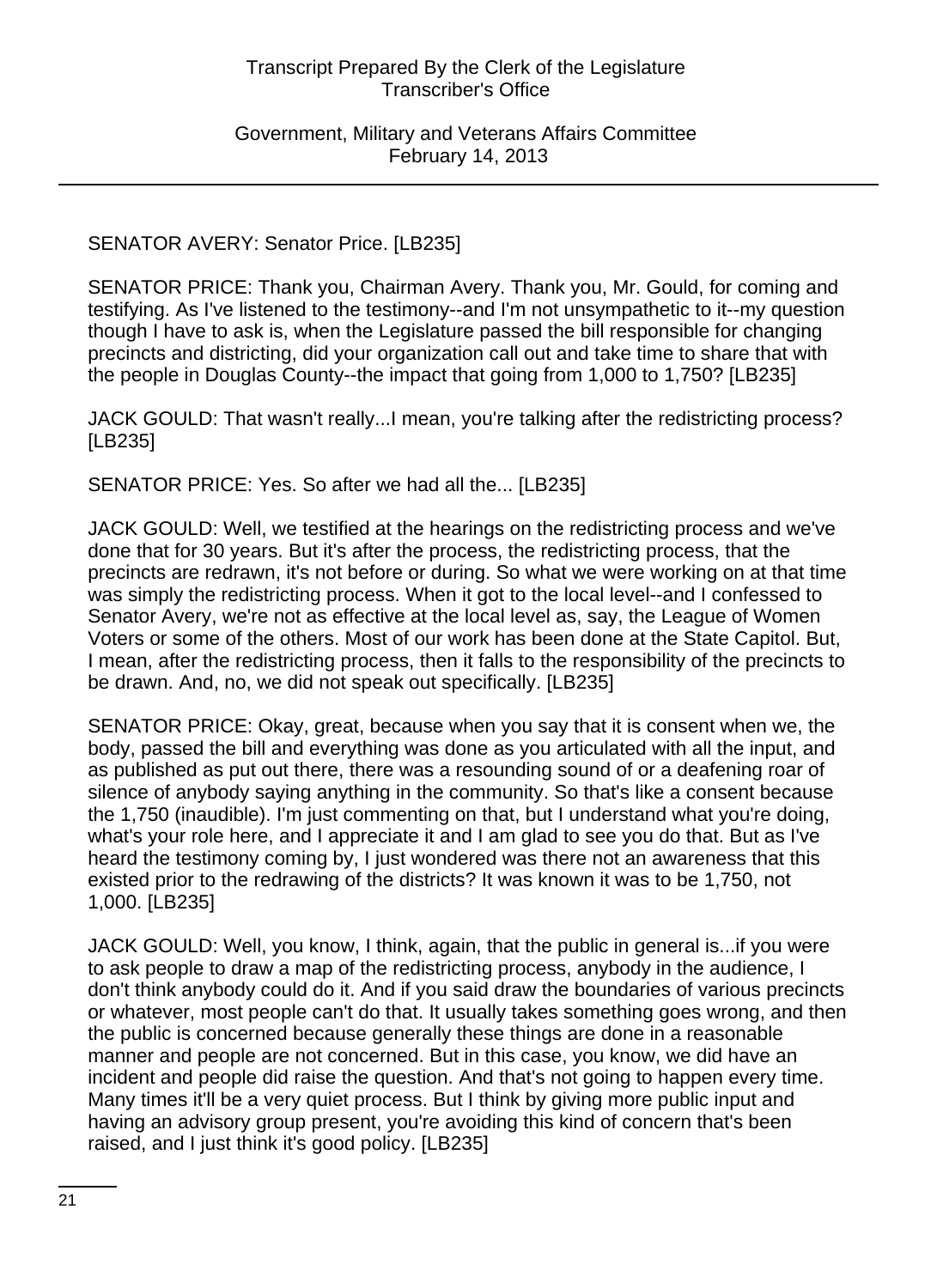# SENATOR PRICE: Thank you. [LB235]

SENATOR AVERY: Any other questions? I don't see any. Thank you for your testimony. [LB235]

JACK GOULD: Okay, thank you. [LB235]

SENATOR AVERY: Additional support? We're on proponents to LB235. All right. Seeing none, we'll move to opponents. Welcome. [LB235]

BETH BAZYN FERRELL: Thank you. Good afternoon, Chairman Avery, members of the committee. For the record, my name is Beth Bazyn, B-a-z-y-n, Ferrell, F-e-r-r-e-l-l, I'm with the Nebraska Association of County Officials. I'm appearing here in opposition only to the part of the bill that would change the precinct numbers. Our association has not taken any position on the other aspects of the bill or the policies that have been discussed today. Our concern about changing the precinct size is when the bill was discussed and passed last year that would increase the precinct size, it was kind of a split, sort of a happy medium as you said, Senator Avery, between the 3,000 number that was proposed and the 1,000 existing number. Some of the discussion then was that the number of people that are doing early voting is increasing and the number of people that appear at the polling places is decreasing. And so the 1,750 number was considered sort of an efficient number in between, and we would like to see that number continued. As the trend for early voting continues, we think that that would be appropriate to keep it at 1,750. In addition, there are some counties who have been able to take a look at other kinds of polling places that are ADA compliant because of a larger precinct size. So that would...it gives them a little more flexibility than they did when the precinct size was at 1,000. I would be happy to take questions. [LB235]

SENATOR AVERY: Thank you. Questions from the committee? Senator Scheer. [LB235]

SENATOR SCHEER: I just wanted to clarify and make sure that my understanding was correct. It does state in the statute that it's from 75 persons through 1,750, so each county would have the ability to have that precinct size somewhere in between there; it's just the maximum that is set. Would that be correct? [LB235]

BETH BAZYN FERRELL: Yes, that's correct. [LB235]

SENATOR AVERY: Any other questions? I don't see any. Thank you. All right, we're on opposition testimony. Any other opponent testimony? Welcome. [LB235]

WAYNE BENA: Thank you, Chairman Avery. Chairman Avery and members of the Government, Military Affairs and Veterans Committee, my name is Wayne Bena,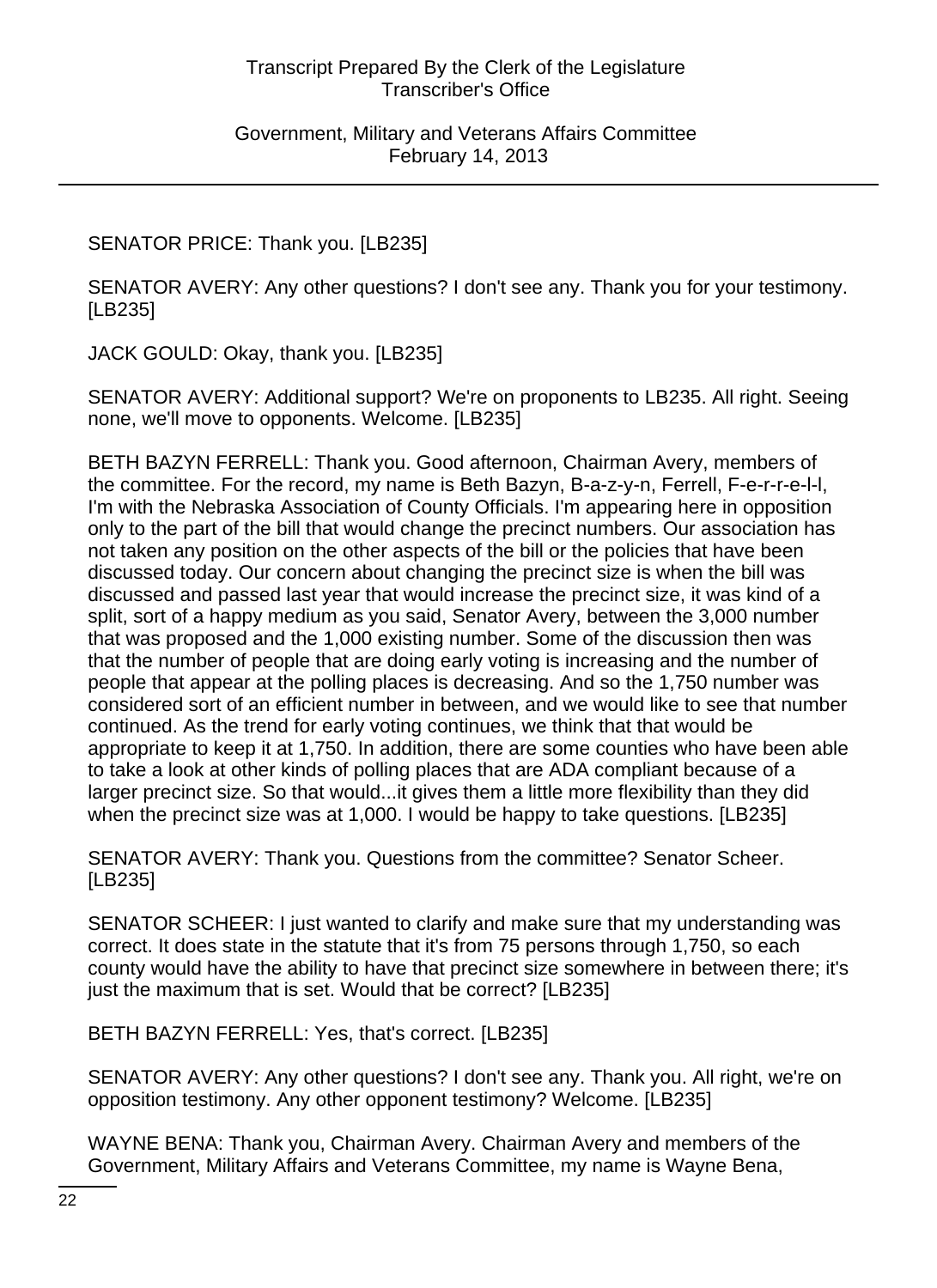Government, Military and Veterans Affairs Committee February 14, 2013

W-a-y-n-e B-e-n-a, and I serve as election commissioner for Sarpy County--the third largest county in population and the smallest one in size. Thank you for the opportunity to testify today in opposition to LB235. I'm going to spend most of my opposition testimony on lowering of the precinct numbers from 1,750 to 1,000. However, I do have concerns that were probably raised in the neutral level with regards to the other portions of this bill. There's five portions of this bill, only four that have been discussed already today. I will try to keep my remarks as brief as possible but I would just ask for a little latitude. And I will not take advantage of that, Senator Avery, if I go a little over. [LB235]

SENATOR AVERY: You're anticipating that already? [LB235]

WAYNE BENA: Five sections and...we'll see what happens. [LB235]

SENATOR AVERY: That's a minute each. [LB235]

WAYNE BENA: Okay. When it comes to the precinct size, I agree with Senator Howard, there was a perfect storm that happened in 2012. Not only did we have a redistricting process that was going to change the makeup of our counties no matter if LB449 was passed or not, we also had a presidential election which was contested and highly partisan. But at the same time, we had to acknowledge over the last ten years early voting has risen exponentially in the state of Nebraska. And for every voter that chooses not to go to their polling site and chooses to vote early--which I am a huge proponent of--is a cost going away...going for early voting and not being taken away from polling sites. Even if I have one voter that shows up at a polling site, that polling site has the same cost between 1 or 1,750 voters. So for every person that takes away from that polling site is more cost. The LB449 which was two years ago, Senator Avery--I just wanted to point that out because it was done the year before redistricting--was done in anticipation of being able to make those changes all at the same time. Election commissioners don't like sitting around having to change precinct boundaries and polling sites all the time. However, this is a once in a ten-year opportunity to get everything done all at the same time when, I would argue, people are the most aware of them wanting to be able to vote because we have the highest turnout in a presidential general election. So when LB449 was passed, of course, we as election commissioners in the redistricting process are going to use this. I know it's something we've done for the last ten years, but also early voting has risen in the last ten years. This was necessary. I reduced precincts in my county to the savings of approximately between \$20,000 and \$30,000 per election. And I would argue to you, there was no controversy in Sarpy County. I would argue there's no controversy in Lancaster County; Hall County which closed more precincts percentagewise than I did. This is a knee-jerk reaction to perceived problems in Douglas County. We've heard from testimony today that maybe it's not because of Douglas County, some say it is. But how I use this, how Lancaster uses this, how Hall uses this, how many other precincts use this was done and there wasn't an outcry. And if we go back to the 1,000, I have to change 25 of my precincts,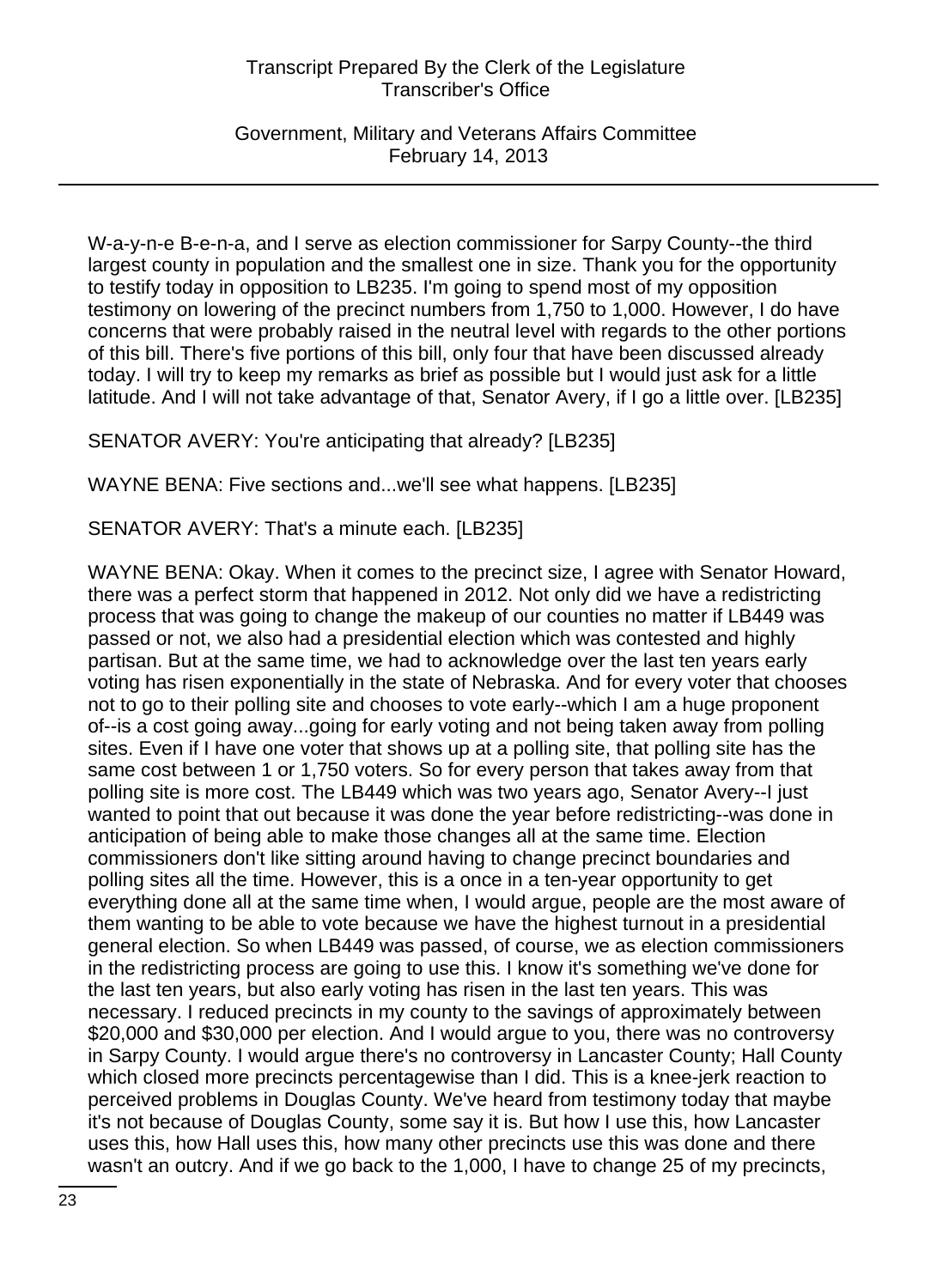Government, Military and Veterans Affairs Committee February 14, 2013

and 25 of my precincts only because they reached the level of over 1,000 in a presidential election year where we have 70 percent turnout. The other goal of this is, it's the other three elections in this state in which turnout is not that high, and we're saving a whole bunch of money in those elections when we're having 17 percent, 12 percent, 40 percent turnout. My precinct plan was to have enough...I'm at four minutes already and I haven't even done my first point. This was done using the number of the highest election possible with the highest number of early voters. In Sarpy County, I had the most ballots cast in the county's history. And if it wasn't for the high number of people NVRA or people that I don't believe in their...I would have had the highest percentage in Sarpy County history; my plan worked in Sarpy County. My voters have gotten past the initial Band-Aid of having to change their polling site. Change is horrible. I don't want to have to do this again. If those goes down to 1,000, I'm going to have to redo this all over again. And the perceived problems that happened in Douglas County of closed polling sites and confusion, if you truly believe that happened--even though of the similar turnout in Douglas County in 2008 as it was in 2012--this is starting all over again. And I will have voters that will have the third polling site in three elections because of these changes, because I had to change it again. That's mine on that. Can I continue, Senator Avery, just on a few points on the election advisory board? [LB235]

#### SENATOR AVERY: Two more minutes. [LB235]

WAYNE BENA: Okay. In regard to the election advisory board, I would just mention these points: There's no provision to say how often meetings are held. What happens if I decide not to hold any of these meetings? What is the purpose of me selecting only from nonpartisans and Libertarians? If this body does not have any voting power, why does there need to be a balance? Why can I not select someone who is the best qualified such as maybe a former poll worker or a former election commissioner or deputy election commissioner? It really hampers my ability to find the best people. The election advisory board has been stated to be a best practice in Douglas County. What I saw in Douglas County, however, is what I fear what's going to happen if we continue to move down this path. After many of those meetings, folks set up outside the Election Commission office for a press conference in which they criticized the election commissioner. And even if their criticisms were not valid, there was never a press conference to say actually the Douglas County Election Commissioner was okay. I believe this board is going to lead to more partisanship in the election process and allow folks while being transparent, allow also a level of partisanship when they leave the room that will lead to a level of distrust. Finally, in regards to public notice, I have no problem doing a public hearing after redistricting. I realize that now. I realize after I did the redistricting how I was surprised that I didn't have to. I talked to my board, I talked to the Republicans in my county and the Democratic party in my county, and that was it. I have no problem doing a hearing. But every time I have to make a little bit of an adjustment, I don't believe it's necessary to have to go through the whole public notice process. And if I close a polling site within one week of the primary or general--which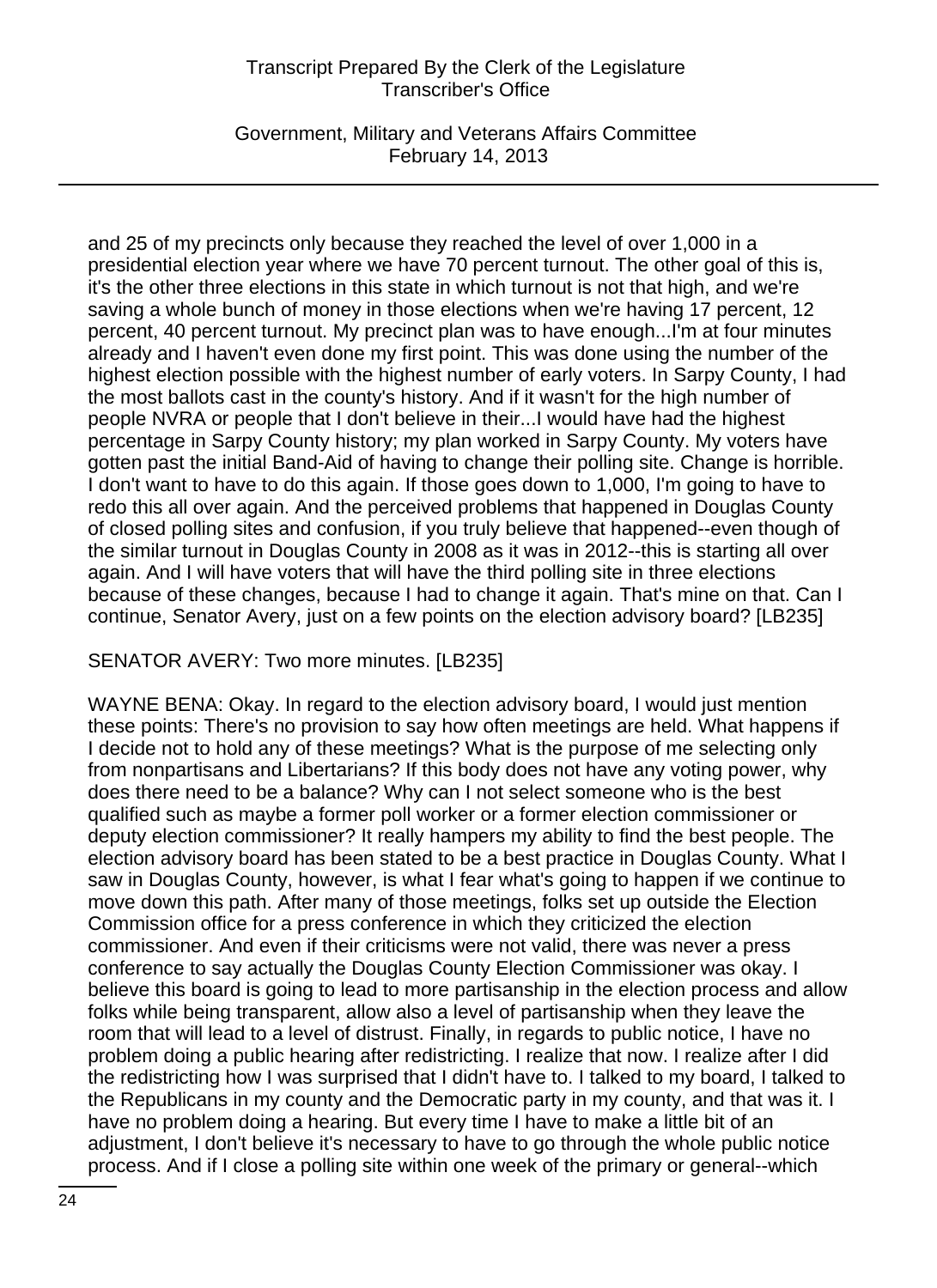Government, Military and Veterans Affairs Committee February 14, 2013

happens--I will not have enough time in general to do that. Most of the time in polling site changes, it happens because there's a fire or electricity is out or what have you. I'm not going to be able to fulfill the obligations of this. Finally, there's one provision of this statute that hasn't been talked about in regards to public notice of political subdivisions on redrawing their precinct boundaries. Thirty seconds, I promise. This is already done. This is saying that it's requiring political subdivisions to have a public hearing any time they want to do redistricting or redo their wards or what have you. Well, I need a resolution from these bodies in order to do this, so any time that a ward has been changed because of an annexation which is subject to a public hearing or what have you, I believe that portion is unnecessary. I'll conclude by saying the process in LB449 worked in Sarpy County and I wish this committee to let this continue on in order that we can see the benefits financially as well as the voters going forward. And thank you for that latitude, Senator Avery. [LB235]

SENATOR AVERY: Thank you, Mr. Bena. Let me start by quoting Secretary Gale who said that, "public trust in the process had eroded." That's the top election official in the state. Are you in disagreement with that conclusion about the process? [LB235]

WAYNE BENA: Public trust of whom? I mean, do you... [LB235]

SENATOR AVERY: I'm not...public trust in the process by which the polls were closed in, I think, mostly Douglas County. I don't think that there was nearly the uproar in Sarpy that there was in Douglas. [LB235]

WAYNE BENA: I mean I would argue, I worked with Douglas County in regards to the notifications of what...of...you know, we are required to notify people if we change anything. If I change anything, we send a postcard to those voters. So I would argue that under what current law was, he followed the process, he notified voters, he notified the media, and after such fact people were upset about their particular polling place change. And I received many calls of people having the particular polling place changed and I'm looking into that and I'm trying to find ways to address those concerns. So I'm not not addressing the public in regards to...no plan is perfect. In regards to of the whole trust, I would just submit I do not wish to testify on behalf of what happened in my county because that's Douglas County. I only know what happened in Douglas County, and my process worked. And changing this from 1,750 to 1,000 will hurt my county. In regards to the other portions of this bill, I'm kind of on the neutral end of this. I don't think it's my role. I think transparency is good. I think probably a public hearing after a huge, massive redistricting process is a good idea. But do I need to have a public hearing every time that I have to change a little line because of a ward change and it would prevent me from having a split on a ballot? I don't think that is a great use of my time or the public's time. As Senator Lautenbaugh, I don't believe people would show up for that. And again, closing a polling place in the last week...a lot of times I have to close a polling place because they don't want to be a polling site any more. And I can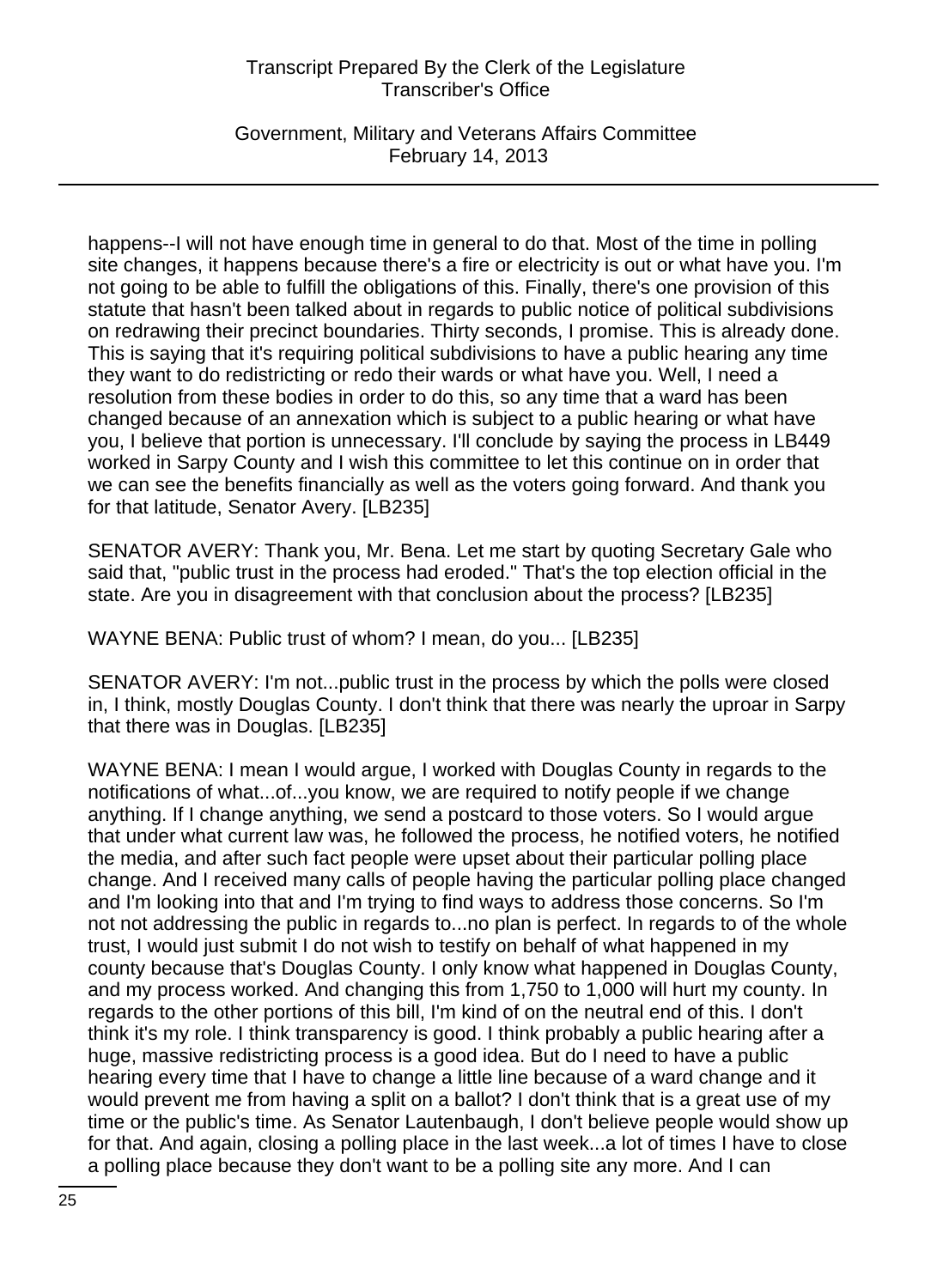Government, Military and Veterans Affairs Committee February 14, 2013

remember an instance in which a church in 2010 said they didn't want to be used anymore and this, you know, between the primary and the general. I had to get permission from the Secretary of State's Office, which I received, and every person got a postcard. I didn't receive one complaint in that general election. We put signs at the polling site, we chose someplace as close. The process works. The process works. But some of these things, I believe, are a knee-jerk reaction to perceived problems in one county that are going to affect the rest of us in a negative manner. [LB235]

SENATOR AVERY: Let me ask you this. And I don't think that the Douglas County Election Commissioner is here and you're the closest thing to that that I have. [LB235]

WAYNE BENA: Uh-huh. [LB235]

SENATOR AVERY: This time I'm not going to let you testify. [LB235]

WAYNE BENA: Oh, sure. Sure. [LB235]

SENATOR AVERY: Was the absolute number of polling places in Douglas County that were closed or changed...I mean, obviously since that's a very large county, it probably was larger than any other absolute number. But what about the percentage of precincts that were closed or polling places? [LB235]

WAYNE BENA: Do I know the...he was...okay. [LB235]

SENATOR AVERY: Wasn't that really quite larger than what you did in Sarpy and what Mr. Shively did? [LB235]

WAYNE BENA: I believe the Secretary of State's Office ranked...it was Douglas, Lancaster, Hall, and then myself, if you want to have the top four. I will say even though the number is 1,750, my number is nowhere near 1,750. My highest number right now is, I believe, 1,339. In Douglas County, it's the same way. I believe I had conversations with the Douglas County Election Commissioner that he...a lot of his are...they're nowhere near 1,750. So this wasn't a bill in order for us to go all the way up to 1,750. I reached a number during the redistricting process that I wasn't comfortable going higher than, and so we're not touching that upper number right now. [LB235]

SENATOR AVERY: Well, presumably it is a ten-year bill or ten-year law, and you may need that. [LB235]

WAYNE BENA: Yeah. Yeah. And I'm the fastest growing county and I might need that increased flexibility. And I've told my board of commissioners I'm never going lower--the number of precincts that I have. This was a baseline start, hopefully a ten-year plan with...since we are the fastest growing county, there's probably going to be the need for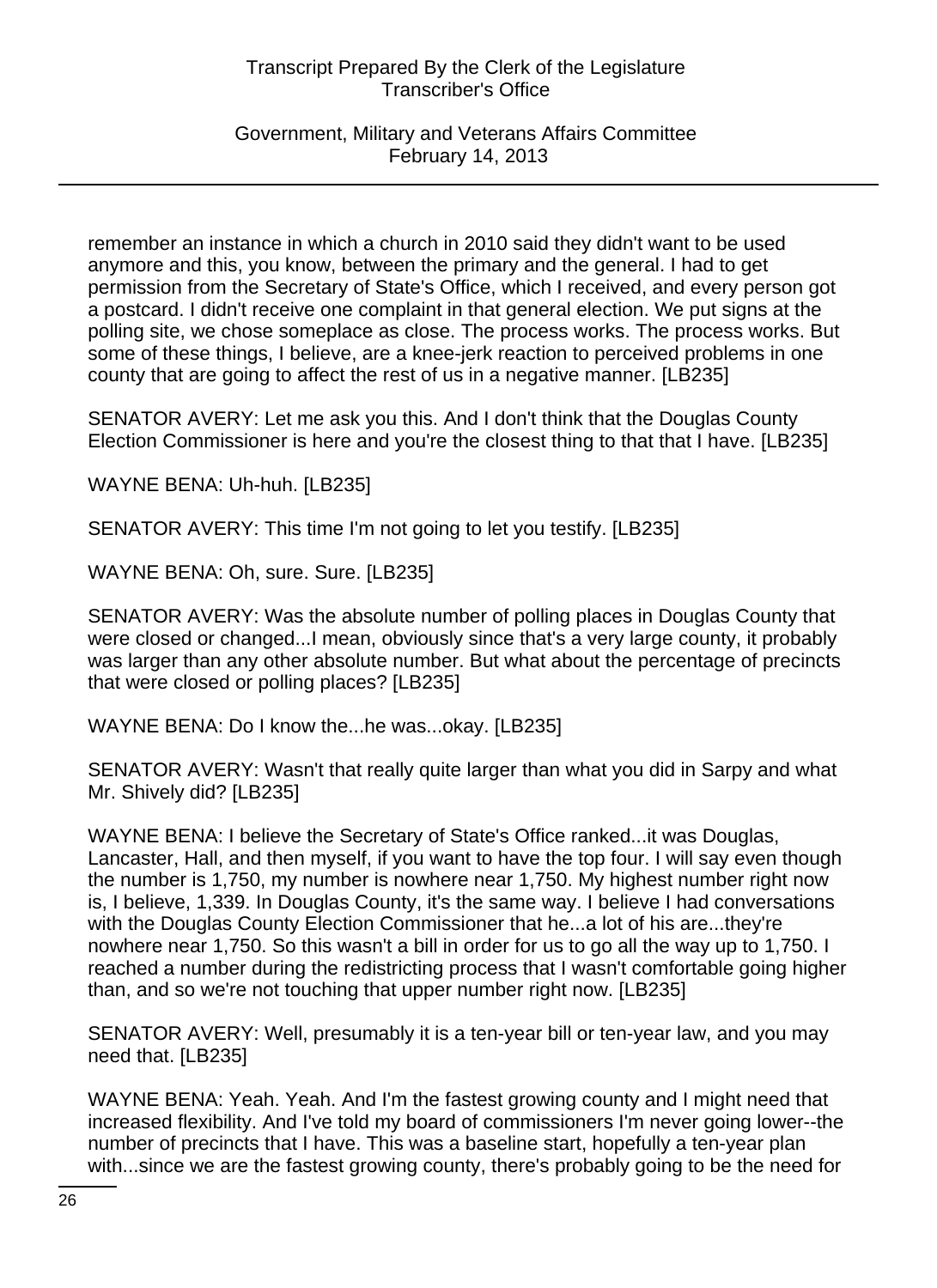Government, Military and Veterans Affairs Committee February 14, 2013

other precincts. I'm probably going--over the course of this next year after I hold elections for OPS for the first time in an off year--we'll revisit the precincts, and I'll probably add a few. And not because...you know, there were some that I think they were large, but also unbeknownst to me once I put the precincts on top, there's a huge amount of balance splits that happened just because how each subdivision cut up some precincts. So I'm going to be taking a look at that. I'm never going lower, I'm only going to be going higher. I just want to...I don't like sitting around doing this. It takes a lot of time. The goal was to get all of this done at once, and I know there are some arguments that would say that maybe doing it all at once was maybe not the best idea, but I thought maybe pulling off the Band-Aid would be the best way to do it versus doing a little all the time. And with 75 percent of the voters casting a ballot in a presidential general, they would be the most acute and aware of their polling site changes versus doing this in an off year where maybe half vote and then...or maybe 40 percent and then the other half find out two years later that their polling site changed because they didn't vote two years ago. [LB235]

SENATOR AVERY: I asked Mr. Hamilton a question about the voting turnout in Douglas County. Do you know anything about that number? [LB235]

WAYNE BENA: I would say...after I heard that, I spoke with officials in the Secretary of State's Office and this election was just under 2008 in regards to turnout. I don't know the exact turnout for Douglas. But if you want to talk for Sarpy, this is the highest number of ballots cast in county history; the highest number of early votes in county history. I didn't hit the overall percentage. I would argue to you...the Secretary of State's Office just did their removal of people that we don't believe live at their house and didn't vote in the last two elections which removed about 1,900 people from my registry. Had those been done before the election, I would have had the highest percentage of turnout in modern time in county history. And what that tells me is voters weren't suppressed. The plan works. The most ballots cast ever and the most people early voting. And we're just going to continue to see a rise of early voting. They just need that number as a way of having flexibility to control costs. As I said before, every person that goes away from their polling site is adding more cost to me without doing anything for the polling site cost. And the only way we can control the polling site costs is closing and consolidating when you don't have a whole lot of people voting. And I would submit to you in the next three elections, my precinct plan is going to work even better because the poll workers are going to be a little more busier because they're going to be a little more busier, but at the same time they're not going to be overwhelmed like in a presidential election when we have poll workers. So the process works. [LB235]

SENATOR AVERY: Questions from the committee? Senator Karpisek. [LB235]

SENATOR KARPISEK: Thank you. Thank you for coming. Did you have anything else in your statement? [LB235]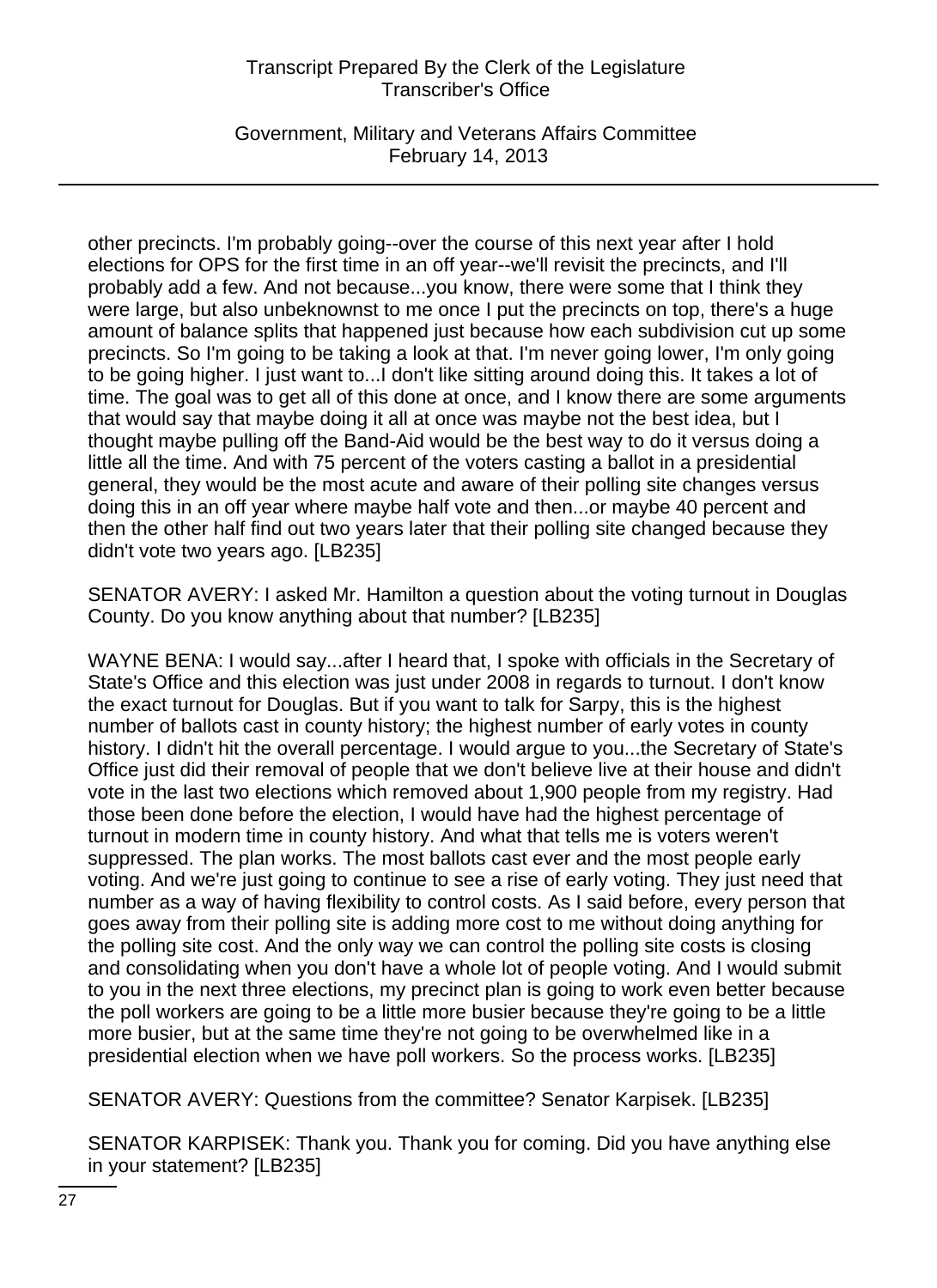WAYNE BENA: No. I'm...well, let's see. [LB235]

SENATOR KARPISEK: Okay. I just wanted to make sure that... [LB235]

SENATOR AVERY: I gave him extra time. [LB235]

SENATOR KARPISEK: I know you gave him extra time. [LB235]

WAYNE BENA: I covered it. I got through my stuff. So... [LB235]

SENATOR KARPISEK: Okay. Thank you. I think that you going through the same thing and telling us your situation is very beneficial. And I appreciate that because in saying how it worked for you, even though some think...again, I don't want to get into that but I do appreciate hearing the good that came out of it because that whole bill to me, I just thought it was too big when it came. I mean, there was a lot of moving parts in it but you are growing, I'm glad it worked, and thank you for kind of...because the blinders are on Douglas County and so it's good for us to remember that one size doesn't always fit all but we'll have to work on it all together. So thank you. Thank you, Senator. [LB235]

SENATOR AVERY: Any other? No more questions. Thank you, Mr. Bena. [LB235]

WAYNE BENA: Yeah. [LB235]

SENATOR AVERY: Any other opponent testimony to LB235? Welcome, Mr. Shively. [LB235]

DAVID SHIVELY: Thank you. Senator Avery, my name is David Shively, it's D-a-v-i-d S-h-i-v-e-l-y; I'm the Lancaster County Election Commissioner. I am here as well in opposition to LB235 basically on the...talking about the numbers and what we can have in precinct size for our precincts. I don't want to reiterate anything that Commissioner Bena said, but I do want to also talk about a couple of other issues and talk a little bit about the process that we go through after a census has been done and what we're required to do and the timing that has to take place on that. And that hasn't really been mentioned in any of this process. Once the Legislature approves their new lines for their legislative districts, that's the point that we can start our process in redrawing precinct lines. And the statutes are very clear that we're to match our precinct lines based on the legislative district lines. And so I have been through this twice now, I did this in 2000 and again...after the 2000 census and again after the 2010 census. And it's a time-consuming process to go in and match our precincts up and make sure everything works accordingly. And this last cycle, we also had to take into account that the growing number of absentee ballots, as Commissioner Bena had talked about, has grown. That means there are fewer people actually going to the polling sites on election day. So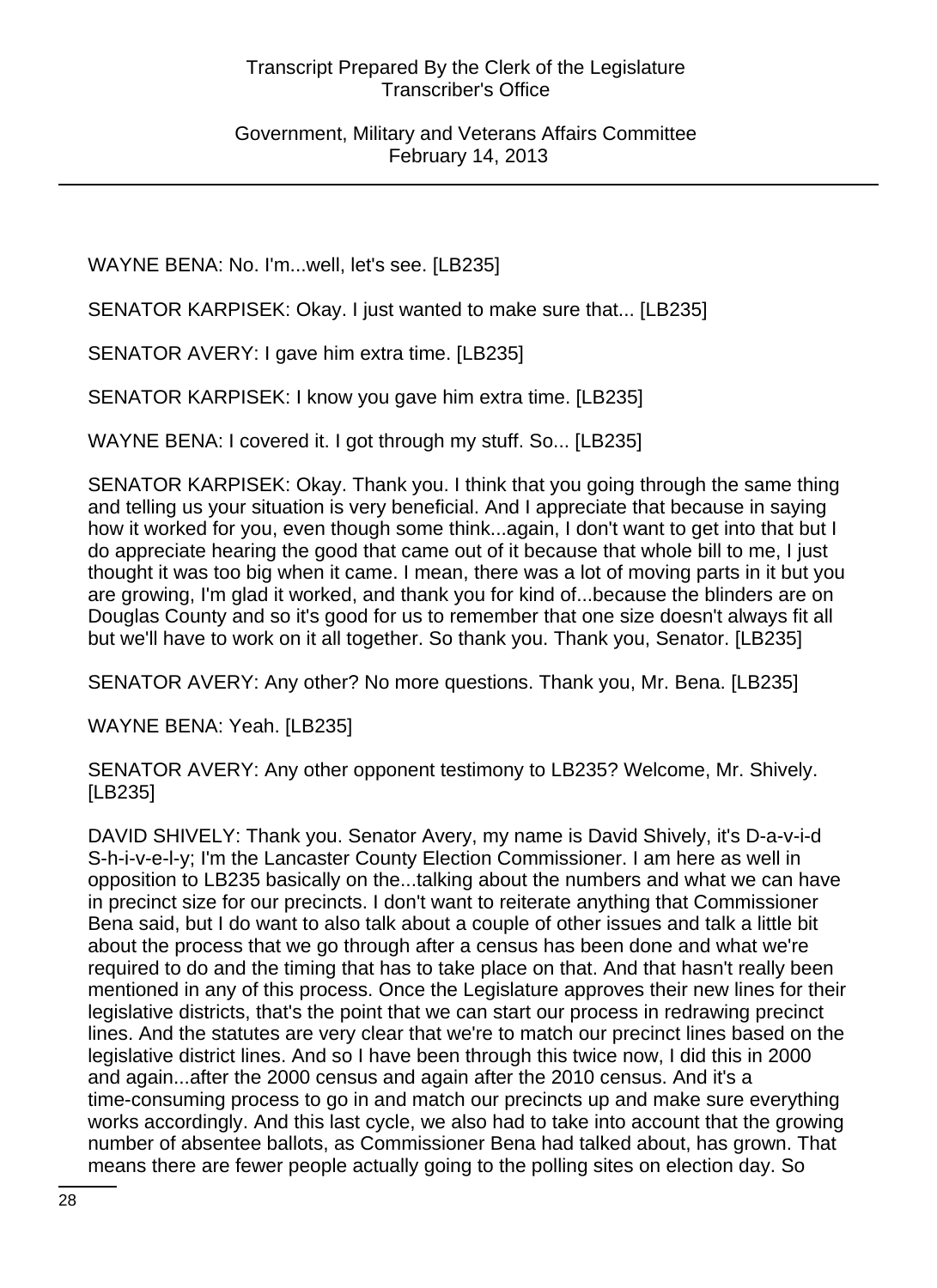Government, Military and Veterans Affairs Committee February 14, 2013

there were needs here in Lancaster County, and I'm sure in other counties as well, to make those precincts a little bit larger and maybe in geographic areas but also to meet those numbers, as well, to make sense for us. Basically, I have about two months to get that done. I had about two months both cycles to get that work done on our end because the statutes also talk about that all the political subdivisions have to have their new lines redrawn within six months of the Legislature completing their work on their legislative district lines. So as the Legislature completed their work in early June, for instance, the Lincoln City Council, the Lancaster County Board of Commissioners had six months to do their redrawing of their precinct lines. But the statute also says that they can't do that until we redraw our precinct lines; they base their lines based on our precinct lines. And so the Lincoln City Council, the Lincoln School District, other school districts, the Lancaster County Board were doing that. Believe you me, about June 15 I had city councilmembers, county board members already talking to me about how they're going to redraw their lines and we couldn't do that until we completed our work. So adding another avenue in here or a step process of an advisory committee or whatever, is going to lengthen the process on our end and will shorten the process for those political subdivisions to get their work done. That's something to keep in mind. As Commissioner Bena said, I don't have any problem having a public hearing after a big redrawing either, I think maybe that's probably better. We did go...I did go down and meet with our City Council, meet with our Lancaster County Board, told them, here are the new precinct lines. This is what we did. We reduced from 223 precincts here in Lancaster County down to 198. I went into that process knowing about how many voters I wanted to have in each precinct, and tried to hit that number. And looking after 2012 election, we came pretty close to the numbers that I was anticipating in most of those precincts. But I did want to just make sure people are aware that you have this other process in this whole thing that's going on, that you also have political subdivisions that need to complete their work by about the first of December because then you have people that want to file for those offices and have time to move on as we get closer to the filing deadlines in February and March. I really don't have anything other to talk about, but I'd be happy to answer any questions. I appreciate your time today. [LB235]

SENATOR AVERY: Now let me see if I understand this right. And by the way, thank you for coming. [LB235]

DAVID SHIVELY: You bet. [LB235]

SENATOR AVERY: The advisory committee process as laid out in this bill you think would add additional time to your work and that would be an impediment to finishing everything in an orderly and timely manner? [LB235]

DAVID SHIVELY: Depending on what happens with the advisory committee and public hearings and such. If you'd have to go in and make some changes on recommendations and stuff, it could lengthen the time to get our work done and then shorten the time that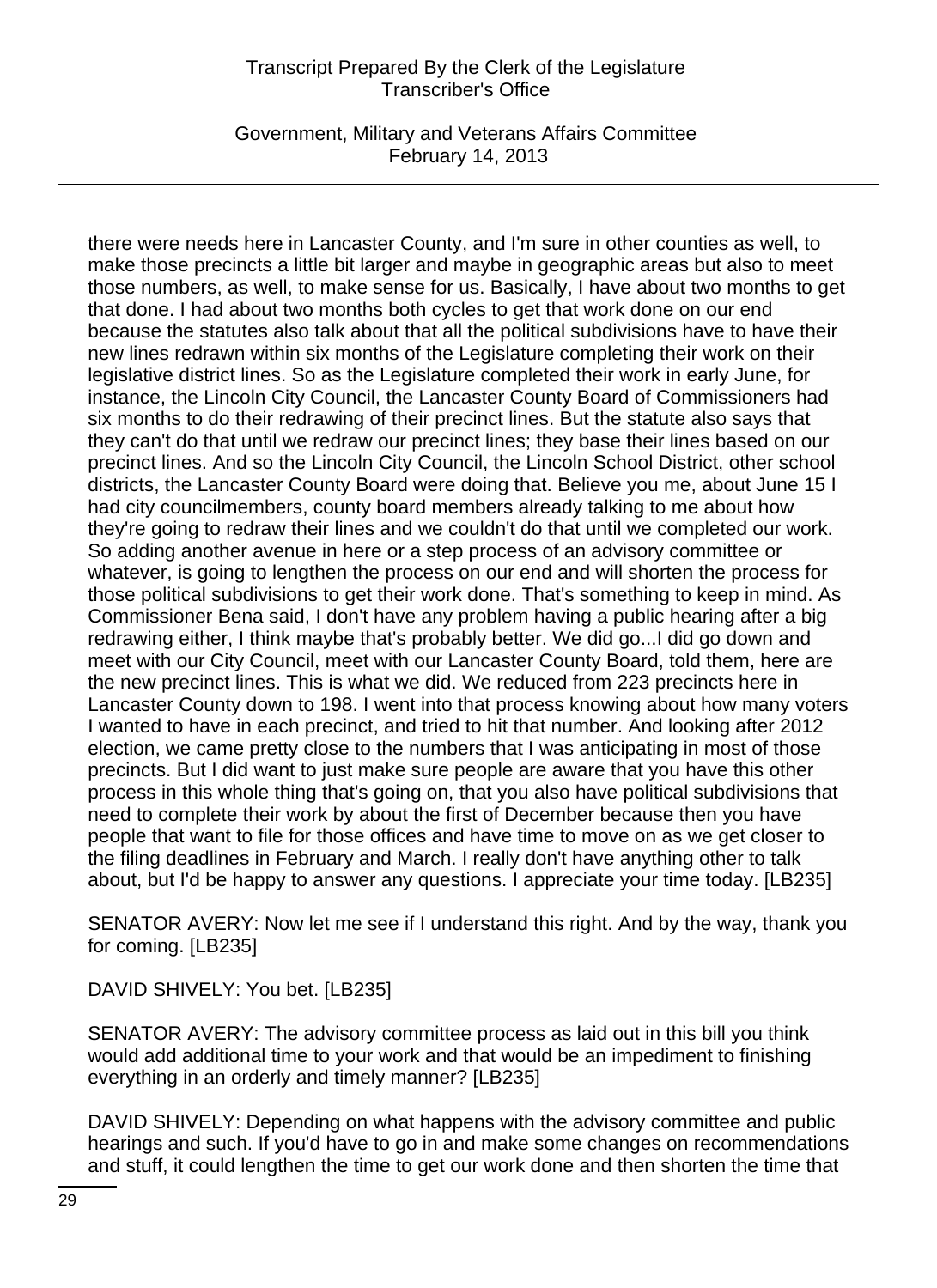#### Government, Military and Veterans Affairs Committee February 14, 2013

the political subdivisions have to get their work done. [LB235]

SENATOR AVERY: But the Secretary of State recommended to Douglas County that they have an advisory committee... [LB235]

DAVID SHIVELY: Right. [LB235]

SENATOR AVERY: ...and it seemed to defuse the situation considerably, so there is some empirical evidence there that having citizen participation...yeah. [LB235]

DAVID SHIVELY: Right. All I'm talking about is timing though here, Senator. I'm talking about timing. Timing does shorten that up. [LB235]

SENATOR AVERY: Yeah, I know. That's the administrator's approach rather than the policymaker's approach. [LB235]

DAVID SHIVELY: Sure. [LB235]

SENATOR AVERY: Okay. [LB235]

DAVID SHIVELY: I understand. [LB235]

SENATOR AVERY: Got it. Well, I do know that Lancaster County had a smooth process. I mean, we didn't seem to have any huge difficulties. And I think a lot of the reason for that is just the way you manage your work. [LB235]

DAVID SHIVELY: Thank you. [LB235]

SENATOR AVERY: But I did notice that both you and Mr. Bena seem to endorse the public hearing part of the bill. [LB235]

DAVID SHIVELY: I don't have any problem with that, no. [LB235]

SENATOR AVERY: Okay. Senator Scheer. [LB235]

SENATOR SCHEER: Thank you, Senator Avery. Just out of curiosity, Mr. Shively, what number were...what target number were you using for your precincts? [LB235]

DAVID SHIVELY: I was shooting for 500, and in the majority of my precincts I believe of this last...for the presidential election, the actual voters in those precincts, I had about 128 of our 198 precincts that had between 400 and 600 voters that voted, cast ballots on election day. [LB235]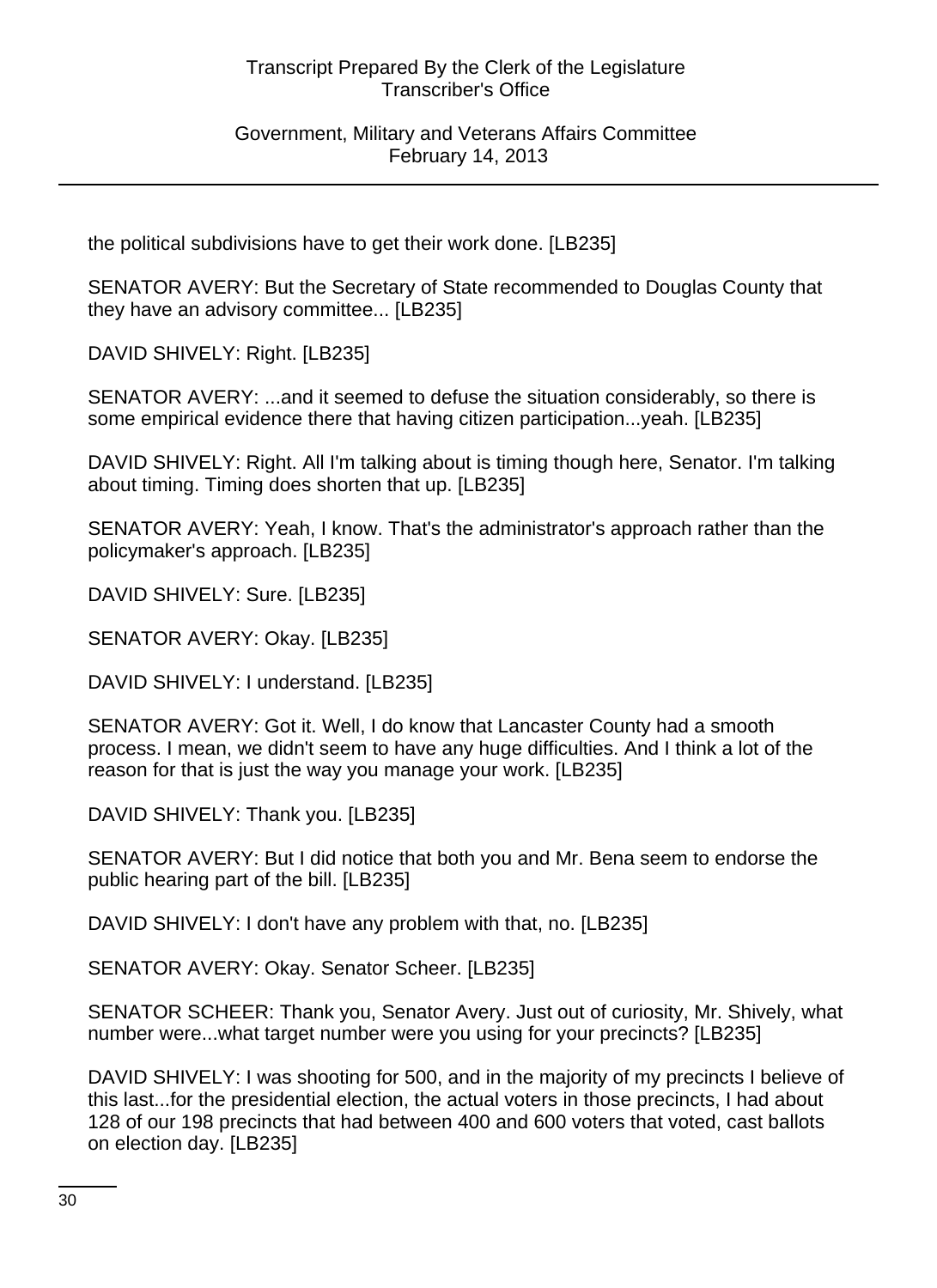SENATOR SCHEER: But what was the number total as you drew them about, not how many... [LB235]

DAVID SHIVELY: I was shooting for around 500, between 500 actual voters. That's what I was aiming towards. [LB235]

SENATOR SCHEER: Okay, and when you changed your...when you lowered the amount of your districts, then some of your districts expanded in size, did you have concerns expressed by...or had problems from the election from that expanded size? [LB235]

DAVID SHIVELY: Senator, any time you move polling locations, any time you move lines you always have a few voiced concerns because usually when you move a line, someone's going to probably move maybe a little bit closer to a polling location and others are going to move a little bit further away. And I've been here since 1999. Any time I've moved something, I always have a few people that are upset because they moved. People, in general, don't like change. You always sit in the same location every time you go to church. You always want to go to the same place that you get your groceries. I mean, people try to do the same thing. So going to a polling location is something that they, you know, changing that is...it's something they're just not used to. They like going to their...they like consistency. [LB235]

SENATOR SCHEER: So part of this election possibly could be just the simple change of location regardless of the downsizing, just the change of the polling places may have created some problem in and of itself. [LB235]

DAVID SHIVELY: Right. [LB235]

SENATOR SCHEER: Okay. Thank you. [LB235]

SENATOR AVERY: (Exhibits 5, 6, 7) Thank you. Any other questions? I don't see any. Thank you for your testimony. Any other opponent testimony? Any neutral testimony? Okay, Senator, you want to close? While you're getting up, I am going to read into the record a letter of support from the American Association of University Women, another letter of support from the National Association for the Advancement of Colored People, and a letter of opposition from the Platte County Election Commissioner. Now, you proceed. [LB235]

SENATOR HOWARD: I don't have much to say in closing except nobody on this committee asked me why I voted for the change in the OPS school board--nobody. But I'd like to share with you why I did vote for it which was because we had had so many problems with that board in the city that the only way I saw us restoring public trust was by a shake-up, was by changing the size and changing what they were doing. I think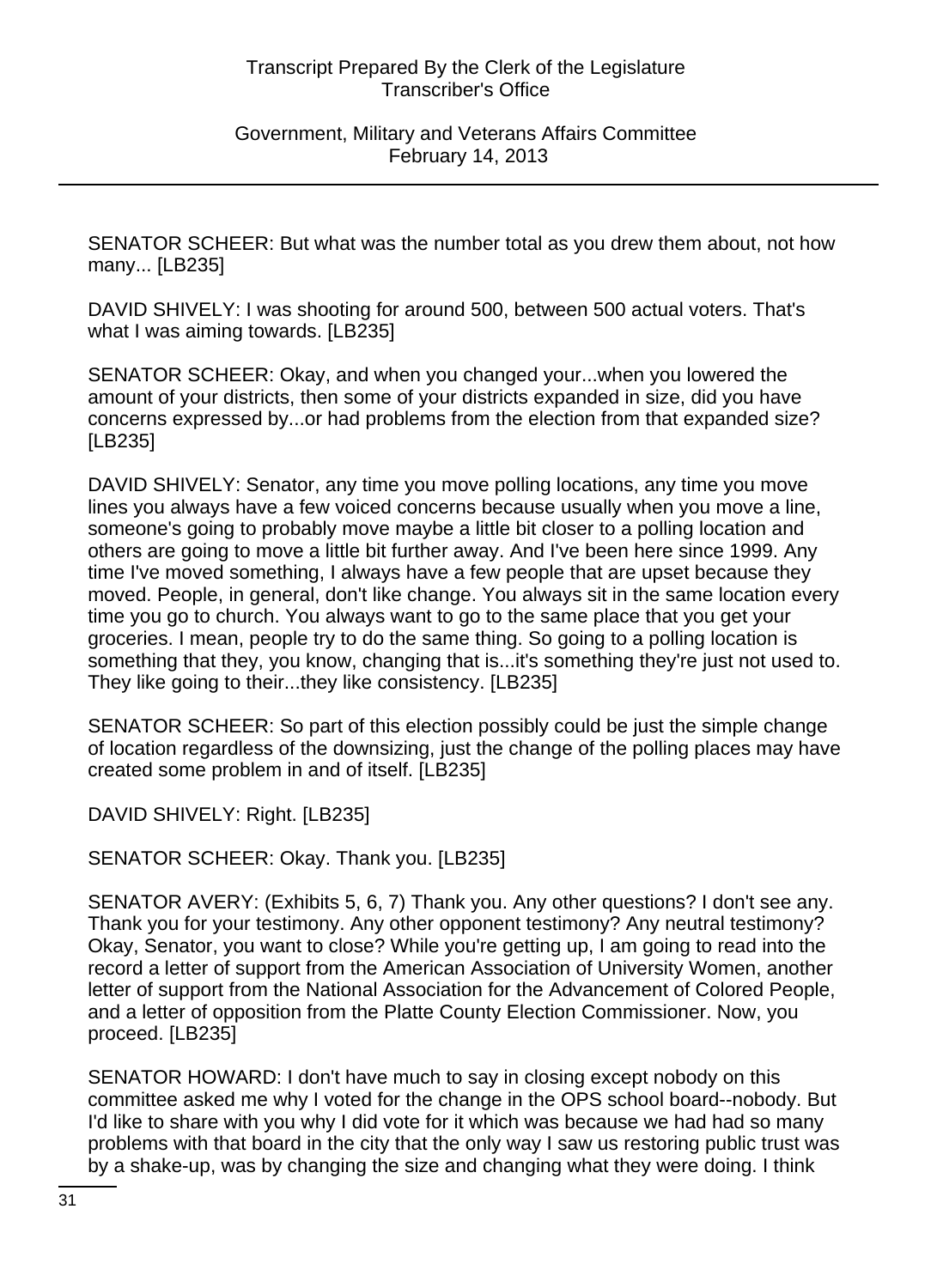Government, Military and Veterans Affairs Committee February 14, 2013

this bill is an opportunity for that kind of shake-up in the election commission. It's an opportunity for us to restore public trust, to introduce public input, and to show the county that we are making a good-faith effort to hear voters regardless of the changes. I completely defer to the committee when it comes to precinct size. I think 1,350 was as big as Sarpy went, and I think 1,250 was as big as Douglas County went. And so if we need to lower the size to that reasonable number, I am happy with that. But I think introducing public input is critical into this process. And I really appreciate your consideration of this bill. Do you have any other questions for me? [LB235]

SENATOR AVERY: So you are amenable to some amendments from the committee? [LB235]

SENATOR HOWARD: I am so amenable. I am just the most amenable. Oh, I'm ready. Okay, let me scoot in. [LB235]

SENATOR AVERY: Senator Lautenbaugh. [LB235]

SENATOR LAUTENBAUGH: I just wanted you to know, the reason we didn't ask you why you voted is because you voted the right way. I learned a long time ago to get the answer you want, shut up. So... [LB235]

SENATOR HOWARD: I actually...there was just one little comment. I read all of the legislative history from LB449 which was a hoot--mostly because it was a big bill, it had multiple sections. And when Senator Nelson introduced it, he went through it section by section. The precinct change was in Section 9, and at the end of his introduction Senator Price said, Senator Nelson, can I stop you right there? And Senator Nelson said, yes, I'm ready. And he goes, could you add more sections to this bill for us? So I think what happened was it was a very big bill and that nobody could have anticipated the impact of those changes. So I thank you for your consideration and I look forward to working with you on this, and thank you for your time. [LB235]

SENATOR AVERY: I will tell you that this committee took that bill very seriously. We sat down with the Secretary of State and went through every suggested change, got his position on it. And as I recall, we followed his advice on most of it, if not all of it. [LB235]

SENATOR HOWARD: He's a smart guy. [LB235]

SENATOR AVERY: So it was not just hastily put together, you know. It was well thought out. [LB235]

SENATOR HOWARD: Oh, no. Oh, I believe it. [LB235]

SENATOR AVERY: I don't see any more questions. Thank you very much and we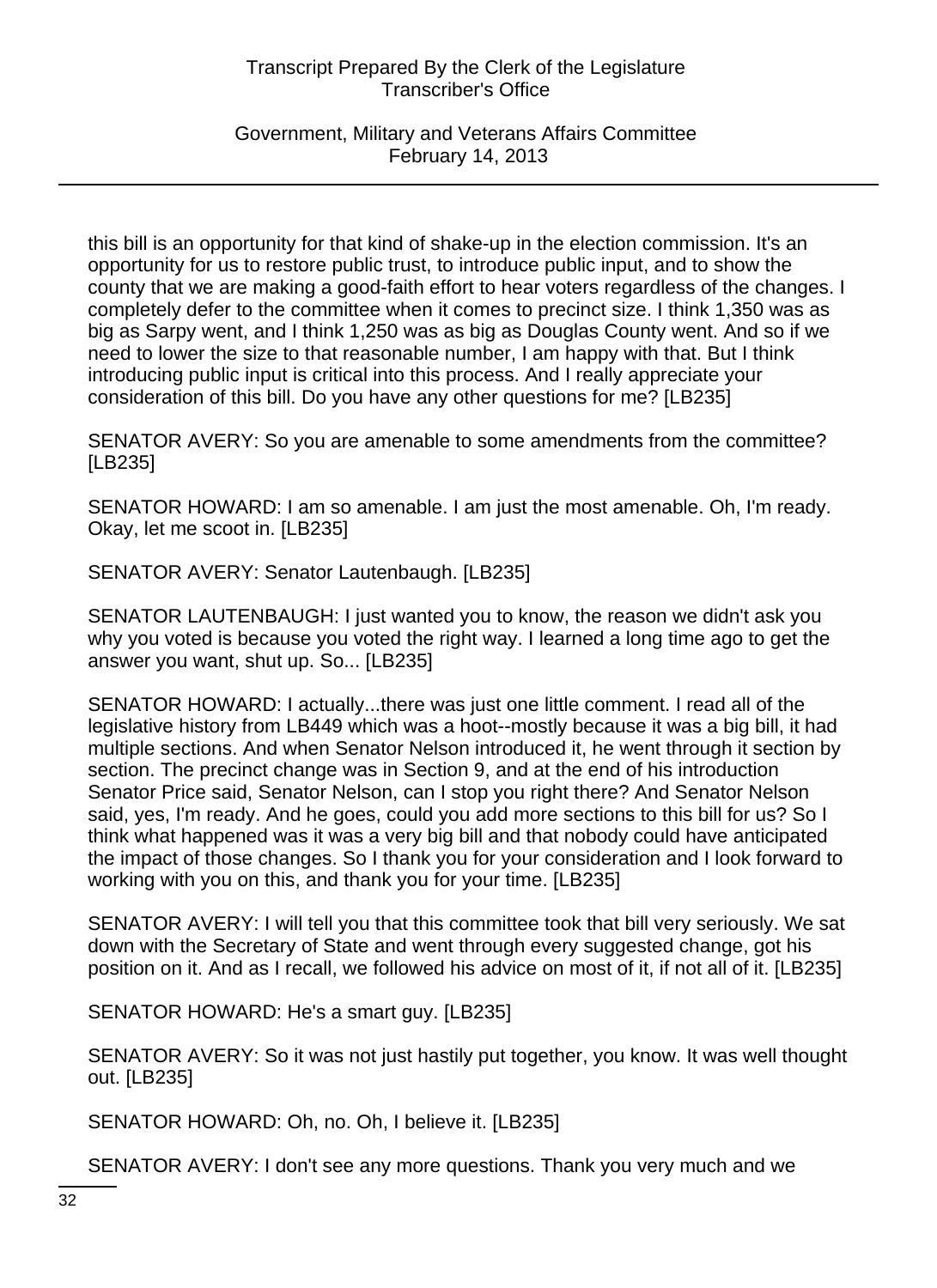would welcome you back any time. [LB235]

SENATOR HOWARD: Thank you. My one time this session. You guys were very nice. [LB235]

SENATOR AVERY: That ends the hearing on LB235. We'll now move to LB271 and invite our colleague, Senator Lautenbaugh, to the table to open. [LB235]

SENATOR PRICE: Senator Lautenbaugh. [LB235]

SENATOR LAUTENBAUGH: Thank you, Mr. Vice Chair and members of the committee. I brought LB271, as I recall, at the suggestion of the Secretary of State. And what this is in response to is an issue that I'd kind of forgotten about from back in the day, but it's in response to a complaint under the Help America Vote Act by a visually impaired voter who complained that the ballot marking equipment--which is known as an AutoMARK machine--was not available 35 days prior to the election when early voting, both by mail and in person, starts under current law. Following the hearing, the hearing officer made a recommendation that the in-person early voting period be shortened to 25 days. This proposal--and that's what this bill does, by the way--this proposal will only impact early voting in person, not early voting by mail which will remain starting 35 days out from the election. It is important and required to provide the same voting opportunities for both disabled and nondisabled voters. The difficulty is that the programming for the AutoMARKs cannot be completed until the printed ballots are available. With the current vendor that 92 of the 93 counties use for coding of ballots and AutoMARKs, they need approximately ten days to two weeks after the ballots are certified to produce and proofread the paper ballots and then an additional ten days to two weeks to program and test the AutoMARKs that mark the ballots for the visually impaired. Under current law, the ballot is certified 50 days prior to the election, generally about the second week of September. Two approaches are possible to correct this situation: one, to move the certification date earlier, or two, reduce the in-person early voting period to accommodate this very problem we just discussed. As was indicated at the HAVA hearing, it is possible to move many of the deadlines that occur prior to certification such as candidate petition deadlines, withdrawal dates, etcetera. However, there are two occurrences that are outside the provisions of the Election Act. The first occurs in presidential years and it is the date the national political party conventions certify their candidates for president and vice president. Unfortunately, for election administrators these dates have moved later and later in the past few cycles. The second occurs in cycles when there's an initiative petition submitted. In the past ten years, every cycle with a submitted petition--2010 and 2012 did not have any--there has been a court action regarding an issue or other issues. While the courts have been very accommodating in expediting these cases, generally these cases are not resolved until early September or later depending on whether appeals are pursued. The nominating conventions are under the control of the parties, and despite objections from election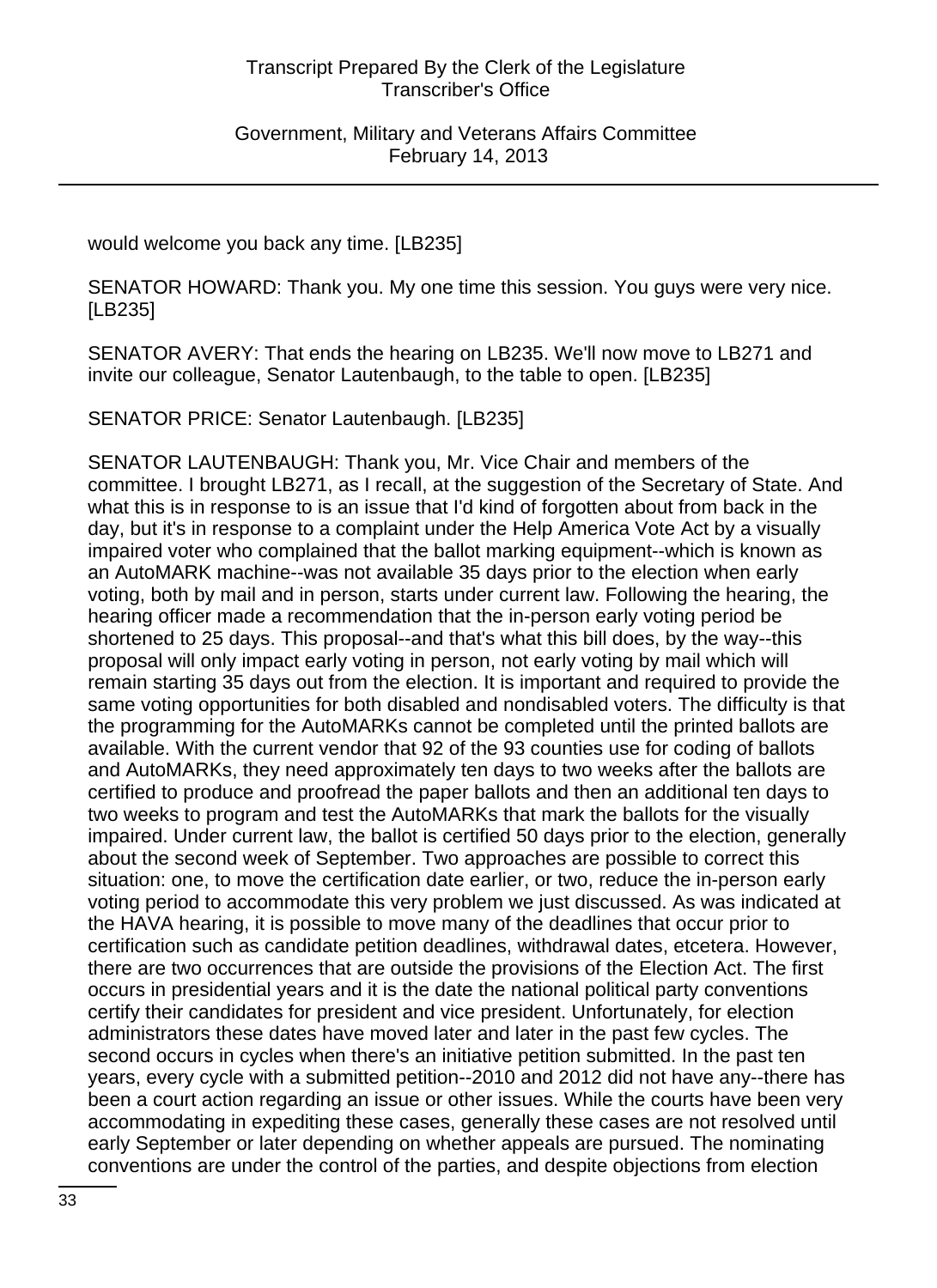Government, Military and Veterans Affairs Committee February 14, 2013

administrators nationally, there does not appear to be much movement to hold conventions earlier. The petition situation arises from the process itself. According to the NCSL, the national average time period for in-person early voting for those that have it is 22 days. At the current 35 days in Nebraska, there are only five states that have a longer time period and each of those have earlier certification dates. The hearing officer in this complaint recognized these issues in his recommendation in stating, "My recommendation is based on the findings that the programming requirements of the current AutoMARK equipment, the certification of candidates by the national parties, and the initiative and referenda process are factors largely outside the state's control when considering the time period for in-person voting." And I do recall this being an issue because we were always scrambling at the end to get the ballot available to be mailed out. And this is a step--the programming of these AutoMARK machines and testing them--that out of necessity can't be done before the ballots exist. So I think this law is a very commonsense approach, changing it to 25 days for in-person early voting. And again, we're still above the national average for in-person voting. I think this accommodates everyone and puts us in compliance. And I would point out that it's been alleged that while a lot of other counties managed to do this, and other states, and whatnot, well when the truth is told, they just missed the deadline like happened in this case too. It is very tough to get this right, and so I think this is a commonsense change. I'd be happy to answer any questions you might have. [LB271]

SENATOR PRICE: Thanks, Senator Lautenbaugh. I thought first, and thank you for clarifying near the end, you said that there are five states that somehow or another have a longer period of time. And I was going to ask you, are they meeting the letter of the law of HAVA and everything to get these ballots out? I mean, if we're saying that the party convention dates are what's causing a condensing of that time frame, then they're actually just blatantly disregarding the law. [LB271]

SENATOR LAUTENBAUGH: No, they're quietly disregarding the law. I think that's what you would find. They're not disregarding it, they're doing the best they can I would say. But they are running afoul of the technical letter of the law in many states. [LB271]

SENATOR PRICE: So we'd actually try to actually follow the law then, under this one. [LB271]

SENATOR LAUTENBAUGH: We're trying to create a law we can follow, yes. [LB271]

SENATOR PRICE: Do you know how any of that is impacted by the military overseas voting efforts, what happens when those ballots and time frame are required for them? [LB271]

SENATOR LAUTENBAUGH: This wouldn't affect that because, again, this is just for in-person voters. All the other deadlines would stay the same, for the mailing... [LB271]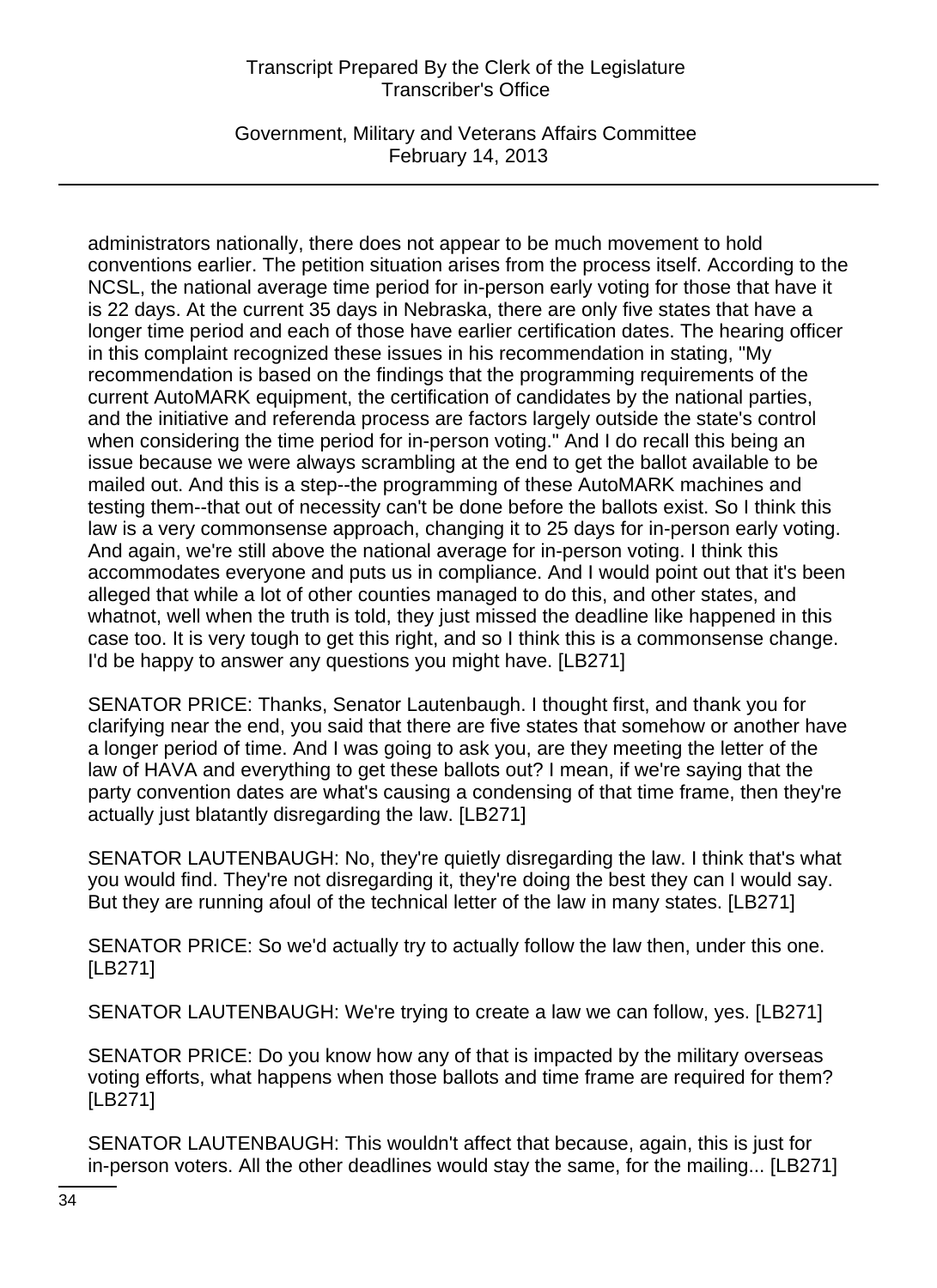SENATOR PRICE: I just wanted to work "military" into the conversation, so I appreciate you. I'm glad I got that out. [LB271]

SENATOR LAUTENBAUGH: I'm happy I could be of help. [LB271]

SENATOR PRICE: I will turn the committee back over to Chairman Avery now. [LB271]

SENATOR AVERY: Thank you, Senator Price. Any more questions from the committee? Don't see any. Thank you. [LB271]

SENATOR LAUTENBAUGH: Thank you. [LB271]

SENATOR AVERY: All right. We'll accept proponent testimony to LB271. Good afternoon, sir. [LB271]

JOHN GALE: (Exhibit 1) Good afternoon, Mr. Chairman and members of the Government, Military and Veterans Affairs Committee. I am John Gale, J-o-h-n G-a-l-e, Secretary of State for the state of Nebraska, Chief Elections Officer, and I'm here to testify in strong support of LB271. I concur wholeheartedly with the testimony of Senator Lautenbaugh and all of the points that he made in this regard. The issue that had been addressed by Ms. Floyd when she filed her HAVA complaint to my office which required, under the Help America Vote Act, that we set the matter for hearing for a formal process to take evidence and determine whether or not there was any type of violation of the Help America Vote Act and any remedies that might be suggested. It wasn't, obviously, any kind of a criminal procedure where you're trying to determine guilt or innocence, it was not a damage issue where you're trying to decide who owes who what amount of money. It was intended by HAVA to require the hearing officer, if he found any type or nature--large or small--of a HAVA violation, to make remedial recommendations. And I have distributed for each of you a copy of the hearing officer's report. Mr. Rob Kinsey, an attorney in Lincoln, a trial attorney with an excellent reputation handled those hearings and took considerable evidence on the question of whether or not Ms. Floyd had been denied the right as a visually-impaired voter to vote early in person with the use of AutoMARK equipment in Lancaster County. And the answer was, yes, that had happened. And then the question became, well, is this something that really needs some attention? What kind of...was this inadvertent or is this something that really requires some attention? And having heard the evidence, he realized that it's a difficult thing to meet this 35-day requirement that we have, that was in the law before HAVA was passed. We've all tried to do that. Ninety-two of the 93 counties use exactly the same company, Election Systems and Software out of Omaha, the largest election equipment and software company in the world, who do an excellent job. But when you have the deadlines that are being pushed from the bottom to the top, in order to get the certification done timely by our office, in order to get the ballots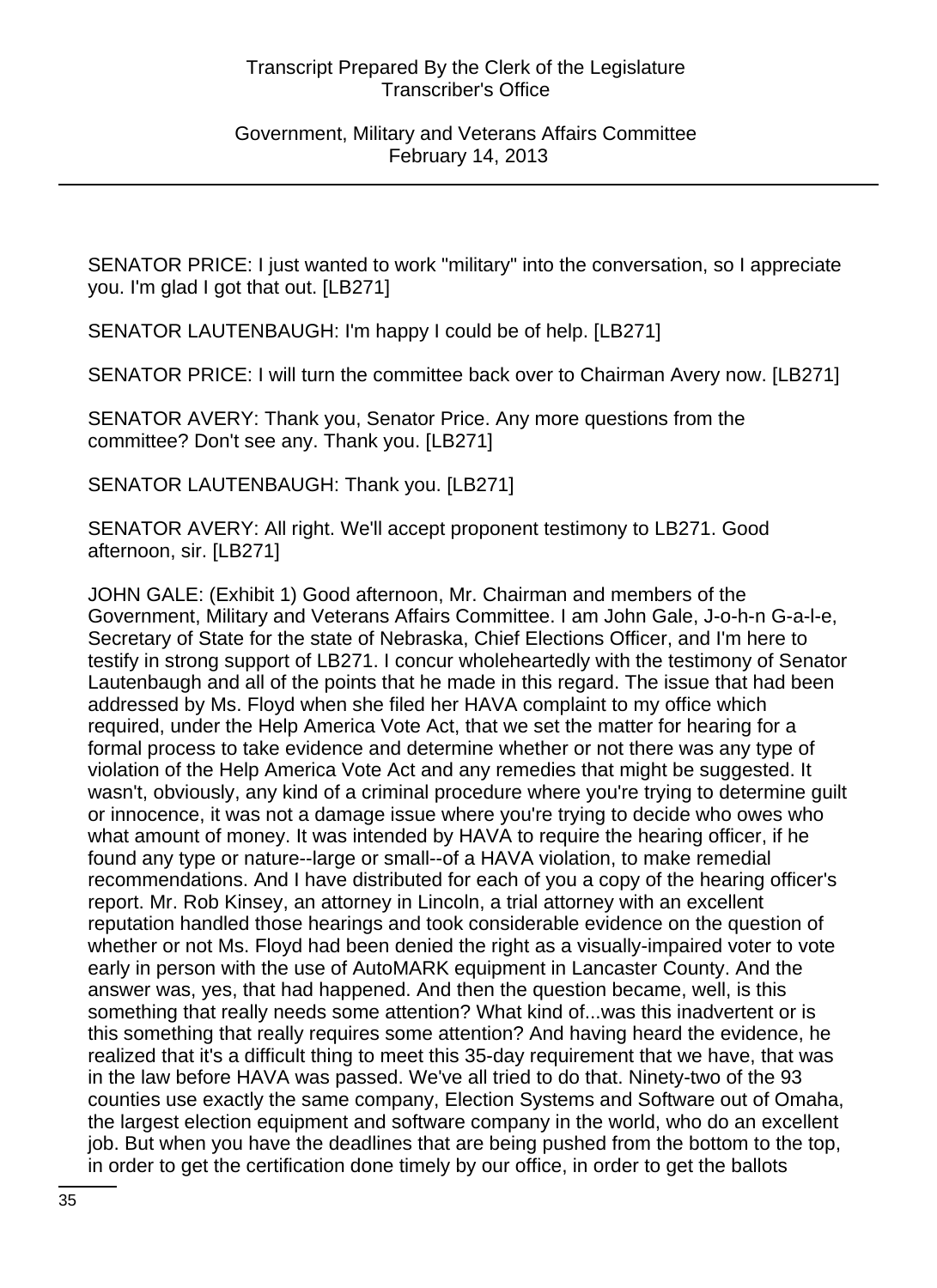Government, Military and Veterans Affairs Committee February 14, 2013

printed and distributed, and then in order to code all of the automatic equipment for both in-person voting and getting ready for the election, it just seems it's so tight it never quite comes together on that 35th day and that there's always some unexpected event that causes a difficulty so that it's not 35 days, it's maybe 30 days or maybe it's 28 days when the in-person AutoMARK equipment is truly available for the handicapped and visually impaired. And we take that very, very seriously. It was one of the very serious purposes of HAVA that the physically handicapped and visually impaired be accommodated equally with every other voter. So realizing that this was an issue that wasn't going to be predictably addressed in a suitable fashion, Mr. Kinsey recommended--as Senator Lautenbaugh recommended--that we go to a 25-day which gives us 10 more days to meet that requirement for in-person voting with AutoMARK equipment available for the physically handicapped and visually impaired. And he made that recommendation and as you read his opinion you'll realize that what he is saying is, there are other ways to do it but this is the most direct method of doing it, is to reduce it from 35 to 25. And the reason for that is because we have the initiative, statewide initiative petition process. And I can tell you having gone through that a number of times, it is an enormous scramble to get those petitions in, to get them sent out to the county election officials, to get their verification done, to get them back, and be ready to decide whether the issue goes on the ballot or doesn't go on the ballot. It's an...there's no way to cut that time down. We won't meet the deadlines if that time is cut down. And with the national election issues, it has taken a longer and longer time. Do we know who the candidate is going to be? Sure. We almost absolutely know who the candidates will be, but our law says we have to wait until we hear certification from those national parties. We have to wait. These other five states that have more than 25 days are able...they can guess at it. They don't have a law like we have that says we have to wait. You can make a good guess and be right 100 percent of the time if you're allowed to do that, and those states are obviously allowed to do that. Also, some of those states don't have the initiative petition process that makes you have to wait until a late date, and that late date is not the complication. The late date is--they'll go to court on a regular basis--we don't hear until after September 15 from the Supreme Court. And so you shove those imponderables in and try to change all those dates, you're going to have unexpected, unintended consequences that you won't have if you go with a change to 25 days. So we fully support LB271. Thank you. [LB271]

SENATOR AVERY: Thank you. Is there any other way to do it that you can think of other than change the date by ten days? [LB271]

JOHN GALE: If I had another answer for you, Senator, I would be delighted to share it with you. But ES&S is a very sophisticated, high tech company, and dealing with their equipment--this is their equipment--but dealing with the short time, they need ten days to two weeks to get the certification from us and then to get all of the ballots printed for all of the counties--92 of the 93 counties--and, of course, all of those ballots are very, very different; every precinct is different. So you have 1,450 kinds of ballots that have to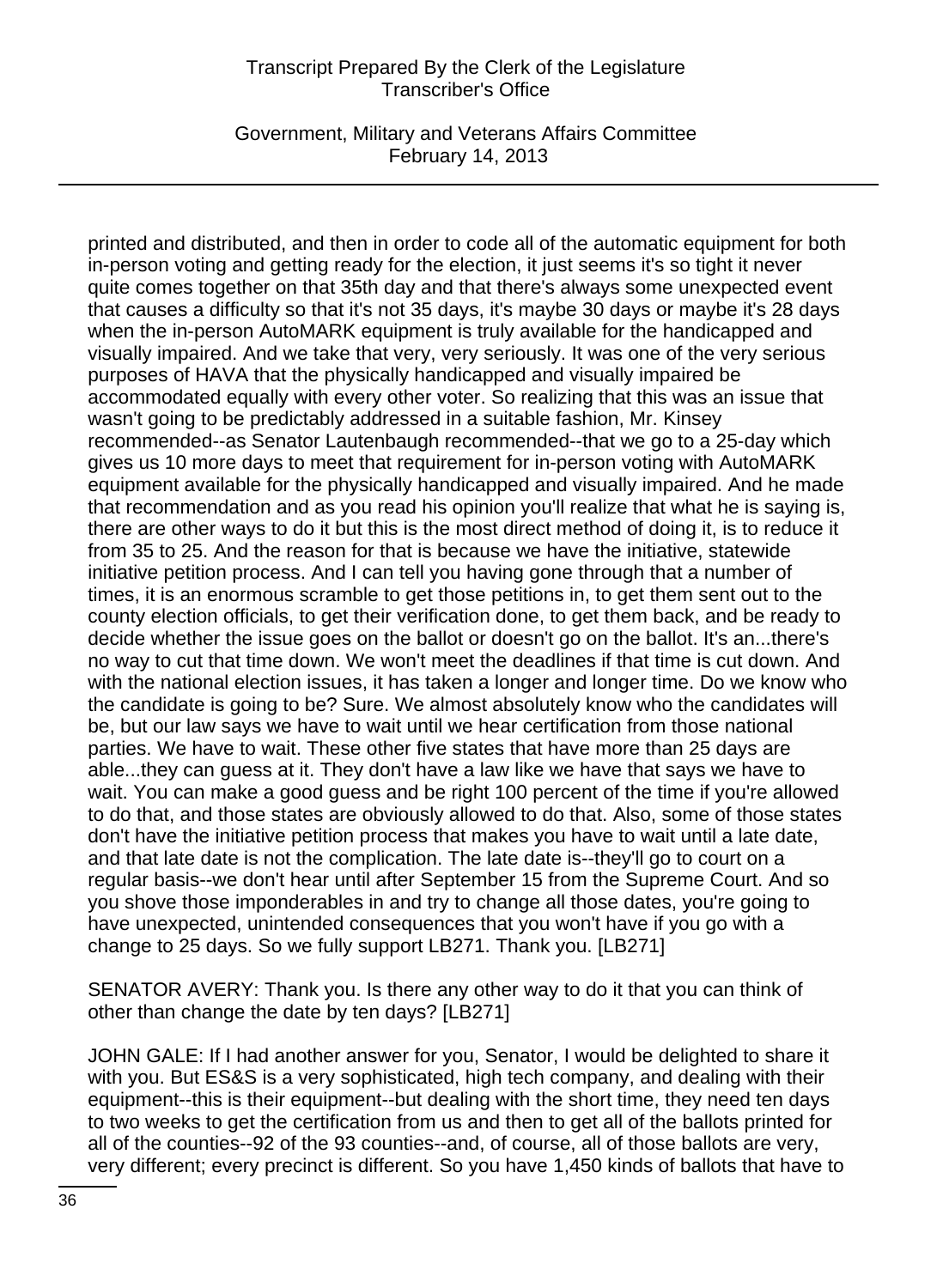Government, Military and Veterans Affairs Committee February 14, 2013

be printed and distributed in that two-week period. If they can do it shorter than that, great. That maybe helps the next process which is for them to then be able to start recoding all of the AutoMARK equipment to get it ready for in-person voting or the election day. There's just no way to make that tighter. We have kept hoping and hoping that that would happen, but in every election cycle because of the things that are happening on the backside, there's always something that affects our ability to stay within 35. So... [LB271]

SENATOR AVERY: And the ten days are...that's the minimum you need or is it maximum? [LB271]

JOHN GALE: Actually, it's the maximum we need. If we went from 35 to 25 we could nail it on a regular basis, even with these court cases that pop up with initiative petition issues or with late declaration by the national party. We can live with all that. Ten more days we think truly, honestly, that we can nail it every time and be ready. And we want to be ready. [LB271]

SENATOR AVERY: But if it were five days, you couldn't probably make it? [LB271]

JOHN GALE: I don't think that would give us the assurance. If we're going to do something, we may as well do it in a way that the issue doesn't arise again in the future. And we want the physically handicapped and the visually impaired who want to vote in person that same equal opportunity to do that as any other citizen. And right now, there's that several-day period of time where they're not able to, where the average citizen can. [LB271]

SENATOR AVERY: Questions from the committee? Senator Bloomfield. [LB271]

SENATOR BLOOMFIELD: Thank you, Senator Avery. Mr. Secretary, you mentioned in your testimony that four or five states can guess at the candidates but we have a law prohibiting that. Is there something we could do to adjust that law rather than adjust the days or not? [LB271]

JOHN GALE: Well, that one singular thing, Senator, might help. That might help, but we still have, of course, this whole initiative petition process. And in looking back, I've got a list of all of the cases from 2002 to 2008 that have gone to court and have not been decided until after September 15. So even if you gave us a little more leniency in a reasonable guess as to who the candidates are for president, we still could get hampered and impaired by this other process. So it seems like on the other end is the way to deal with it. And it's always a hard scramble for us over here, but if we had ten more days we think we could make it happen the way it should happen. [LB271]

SENATOR BLOOMFIELD: Okay. Thank you. [LB271]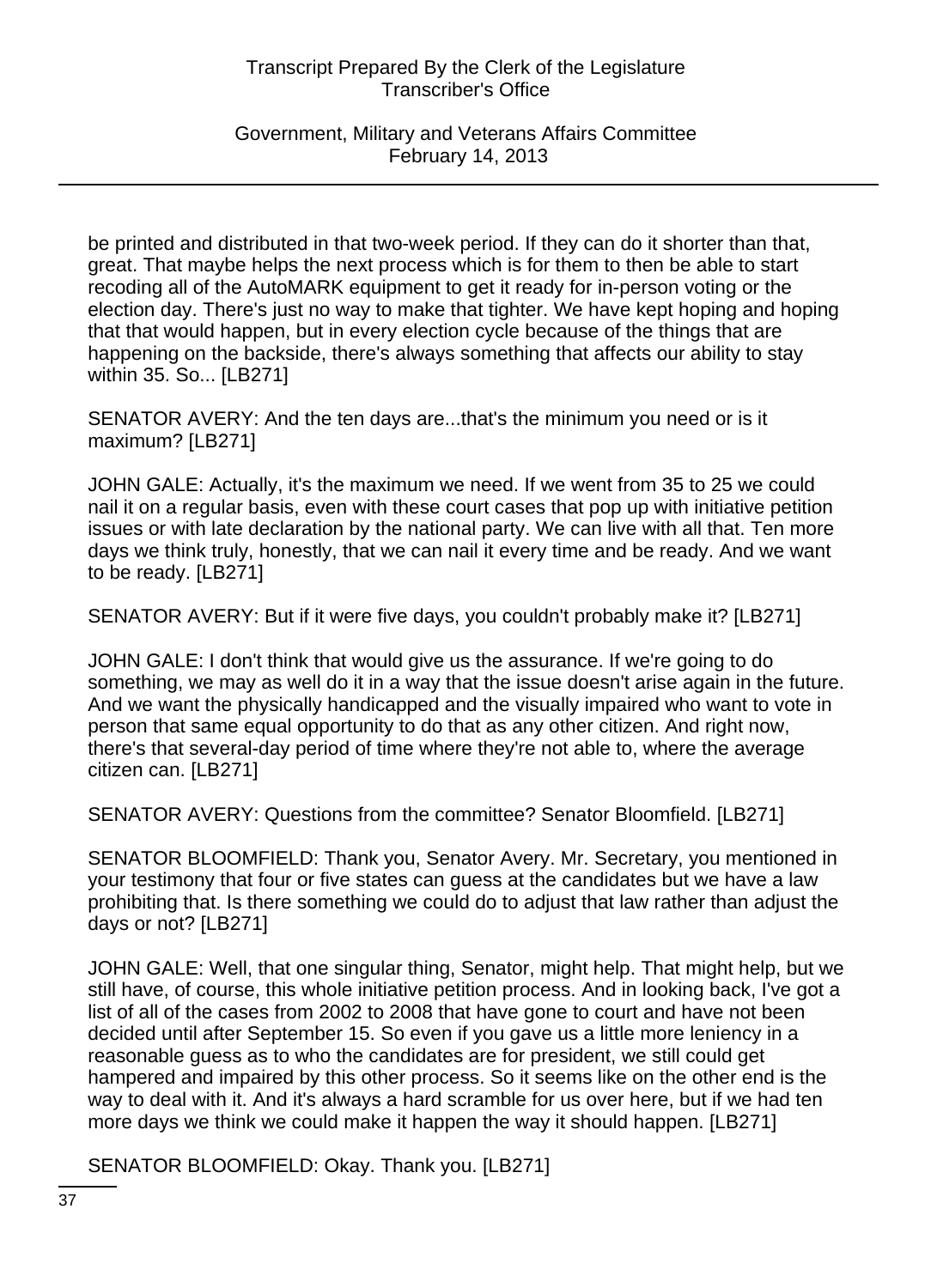JOHN GALE: Thank you, Senator. [LB271]

SENATOR AVERY: Any other questions? I don't see any. Thank you for coming down. [LB271]

JOHN GALE: Thank you, Chairman. And thank you. [LB271]

SENATOR AVERY: You're always welcome here. Any other proponent testimony? We're on LB271. [LB271]

DAVID SHIVELY: Good afternoon, Senator Avery, members of the Government Committee. My name is David Shively, D-a-v-i-d S-h-i-v-e-l-y, I'm the Lancaster County Election Commissioner, I'm here today in support of LB271. I will try not to reiterate many of the things that Secretary Gale said, but I did want to come down and testify in support of this because the HAVA complaint that was filed was filed against my office. We did everything in our power to have everything ready to go and all of our proofing and everything on our end so we could have it ready to go to Election Systems and Software at an appropriate time. But there just is a number of days that it takes to get that programming back to us to have the AutoMARK set up in the proper time. And so giving us an additional ten days to have this for in-person voting going on will allow us to meet that deadline. Let's make it very clear that this just is on in-person voting. Anyone can still get a ballot 35 days out. It just has to be either mailed to them or taken with them if they pick it up at our office. They wouldn't be able to vote that ballot in our office, but it would still allow anyone to still get a ballot 35 days out. They just would not be able to cast the ballot in person at our office until 25 days out. With that, I'd be happy to answer any questions. [LB271]

SENATOR AVERY: Thank you. Questions? Don't see any. Thank you for your testimony. [LB271]

DAVID SHIVELY: Thank you. [LB271]

SENATOR AVERY: Any other opponent testimony? [LB271]

\_\_\_\_\_\_\_\_\_\_\_\_: Proponent. [LB271]

SENATOR AVERY: Proponent, I'm sorry. Proponent. [LB271]

BETH BAZYN FERRELL: Yes, proponent. Good afternoon, Chairman Avery, members of the committee. For the record, my name is Beth Bazyn, B-a-z-y-n Ferrell, F-e-r-r-e-l-l. I'm with the Nebraska Association of County Officials. We support the bill for the reasons that you've heard today. We believe that the additional ten days would be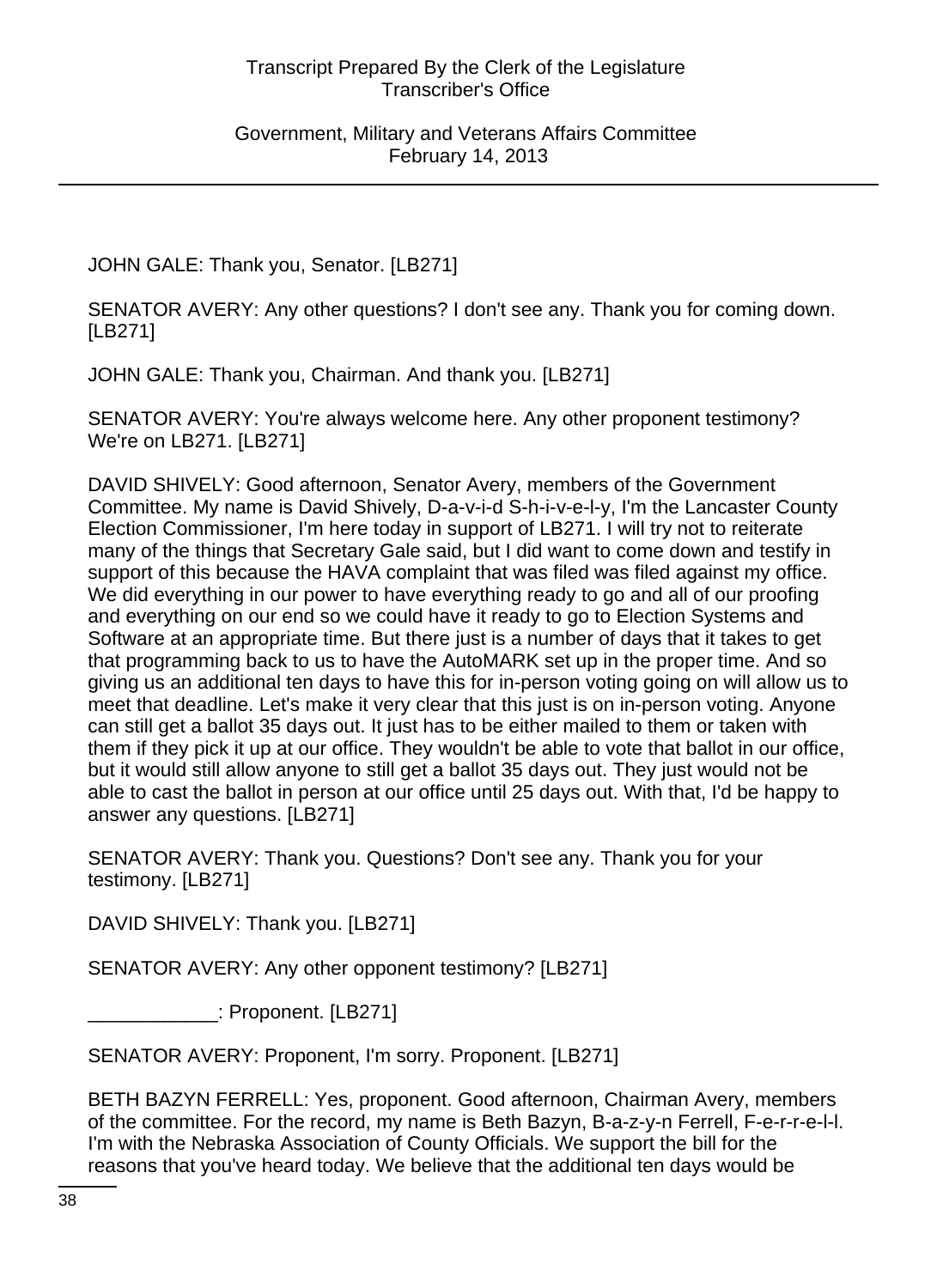helpful to all counties so that they can be in compliance. I would be happy to take any questions. [LB271]

SENATOR AVERY: Questions? Don't see any. Thank you for your testimony. Any other proponent testimony? Seeing none, we'll now accept opponent testimony to LB271. Opponent testimony. Welcome, sir. [LB271]

ADAM MORFELD: Good afternoon, Chairman Avery, members of the committee. My name is Adam Morfeld, that's A-d-a-m M-o-r-f-e-l-d. I'll keep my opposition testimony very brief being as though I am going to be testifying in support for LB525 which I believe is the alternative bill, and I'll outline my reasons there. I do believe that we should try to maintain maximum accessibility to in-person voting and that this bill does not do that. I think that there are ways to increase the amount of time that people can create--or not create, excuse me--file lawsuits and then the courts can adjudicate those lawsuits. I'll talk about that a little bit in my testimony in a few minutes. In addition, I believe that there should be ways that we can work with ES&S, particularly with the amount of money that we spend with that company, to make sure that our laws are in compliance with state and federal law in regard to making sure that the polling places are accessible as possible, particularly to AutoMARK machines. But with that being said, I just wanted to officially lodge my opposition to LB271. Thank you. [LB271]

SENATOR AVERY: Thank you. Question from Senator Scheer. [LB271]

SENATOR SCHEER: Thank you for testifying again. Something that just is in my mind, how...I understand it's ten less days but if we're all treated equally, where is the harm if we all have still the same opportunity to vote? [LB271]

ADAM MORFELD: Well, Senator, we'll all be treated equally if we have ten less days under the plan provided by the Secretary of State and Senator Lautenbaugh's bill. However, I think we should all be treated equally by maintaining the current in-person early voting time line that we have because that creates greater accessibility overall to the elections. I think they both can be achieved. I just think that this is the easiest way for the Secretary of State and election administrators to do that. I think we should be making it easier on the voters and that, yes, if there's increased burden on the Secretary of State to change numerous deadlines to make that work, I think that that's the route that this committee and this Legislature should go. [LB271]

SENATOR SCHEER: Would you anticipate there would be less people to vote if it was changed from 35 to 25 days? [LB271]

ADAM MORFELD: I think it would be less convenient for people to vote. I know that in Florida and other places that shortened the in-person early voting time line, there were long lines. There was a lot of issues and problems with that. So, yes, I do think it would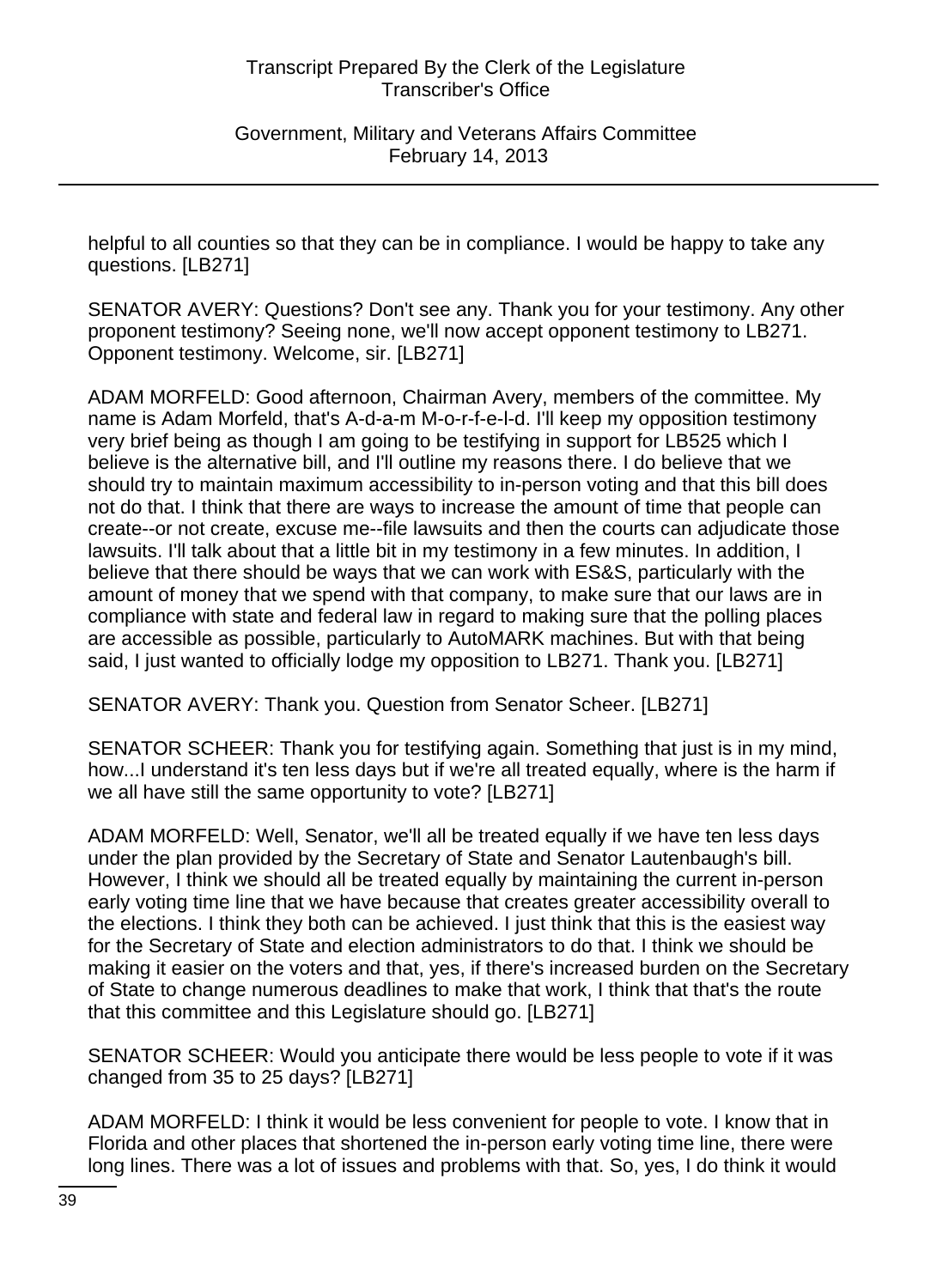Government, Military and Veterans Affairs Committee February 14, 2013

be less convenient. I think there's a possibility that less people could vote. [LB271]

SENATOR SCHEER: Okay. Thank you. Thank you, Senator Avery. [LB271]

SENATOR AVERY: Thank you. Any other questions? Thank you for your testimony. [LB271]

ADAM MORFELD: Thank you. [LB271]

SENATOR AVERY: Any other proponent testimony? Welcome back. [LB271]

PEGGY ADAIR: (Exhibit 2) Thank you. My name is Peggy Adair, A-d-a-i-r. I represent the League of Women Voters. My written testimony includes four photos of voters during the presidential election of 2012. And for those of you who can't see the photos, the first one is a very lovely couple voting in Kearney, Nebraska. They are the only ones in the photo because there is no line. The second photo is a gentleman voting in Douglas County. There was no line to vote in Douglas County. In fact, there are three poll workers for the one person who is voting. The third and fourth photos show hundreds of people standing outside in long lines to vote in Florida. The Florida Legislature reduced early voting by six days in 2011 resulting in hundreds and thousands of citizens waiting outside in serpentine lines for hours and hours and hours to exercise their right to vote. Nebraska, no lines. Florida, long lines. Let's don't be Florida. [LB271]

SENATOR AVERY: I can agree with that. Let's don't be Florida. Let me ask you, is it possible these lines might be caused by something other than changing their in-person early voting? [LB271]

PEGGY ADAIR: Actually, there was research done on this by a professor at I want to say Dartmouth and also University of Florida. They looked at the voting patterns in Florida in 2008 in light of this legislation that occurred in 2011, and they actually predicted that this was going to happen. The voters who tend to vote early tend to be older people. This was in early voting in person tend to be older people, they tend to be people who have been registered for a long time, and they tend to be people who vote often. The voters who vote towards the end of that early voting process tend to be first-time voters and younger voters and voters who haven't been registered in the past. So what happens is you have this group of voters who vote very, very early, and then they get on top of them, then they have these voters who are voting later in the early-voting process and so you have these...the combination of these two groups and you end up with these long lines. And I would like to add that Nebraska doesn't actually have 35 days of early voting in person because the election commissioner's office is closed on Saturdays and Sundays; so, in effect, we have 25 days of actual in-person voting. So the process that has been recommended in LB271 would actually not be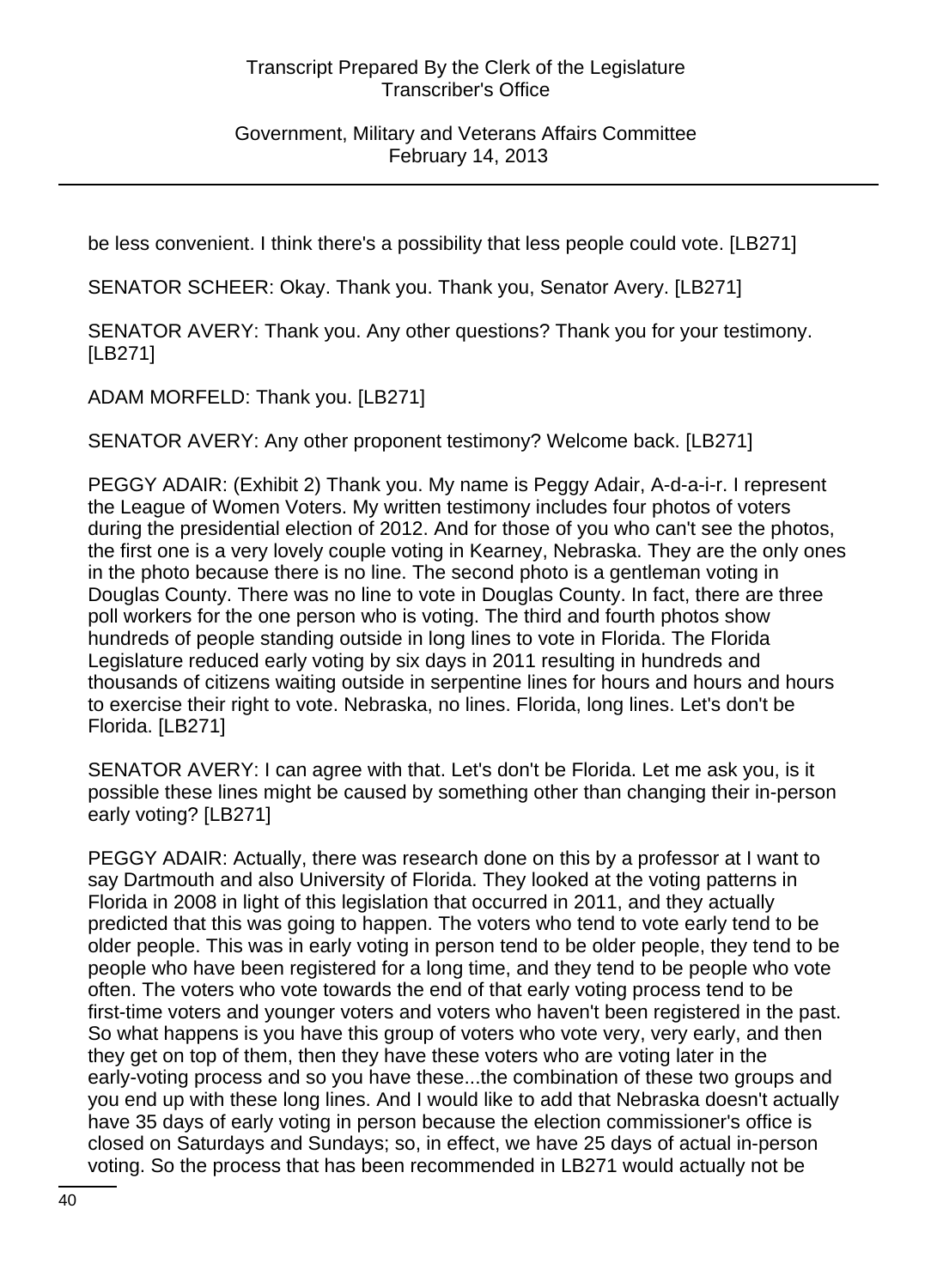Government, Military and Veterans Affairs Committee February 14, 2013

equal opportunity because those who have a mail-in vote would be allowed to vote 35 days early, but those who want to walk in and vote in person would only have 25 days and, in effect, only 17 days; actually 8 days with 25. [LB271]

SENATOR AVERY: Do you have any suggestions on how we could preserve that 35-day opportunity to early vote in person without this change? I mean, we had a problem that apparently was unavoidable, and this bill, LB271, is designed to correct that or avoid a future occurrence. Do you have any ideas on how the election commissioner could go about allowing 35-day early voting in person if the machines aren't ready? [LB271]

PEGGY ADAIR: Senator Haar is on his way. [LB271]

SENATOR AVERY: Well, Senator Haar's bill I think is the anti-status quo. That means going back to a previous time. Am I wrong? [LB271]

PEGGY ADAIR: No, Senator Haar's bill would actually have...would place the onus on the government bodies and on the candidates to file ten days earlier than what they do now. So it would allow that ten-day period, but the onus would be on the governmental body rather than suppressing the right of voters. [LB271]

SENATOR AVERY: Okay. I'll wait for that testimony. Senator Scheer. [LB271]

SENATOR SCHEER: Thank you, Senator Avery. Can you tell me what day the picture was taken of the people in Kearney? [LB271]

PEGGY ADAIR: I can't, but I can find out if you want to know. It was sometime during the presidential election, the early-voting process. I can sure find out. [LB271]

SENATOR SCHEER: Okay, as well as Florida? [LB271]

PEGGY ADAIR: I'm sorry? [LB271]

SENATOR SCHEER: As well as the picture in Florida? [LB271]

PEGGY ADAIR: Correct, yes. [LB271]

SENATOR SCHEER: Okay. So we could be comparing apples to oranges here? [LB271]

PEGGY ADAIR: Well, Nebraska and Florida I would say is apples and oranges. [LB271]

SENATOR SCHEER: Okay. Well, so we really aren't comparing anything with these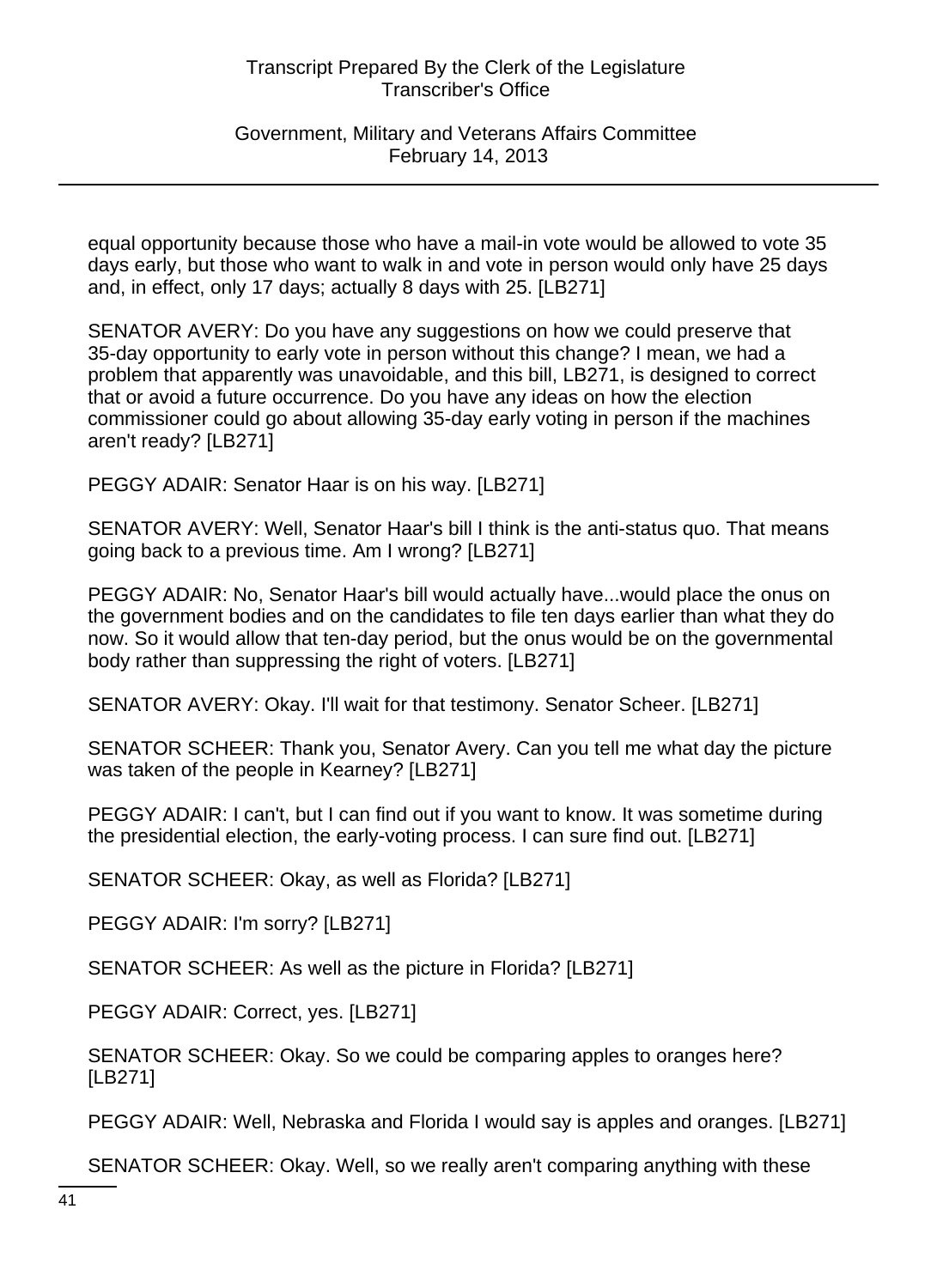# Government, Military and Veterans Affairs Committee February 14, 2013

pictures is my point. You've got two people in a picture and it could be the 35th day or it could be the 3rd day before the election, I don't know. And so the fact that we change it from 35 to 25 would have immaterial address to this picture, and based on your comments and your description of voters that the younger voters would vote in the later stages of the early election--I'm looking at the picture of the serpentine and it's almost all younger voters. So I'm not exactly sure that this a true reflection of current versus what may happen if we go to 25 days versus 35 days. [LB271]

PEGGY ADAIR: Well, again, I would have to refer to the research that has been done on that, and the research found that out, that actually that that did happen. They expected it to happen and it did happen. So, you know, I can get you the research from the professors that are a lot smarter about this stuff than I am. [LB271]

SENATOR SCHEER: Okay. Well, I'm just going by the pictures which you said was Nebraska versus Florida, so... [LB271]

SENATOR AVERY: I would point out that we have the apples and they grow the oranges. [LB271]

PEGGY ADAIR: That was very clever of you. [LB271]

SENATOR SCHEER: Thank you, Senator Avery. [LB271]

SENATOR AVERY: Any other questions? I don't see any. Thank you for your testimony. [LB271]

PEGGY ADAIR: You're welcome. [LB271]

SENATOR AVERY: (Exhibits 3, 4) Any other testimony? Opposition testimony? Any opposition testimony? No more opposition testimony. All right, neutral testimony? No neutral testimony? What happened to Senator Lautenbaugh? I guess he is waiving closing. I have a letter here from the American Association of University Women in opposition to LB271, and I have another letter here from the Platte County Election Commissioner in support of LB271. (See also Exhibit 5.) With that, we close the hearing on LB271 and now we go in search of Senator Haar because we're ready to start on LB525. Will, you want to go get him? Could I have a show of hands of people who plan to testify on this bill, LB525? Okay. Thank you. Senator Haar, you just lost five minutes of your time. All right, we will now open the hearing on LB525 and welcome, Senator Haar, to the Government Committee. Welcome, sir. [LB525]

SENATOR HAAR: Thank you very much, Chairman Avery and members of the committee. I'll take that time off my LA's salary. [LB525]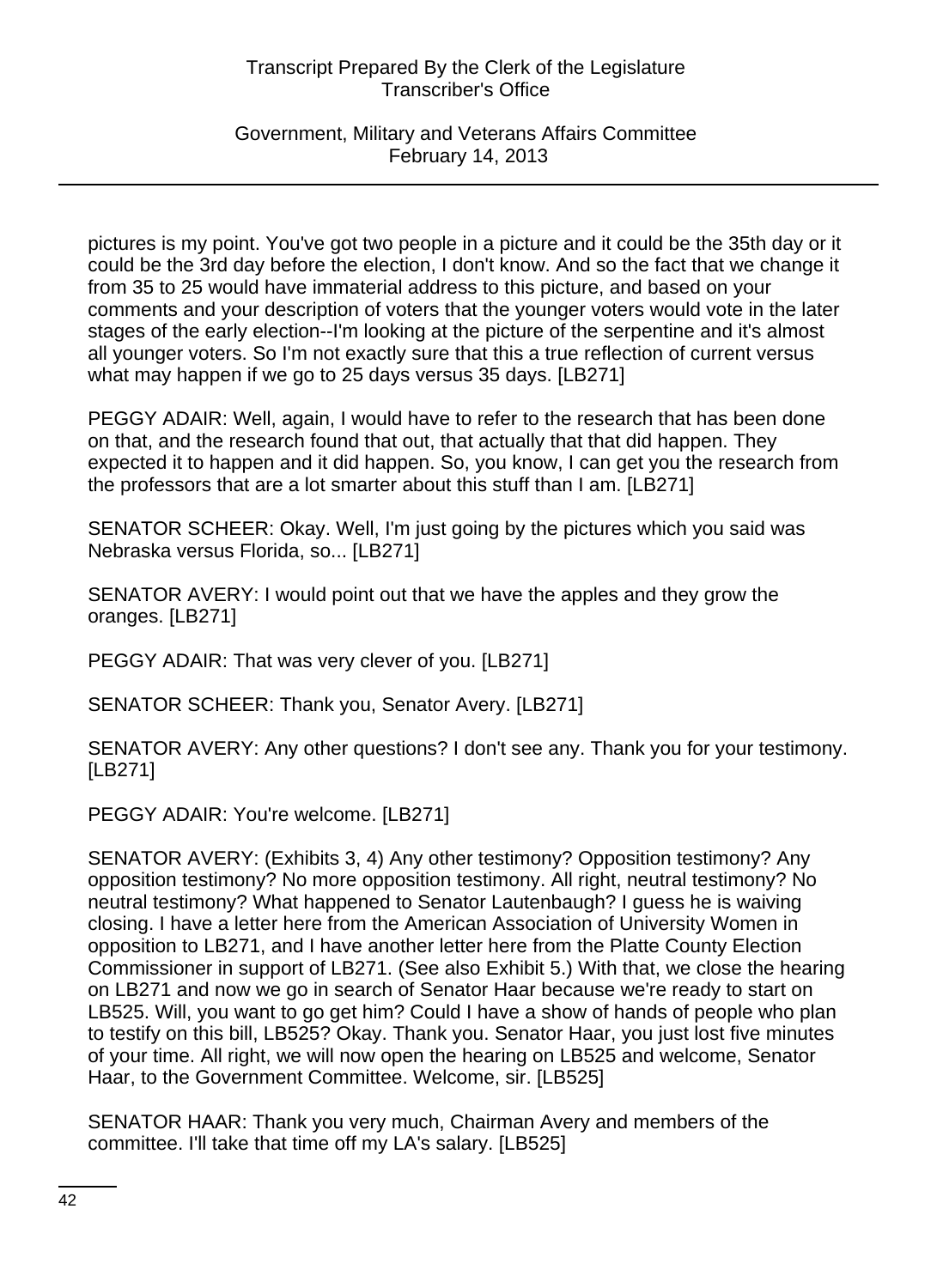# SENATOR BLOOMFIELD: Can't take it off of yours. [LB525]

SENATOR HAAR: Right. There would be absolutely nothing left. So LB525--thanks for your attention. I know it's getting later in the day. LB525 and LB271 are in response to a complaint filed by a blind voter in Lancaster County who wished to vote early in person the first week of October but was informed the machines that assist blind voters called the AutoMARK machines were not programmed yet. Federal law requires that these machines that allow people with disabilities to vote independently and privately be available at every polling location. And the hearing officer that adjudicated the complaint found the lack of AutoMARK machines at the Lancaster County Election Office was a violation of federal law. Given testimony by ES&S representatives--and they're the people that program the AutoMARK machines--and the Secretary of State's office it was discovered that ES&S did not have enough time to program the AutoMARK machines for use by the October 1, early in-person voting start dates. They needed more time from the time of certification and laying out of the ballots. LB525 maintains the current in-person early-voting deadline, which is October 1, and pushes back deadlines required of election officials and the Secretary of State by ten days. In other words, the gist of my bill is that we leave the early-voting date where it is and put the responsibility on elected officials and administrators to get ready for them. This is to allow election administrators time to get valid information to ES&S and have both the ballots and AutoMARK machines ready for the October 1 deadline, the election vendor that designs the ballots and programs the AutoMARK machines. Currently, five other states have earlier in-person voting start dates: Idaho, Iowa, South Dakota, Vermont, and Wyoming. If these states can have earlier in-person voting than Nebraska and have their AutoMARK machines ready to go, then certainly Nebraska can do the same. Finally, the deadlines for the submission of signatures for the initiative and referendum process are constitutionally mandated and cannot be changed which does reduce the amount of time the Secretary of State has to verify said signatures but maintains maximum accessibility to in-person early voting. We did look through the contracts, not I, but we did look through the contracts that the state has with ES&S, and there is no mention of the date. That is something that gets negotiated between the Secretary of State and ES&S. And so my bill, LB525, would put the onus on the Secretary of State and elected officials and give the benefit as it currently exists to people who want to vote--to the citizens. [LB525]

SENATOR AVERY: Thank you, Senator. Questions from the committee? Thank you. Are you going to stay around for closing? [LB525]

SENATOR HAAR: I will. Thank you. [LB525]

SENATOR AVERY: Okay. All right. We will now accept proponent testimony on LB525. [LB525]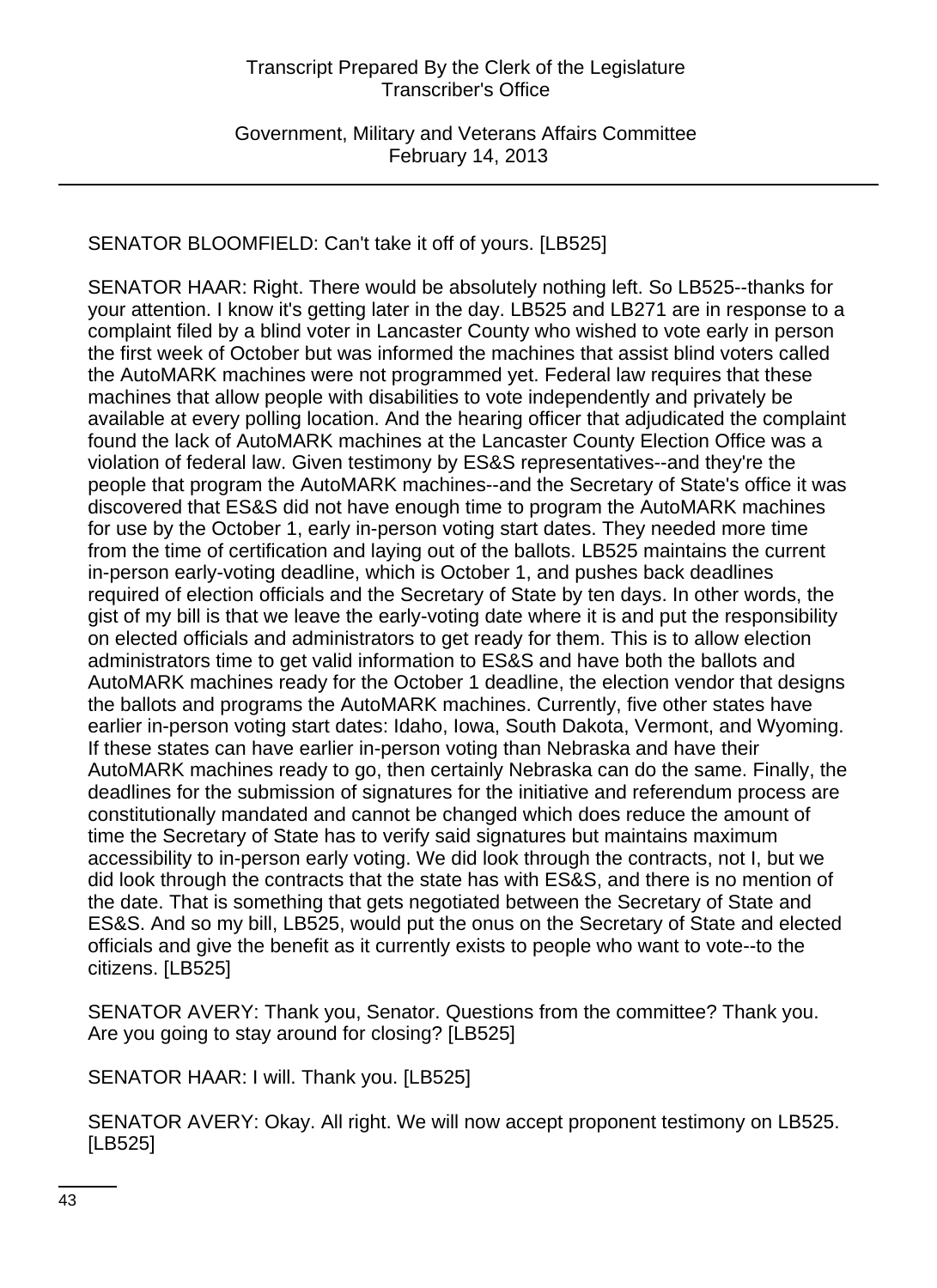Government, Military and Veterans Affairs Committee February 14, 2013

ADAM MORFELD: Good afternoon. My name is Adam Morfeld, that's A-d-a-m M-o-r-f-e-l-d, and I'm the executive director of Nebraskans for Civic Reform. And I'm sure you're all getting tired of seeing me today. Senator Karpisek agrees. I won't go over why we got to this point because Senator Haar and Secretary Gale already kind of went there. But after the public hearing and after the administrative officer's findings and recommendations that we actually eliminate ten days of early voting, we wanted to look at ways that we could actually maintain the early voting deadline as it is now without pushing it back and finding other solutions. And so the Secretary of State's Office in their testimony today and actually at the hearing laid out two arguments in support of their position to reduce the amount of time to vote in person early. Mr. Erickson during the hearing and Secretary Gale today noted that the state needs to receive, you know, official certification of the presidential candidates before the ballot can be certified and sent to AutoMARK. Well, I think that we can change that law to do what other states do. I mean, I don't think that's in LB525 but it's not something...I don't know if that's something we anticipated, and that's a good point that the Secretary of State brought up. But I believe that law can be changed just so we can at least send in advance what we reasonably believe the ballot is going to look like, and what we'll already know what an overwhelming majority of the candidates that will be on the ballot because really this is the presidential election and the nominations of the parties that's holding things up. Ninety-eight percent of the ballot has already been decided, that we already know who the candidates are going to be. The exception that the Secretary of State brought up was the initiative and referendum process, and sometimes court opinions go beyond the certification date. It's my understanding that that has actually happened that the court decision has come out after the September 15 or 14 certification date. But at no time has the court actually changed the lower court's opinion, so it's never actually affected that from my understanding. That being said, one thing that LB525 does is reduce the amount of time that the election commissioners and election officials have to verify the signatures by ten days--so it goes from 40 to 30--which gives individuals and the courts that much more time--ten days--to actually file a lawsuit and then make a decision. In addition, in the testimony given by the ES&S representative at the hearing, he noted--as was noted today--that several states actually give this information ahead of time; that way they can prep sooner. And then at that point, once the ballot is actually certified, they can verify the ballot and then start even sooner on the programming of the AutoMARK machines to make sure that they're ready October 1. That being said, I urge you to move LB525 to the floor and consider other possibilities such as revisions of the deadlines for submission about information and that the Secretary of State and ES&S work out before each election. When there's a will, there's away, and I believe that LB525 provides that way. Thank you. [LB525]

SENATOR AVERY: Thank you. Questions from the committee? Thank you for your testimony. [LB525]

ADAM MORFELD: Thank you. [LB525]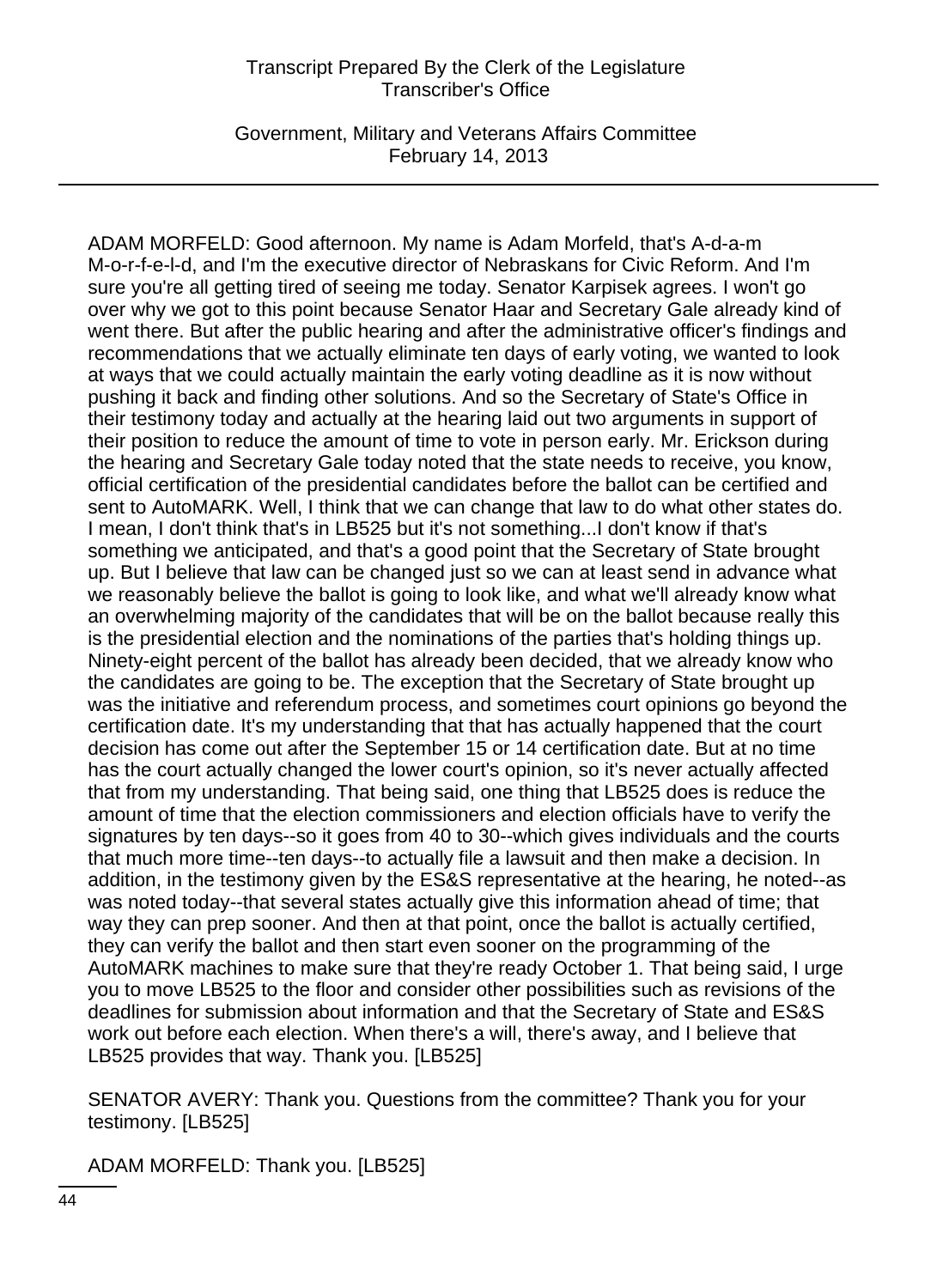Government, Military and Veterans Affairs Committee February 14, 2013

SENATOR AVERY: Additional proponent testimony? Welcome, sir. [LB525]

TONY OLIVERO: (Exhibit 1) Good afternoon, Senator Avery, members of the committee. Thank you for your time. My name is Tony Olivero, T-o-n-y O-l-i-v-e-r-o, and I'm representing the National Federation of the Blind of Nebraska. We are supporting LB525 for a number of reasons, many of which have already been articulated so I will not reiterate them. Some of the remaining reasons: We have, as an organization, many members living in rural parts of the state that often have semi to nonexistent public transportation including buses and taxi services. This often requires them to arrange their schedules around hired drivers or a friend or family member to ensure that they can get somewhere. Reducing the number of early voting days would have an impact on some members' ability to get there to the polling place and exercise their civic duty. Furthermore, we believe that Nebraska originally created a 35-day period for a good reason, and we don't want to see that change just to ensure that an accessible ballot is available when changing other deadlines would have an impact on state officials rather than members of the voting public. A 35-day early voting period ensures that both blind voters requiring accessible ballots and those who do not have an ample opportunity to participate in the elections process and cast their votes. And that's all I have, if you have any questions. [LB525]

SENATOR AVERY: Thank you. Thank you for testifying. Questions from the committee? One question from Senator Karpisek, or two. [LB525]

SENATOR KARPISEK: Thank you, Senator Avery. Thank you, Mr. Olivero, for being here. Tell us, when you go to vote how do you get to your polling station? [LB525]

TONY OLIVERO: I walked this year. [LB525]

SENATOR KARPISEK: Okay. [LB525]

TONY OLIVERO: I'll be honest with you, I spent an hour and a half wandering around trying to find it because it was in a very weird place. [LB525]

SENATOR KARPISEK: Can you usually walk to... [LB525]

TONY OLIVERO: It...I can't speak for every member of our organization. [LB525]

SENATOR KARPISEK: Sure. [LB525]

TONY OLIVERO: My situation was the first time I voted in Nebraska so I hadn't been exposed to it. But there are a number of our members who, you know, live places where they cannot just walk to a polling location. [LB525]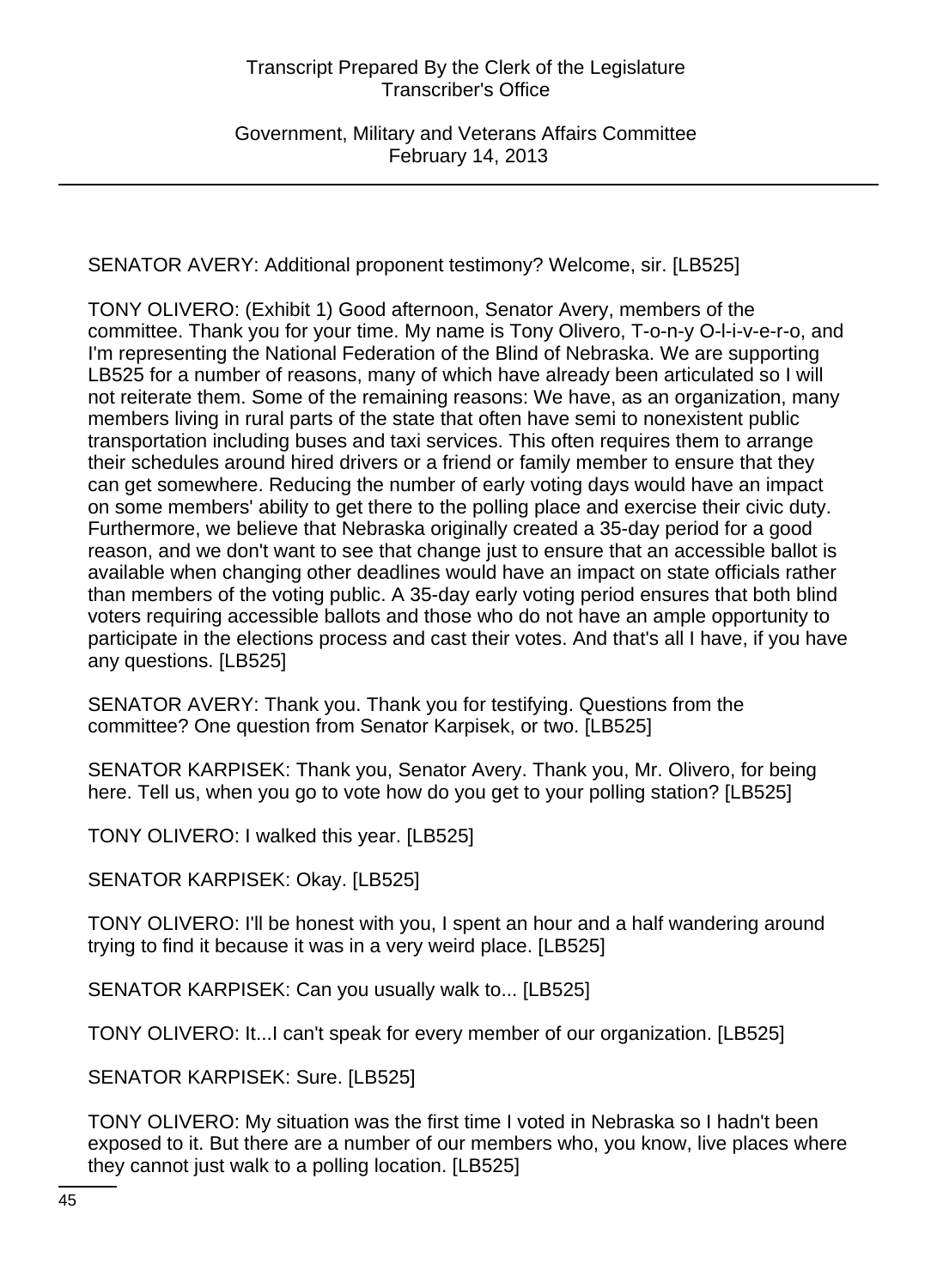SENATOR KARPISEK: Okay. And then getting a ride or getting there somehow is probably they have to set something up to get there. [LB525]

TONY OLIVERO: That's right. [LB525]

SENATOR KARPISEK: Well, I just really didn't want to have you come all the way here and not ask you a question. Thank you very much. [LB525]

TONY OLIVERO: Thank you. [LB525]

SENATOR AVERY: Thank you, Senator Karpisek. Let me ask you one before you get away. [LB525]

TONY OLIVERO: Yes, sir. [LB525]

SENATOR AVERY: How...functionally, when you are voting, how do these AutoMARK machines work? I mean, is it audio? [LB525]

TONY OLIVERO: There are both audio and large print versions available. I, myself, have used the audio and I will say that having tested on nearly every piece of nonvisual election technology available in the United States, the AutoMARK is, in my opinion, the best machine that's out there. [LB525]

SENATOR AVERY: And do you vote in orally yourself? Do you talk back and it's recorded? [LB525]

TONY OLIVERO: No, sir. There's a key pad that there are basically four arrow buttons and a select button,... [LB525]

SENATOR AVERY: Uh-huh. [LB525]

TONY OLIVERO: ...as well as some controls that will let you change the speed and the volume of the synthetic speech. [LB525]

SENATOR AVERY: Yeah. [LB525]

TONY OLIVERO: And you are able to arrow up and down through the choices on the particular ballot question and press the select button when you have made your choice and then press the right arrow to move to the next question. And the system allows you to move back and forth, you know, between ballot questions and finally to review before it prints your choices on the paper ballot. [LB525]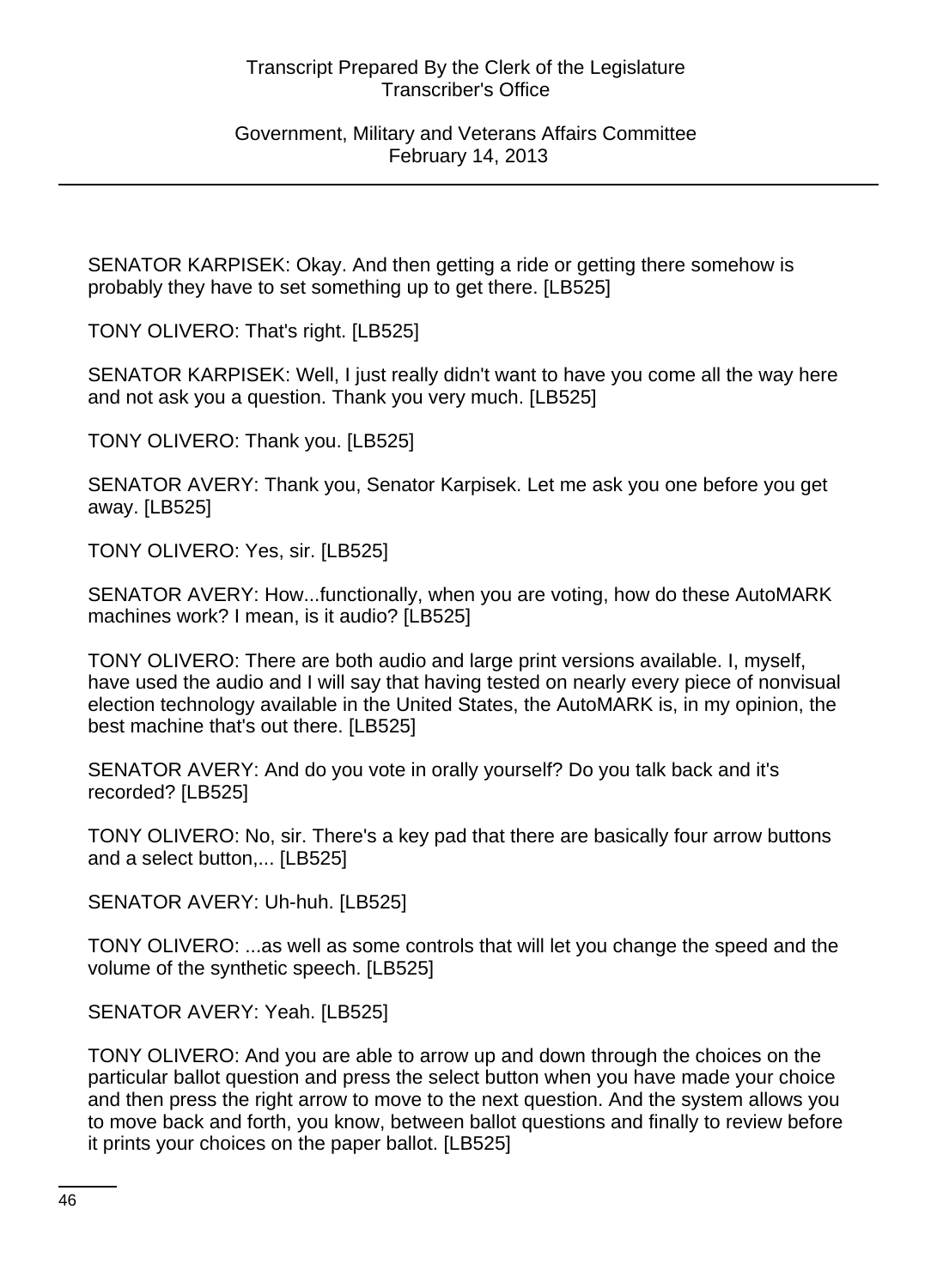SENATOR AVERY: Okay. Thank you for that. I don't see any more questions. Thank you for testifying. [LB525]

TONY OLIVERO: I do have written copies of our... [LB525]

SENATOR AVERY: You do? [LB525]

TONY OLIVERO: Yes. [LB525]

SENATOR AVERY: The page is coming to distribute that. [LB525]

TONY OLIVERO: Okay. Thank you, sir. Thank you, Senator. [LB525]

SENATOR AVERY: Thank you. [LB525]

SENATOR KARPISEK: Thank you. [LB525]

SENATOR AVERY: Next testifier? We're on proponent testimony on LB525. Welcome, sir. [LB525]

MICHAEL FLOYD: Welcome. Thank you very much. My name is Michael Floyd, M-i-c-h-a-e-l F-l-o-y-d, and I'm here to give testimony on behalf of...in support of, I should say, LB525. I just want to make a couple of real summary comments. First of all, my wife is Fatos, the individual who brought the complaint, and the complaint was found in her favor. Listening to the testimony this afternoon, it sounds like between LB271 and LB525 there's really not a lot of disagreement that blind people ought to have equal access to the ballot as the sighted citizens of the state. It seems like it's coming down to whether the opportunity of 35 days of early voting for all citizens of the state should be suppressed to 25 days. And, you know, for me voting--and I can speak for Fatos too--Fatos is a naturalized citizen, she comes from a country where 90 percent turnout for voting is typical. She really sees this as a serious obligation and I do too. I think this comes down to, you know, do we honor the voters of the state or do we honor the bureaucrats? You know, do we make it more convenient and retain the customary 35 days for the citizens of the state and provide them the opportunity to fulfill their obligation of citizenship or do we make it a little more convenient for certain elected officials or others to get the job done here? I think in good conscience, that we need to see that the citizens continue to have this same customary opportunity to vote for 35 days in advance of the general election. Thank you very much. [LB525]

SENATOR AVERY: Thank you, Mr. Floyd. Questions from the committee? There are five of us here and nobody has a question. But we do appreciate your testimony. Thank you. [LB525]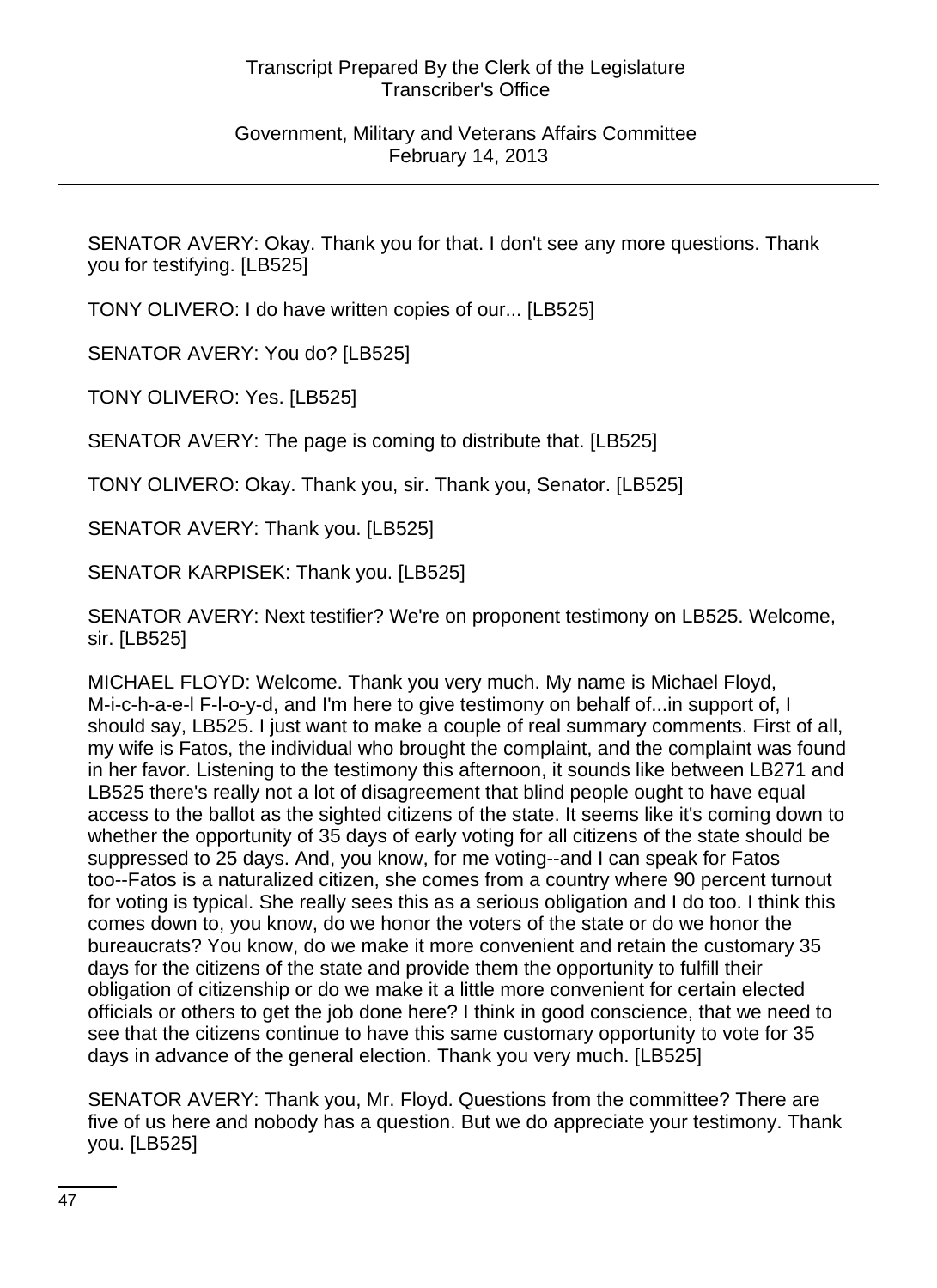Government, Military and Veterans Affairs Committee February 14, 2013

MICHAEL FLOYD: Well, thank you very much. Glad to be here today. Thank you. [LB525]

SENATOR AVERY: Next testifier. Welcome back. [LB525]

PEGGY ADAIR: (Exhibit 2) Thank you. Chairman Avery and members of the committee, my name is Peggy Adair, A-d-a-i-r. I represent the League of Women Voters of Nebraska, and I would have to say that Mr. Floyd is a hard act to follow. He spoke very eloquently about the main issues. And I would just have to say that the 1,160,000 registered voters in Nebraska did not cause this problem, and they should not be the ones to suffer for it. This is an excellent bill that solves this problem, and I hope you all will consider sending this bill to the full Legislature for discussion. [LB525]

SENATOR AVERY: Thank you. [LB525]

PEGGY ADAIR: You're welcome. [LB525]

SENATOR AVERY: Questions from the committee? I like your statement, the voters didn't cause this. [LB525]

PEGGY ADAIR: Well, it's getting late and it's Valentine's Day and I'm getting hungry and I'm wanting that flower and that steak dinner. [LB525]

SENATOR KARPISEK: So you'd better be getting it, huh? [LB525]

PEGGY ADAIR: Oh, he better. [LB525]

SENATOR AVERY: Thank you for your testimony. More proponent testimony? We're on LB525. Welcome, Mr. Gould. [LB525]

JACK GOULD: Thank you. Senator Avery, members of the committee. My name is Jack Gould, that's J-a-c-k G-o-u-l-d, and I will try to be very brief. You know, I think that the individual who filed the suit that brought this all about probably had no intention of reducing the number of voting days. The thing that...the problem itself I would hope could be addressed by maintaining the same number of days--35 days--and not shrinking the public's ability to vote. And that, in essence, is what we're trying to do here. I know that there's complications. I listened to the testimony of the Secretary of State, but there's got to be a better way. We don't want to reduce voting, we want to encourage more. And I hope that you'll take that into consideration and advance the bill. Thank you. [LB525]

SENATOR AVERY: Thank you. Questions? I don't see any. Thank you. Any other proponent testimony? Good afternoon. [LB525]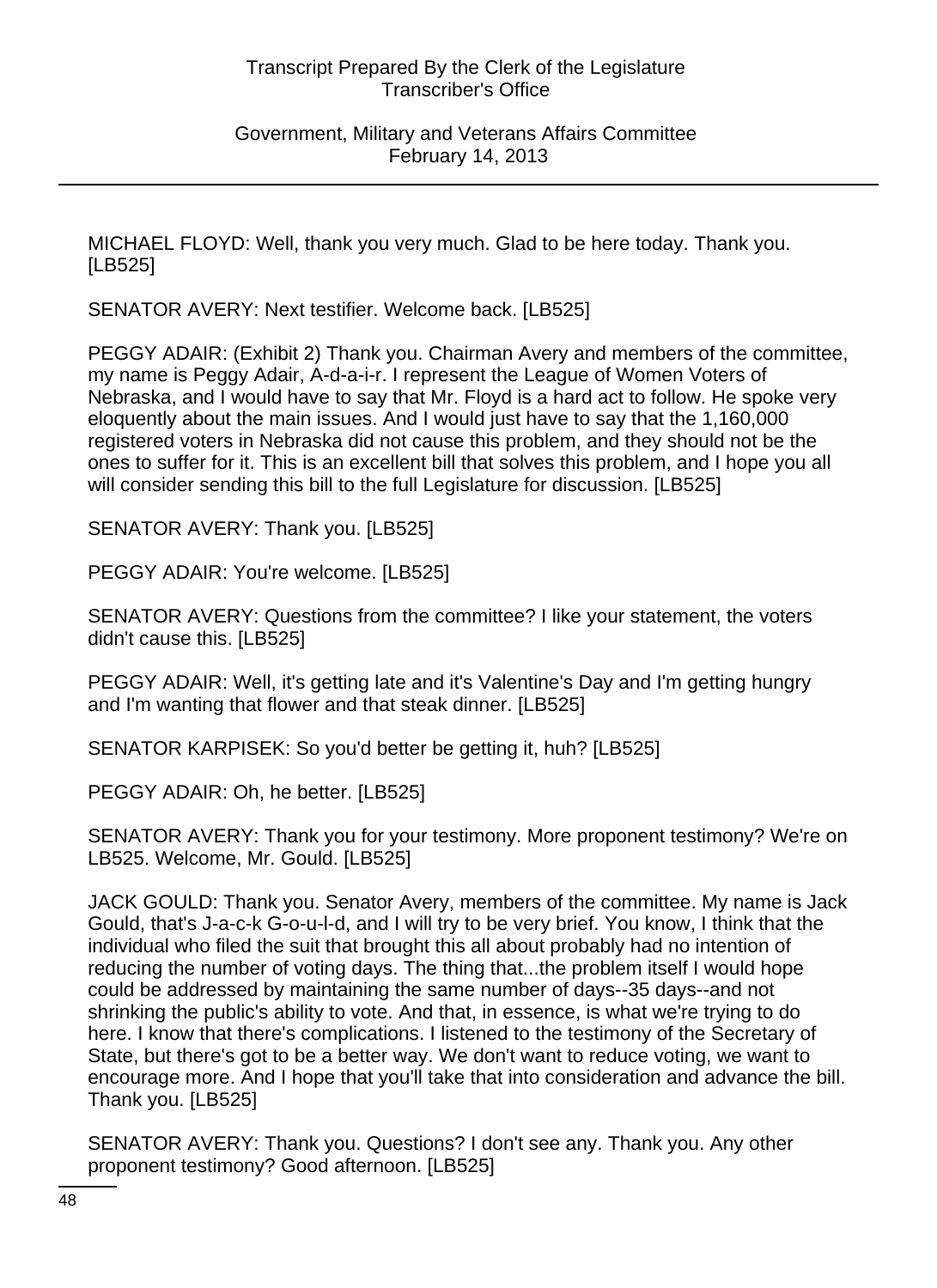Government, Military and Veterans Affairs Committee February 14, 2013

MARY BOSCHULT: (Exhibit 3) Good afternoon, Senator Avery. My name is Mary Boschult, M-a-r-y B-o-s-c-h-u-l-t, and I'm here today as the president of the League of Women Voters of Lincoln and Lancaster County. We support LB525. The League of Women Voters is a nonpartisan organization that encourages informed and active participation in government. We work to increase understanding of major public policy issues and also to influence public policy through education and advocacy. It is fitting to be here today as Peggy has informed you earlier, because today, February 14, is the 93rd anniversary of the League of Women Voters. As our name implies, we are interested in voting and in making the franchise available, accessible, and meaningful. We have a great respect and appreciation for our Lancaster County Election Commissioner, Dave Shively, and our Chief Deputy Election Commissioner, Maura Kelly Tolzin. We recognize the competency and professionalism that they and their staff, their poll works demonstrate in election administration. Our appreciation is magnified when you hear of election administration problems in other counties and in other states. We understand the current time lines to certify the ballot and complete programming for AutoMARK machines to be available for the onset of early voting are challenging. We support the solution proposed in LB525 that moves the ballot certification dates back and does not reduce the days available to citizens for early voting. [LB525]

SENATOR AVERY: Thank you. [LB525]

MARY BOSCHULT: Thank you. [LB525]

SENATOR AVERY: Questions? I don't see any. [LB525]

MARY BOSCHULT: Great. [LB525]

SENATOR AVERY: Thank you very much for your testimony. Any additional proponent testimony? All right. Opposition testimony? Hello again. [LB525]

BETH BAZYN FERRELL: Hello again. Good afternoon, Chairman Avery and members of the committee. For the record, my name is Beth Bazyn, B-a-z-y-n, Ferrell, F-e-r-r-e-l-l. I'm appearing in opposition to the bill as written. We prefer the version that we just heard, LB271. I think we all agree that there's a problem that needs a solution but we prefer the alternative. I'd be happy to answer questions. [LB525]

SENATOR AVERY: All right, thank you. I like short testimony. Thank you. Any other opponent testimony? Any neutral testimony? Senator Haar, do you wish to close? [LB525]

WAYNE BENA: Senator Avery. [LB525]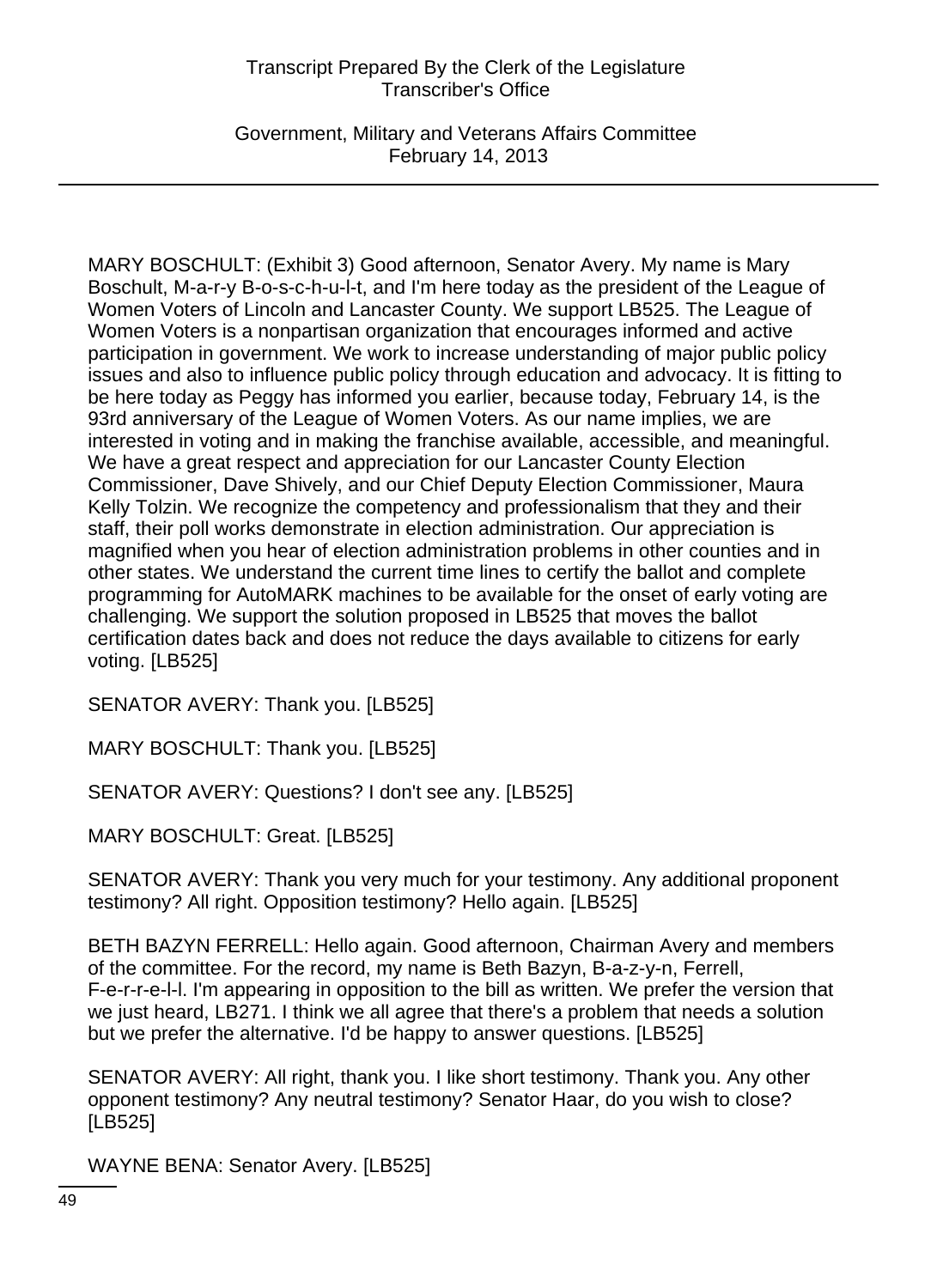SENATOR AVERY: Oh, I'm sorry. I thought you were leaving. [LB525]

WAYNE BENA: It was a last second there. [LB525]

SENATOR AVERY: Are you neutral? [LB525]

WAYNE BENA: Yeah. [LB525]

SENATOR AVERY: Okay. [LB525]

WAYNE BENA: Can I fill this out after? Okay. For the record, my name is Wayne Bena, W-a-y-n-e B-e-n-a, Sarpy County Election Commissioner. Commissioner Shively and I were discussing we really didn't want to take a position on either one of these two bills. That's your...I just wanted to point out in regards to some of the work that we have to do, one of my greatest...you know, I saw in my first election I can remember when I opened the early voting site, I went, wait a minute, I don't have an AutoMARK card yet. Why is that? And I called ES&S and they said, well, this is the way it always is. You get your ballots first and you get this later. I luckily have never had a person that has requested the AutoMARK in those first ten days. But one of the things in when debating whether or not it's the early voting period or moving up these deadlines, one of the frustrations that I have had is in the proofing process of the ballots. And sometimes it can go very easily and sometimes it can go very poorly. In my last couple elections, the proofing process of the ballots to actually certify the ballots to be done and printed can take much longer than I would like. And so to put the onus back onto election officials to get their work done sooner, I would just point out that sometimes it's out of our control because so many things were screwed up on the ballots to begin with in working with the vendor to make sure that we get the ballot done so it can be printed. So sometimes that is an extra added delay in the process that hasn't been brought up thus far. For example, many times I had two races in a row that had the same title even though they were two completely separate races or a race that wasn't supposed to be on that ballot be on that ballot. So the proofing process is something that's given me very much frustration in my three years of election commissioner and can affect the time line in regards to getting the ballots done as well as getting them ready or so once they're done they can do the AutoMARK cards. I wanted to bring that to your attention. [LB525]

SENATOR AVERY: Thank you, Mr. Bena. While I've got you here, you can answer a question I was going to ask the introducer. [LB525]

WAYNE BENA: Sure. [LB525]

SENATOR AVERY: I was trying to count all the changes that are being suggested in this legislation but they are apparently all changes in election dates. Do you have an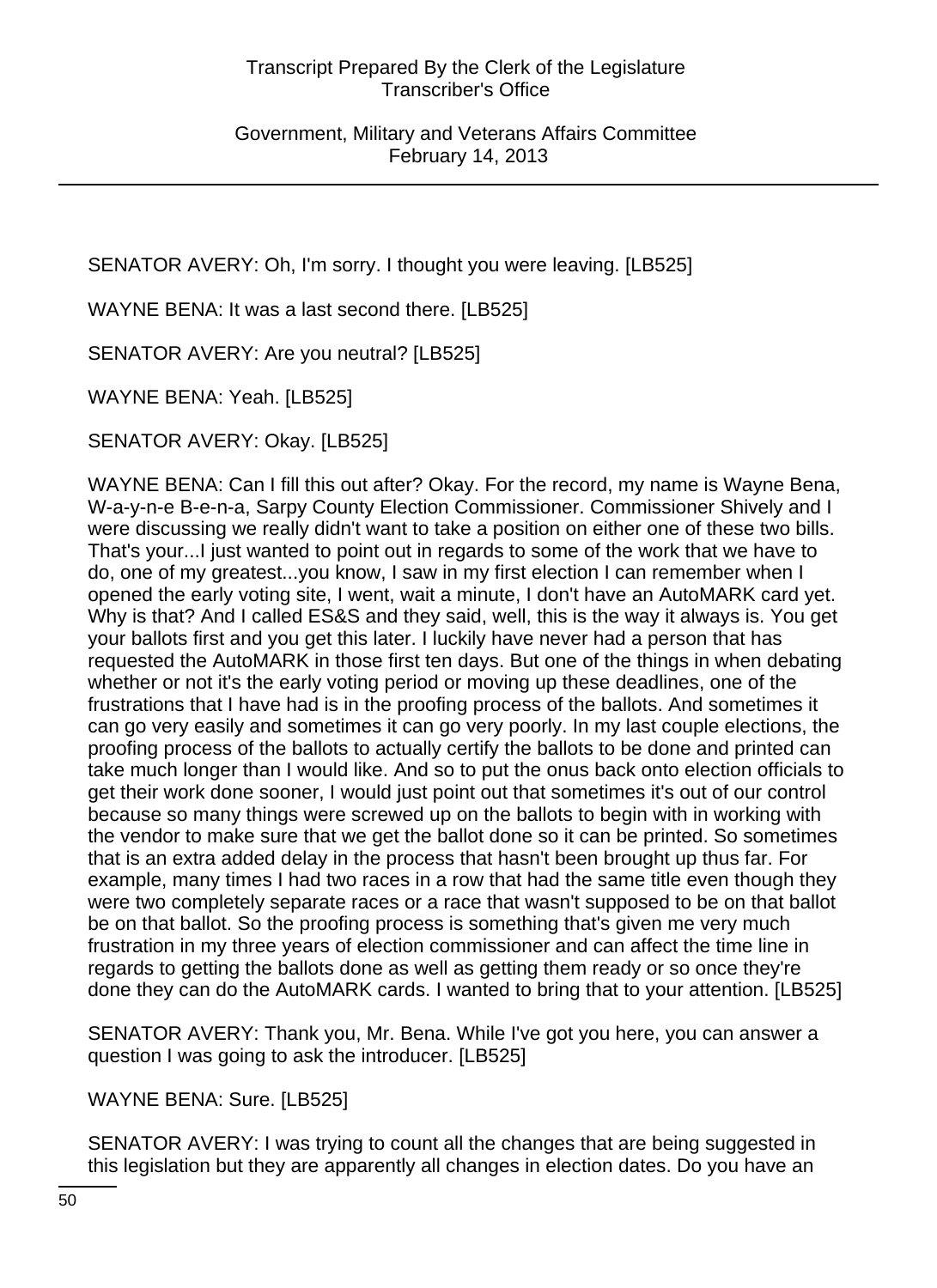Government, Military and Veterans Affairs Committee February 14, 2013

opinion on how difficult it would be to adjust to such changes, because there are one, two, three, four and a quarter pages here of changes? [LB525]

WAYNE BENA: I would say if you look at...in most scenarios of let's say a May primary, you have a filing deadline of March 1. And let's say under that scenario depending upon when the election in May is, I have to start the early-voting period in early April. The stuff for military we handle on...we make that deadline by making our own ballots or using proofs. We don't need an actual real ballot, there's other things to do. So it is a very tight time frame from March 1 to April 1, when I have to get that ballot out because of the proofing process. And then once the proofing process, they have to do their work. I would say the more time you bump that back, the harder it is to be able...it's going to rush the proofing process. My goal is to never have a mistake on a ballot, and I'm sure no voter would ever want a mistake on a ballot. But I get it right. I'd rather get it right than get it done fast. So... [LB525]

SENATOR AVERY: How many times do you have to proof it before you feel comfortable with it? [LB525]

WAYNE BENA: Before the primary election I think I went through at least 10 to 12 different "back-and-forths." And that's a little bit of a frustration of mine that I believe ES&S is working on because I've stood up at the highest mountain and gone off about this, is that once, you know, I make the changes, they didn't lock down other changes and we found new problems. And so they're working hard to address the issues I've brought up so that we can shorten that process. But I wanted to bring it to your attention that no ballot is going to be perfect and that's why there is a proofing process. I just want to make sure that we don't get into so much proofing that we're going to miss a deadline. But if you crunch that deadline it might put a little bit more pressure to speed through the proofing process which could be a detriment to the ballot. So... [LB525]

SENATOR AVERY: And you and Election Commissioner Shively consulted on this and you're both in agreement that you're kind of not taking a position between the two? Okay. [LB525]

WAYNE BENA: No. That's up to you guys to determine which it is. I wanted to bring this information in regards to what our process is, and the ballot proofing process really was not brought up during this. So I wanted that information as you made your decision. [LB525]

SENATOR AVERY: Thank you. I appreciate that. [LB525]

WAYNE BENA: Okay. [LB525]

SENATOR AVERY: Any other questions? Thank you. All right. Now any more neutral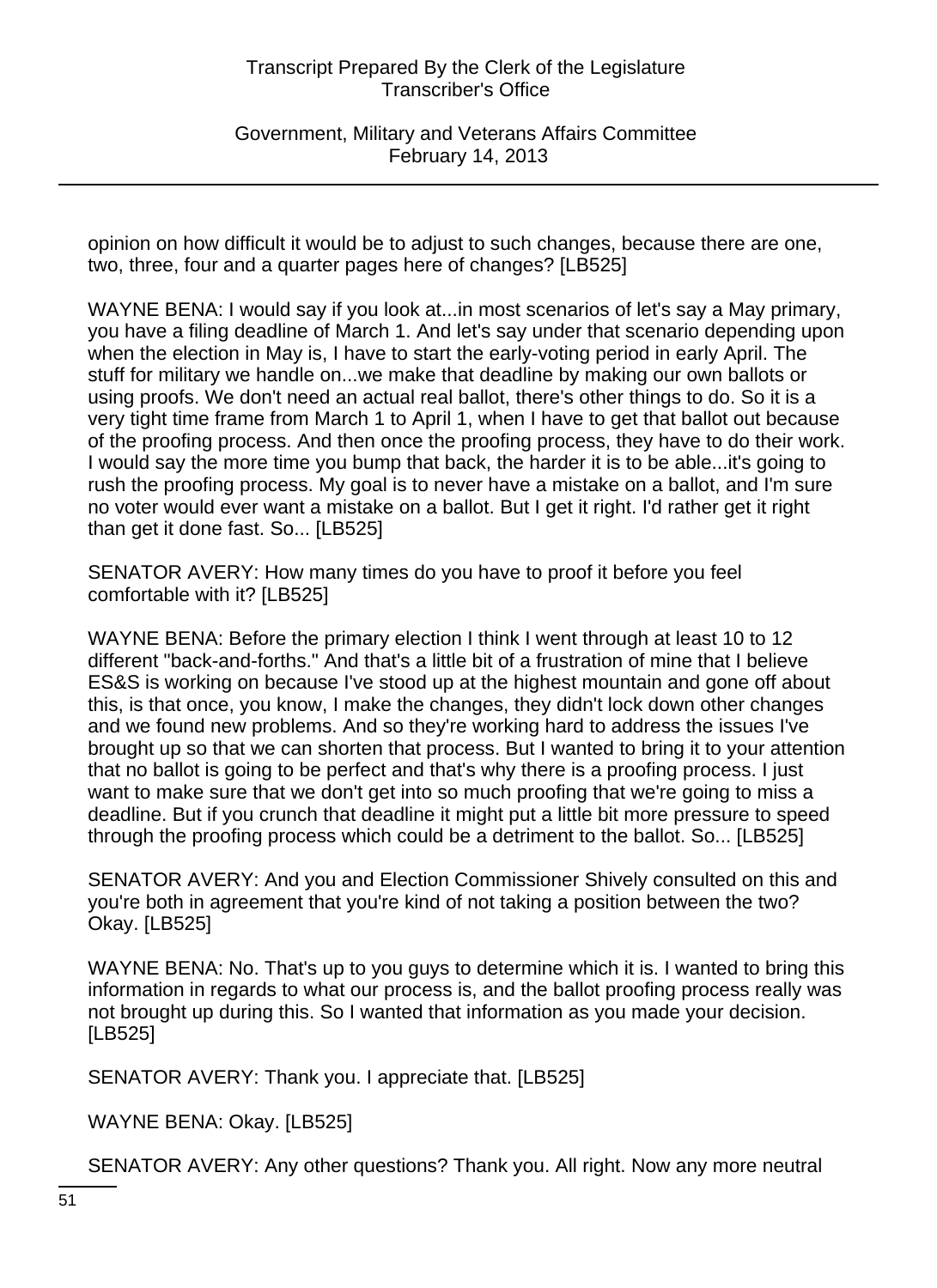#### testimony? Senator Haar. [LB525]

SENATOR HAAR: In closing, just a few remarks. First of all, when I first started voting it was absentee ballot and now it's moved to vote by mail. And we even have counties in Nebraska now that are going to go to all their balloting by vote by mail. And Mr. Morfeld suggests that there are solutions to the time crunch. And by the way, all the dates would be moved and I have a whole list of those. Unlike what I usually do, I didn't print off the list for everybody but you probably have it there. [LB525]

#### SENATOR AVERY: We do. [LB525]

SENATOR HAAR: The Secretary of State, of course, produces that list for all election commissioners. So I would be more than happy to explore what have been described as the roadblocks to the process, because when all is said and done, I believe that the citizens ought to get the break. And if it's at all possible to make, you know...bureaucrats sounds--I don't like that word exactly--but the elected officials and so on. If it requires us to work a little bit harder, I think that's preferable. If possible, I think the citizens ought to get the break and we ought to leave the date for election where it is and move all those deadlines forward by ten days. [LB525]

SENATOR AVERY: Thank you. Senator Scheer. [LB525]

SENATOR SCHEER: Thank you, Senator Avery. Senator Haar, that struck sort of a chord, give the citizens a break. But realistically, all of us in here are citizens; you and I are both citizens. And when you're moving everything back, that also affects the average citizen that is trying to determine if he or she chooses to run for an office, whatever it may be, as well. So there's unintended consequences for those same citizenry as you move those deadlines back. So it's not carte blanche that we're doing this for all citizens but those that are choosing to think about running are some other type of class of citizen. I mean, if no one ever decided to run for an office, you know, we'd be mute, we wouldn't have elections. So...and I guess I'm more cognizant of the time element as well because in my particular race just this last...a year ago last spring. My opponent filed less than five minutes before the deadline. So, you know, it's not a what-if. I mean, my personal case, you know, I would have been really happy not to have had a opponent, believe me. So maybe the ten days would have really helped me out. But the fact remains that a lot of people take, you know, longer than maybe others to decide to do that, and so when we start crunching everything back the other direction, it has an impact on those citizens as well. So I just thought I'd throw that at you as well. [LB525]

SENATOR HAAR: I certainly agree that it's not quite as simple as just one or the other. I wish I would have not had an opponent either or somebody wouldn't have told him what the filing date was. That would have made it easier. But again, we weigh everything.